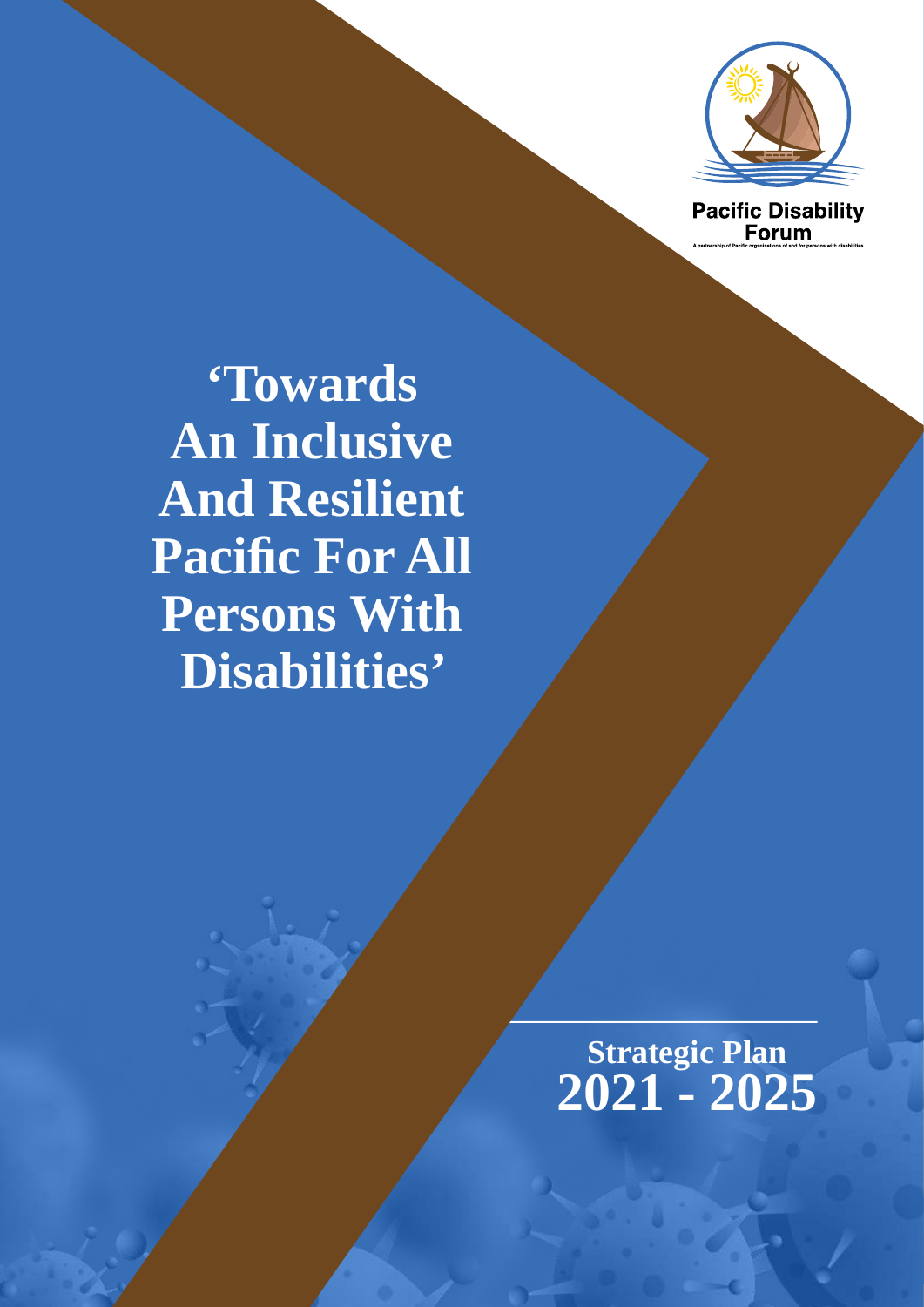

The Pacific Disability Forum is supported by the Australian Government. This publication has been funded by the Australian Government through the Department of Foreign Affairs and *Trade. The views expressed in this publication are the author's alone and are not necessarily* the views of the Australian Government.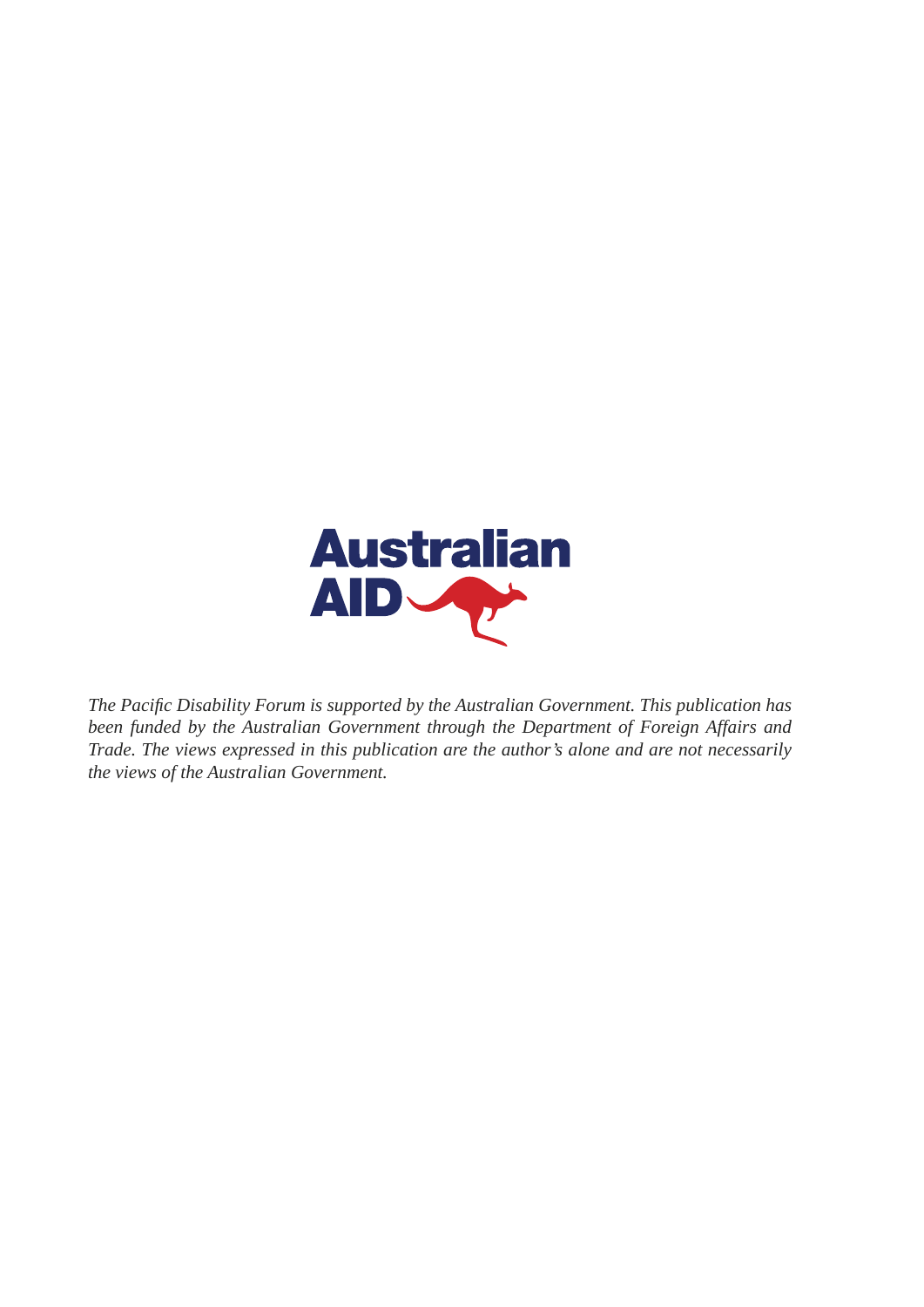# **7ABLE OF CONTENTS**

| <b>CEO's Message</b>                                                        | $\mathbf{1}$   |
|-----------------------------------------------------------------------------|----------------|
| <b>Executive Summary</b>                                                    | $\overline{2}$ |
| 1. Introduction                                                             | $6\phantom{1}$ |
| - The Vision                                                                | 6              |
| - The Mission                                                               | 6              |
| - Values                                                                    | $6\,$          |
| - Objectives                                                                | 7              |
| 2. Overview Of PDF                                                          | 8              |
| <b>3. The Context</b>                                                       | 10             |
| 4. Overview Of The Development Of The Strategic Plan                        | 12             |
| - Overall Progress                                                          | 13             |
| - Broad Assessment Of 2016 - 2020 Strategy                                  | 13             |
| 5. The New Normal - Covid 19 And Development (Covid 19 Impact)              | 16             |
| 6. The Shift From The Recognition Towards The Realisation Of Rights         |                |
| Of All Persons With Disabilities In The Pacific                             | 18             |
| - Strategic Objectives 2021 - 2025                                          | 19             |
| - Role Of PDF                                                               | 19             |
| - Key Partners                                                              | 21             |
| - Technical Partners:                                                       | 21             |
| - CBM Australia And Centre For Inclusive Policies (CIP)                     | 22             |
| - Stakeholder Expectation                                                   | 22             |
| 7. Key Result Areas And Theory Of Change                                    | 24             |
| - 7.1. Key Result Areas                                                     | 24             |
| - 7.2. KRA 1 - Inclusive, Responsive And Sustainable Pdf                    | 26             |
| - 7.3. KRA 2 - Evidence, Data And Information For Inclusive Policies        | 28             |
| - 7.4. KRA 3 - Ensuring / Realising The Pre-Condition For Inclusion         | 30             |
| - 7.5. KRA 4 - Promoting Leadership And Deepening Partnership For Inclusion | 34             |
| - 7.6.KRA 5 - Regional Cooperation And Resource Mobilisation                | 37             |
| <b>8. Capability Framework</b>                                              | 39             |
| 9. Proposed PDF Organisational Structure Based On Above Capability          |                |
| <b>Framework 2021 – 2025</b>                                                | 42             |
| 10. Proposed PDF Organisational Structure 2021 - 2025                       | 43             |
| <b>11.Risk Framework</b>                                                    | 49             |
| 11. MEAL Framework Theory Of Change                                         | 52             |
| 12. Performance Management Framework                                        | 52             |
| <b>Annexes</b>                                                              | 53             |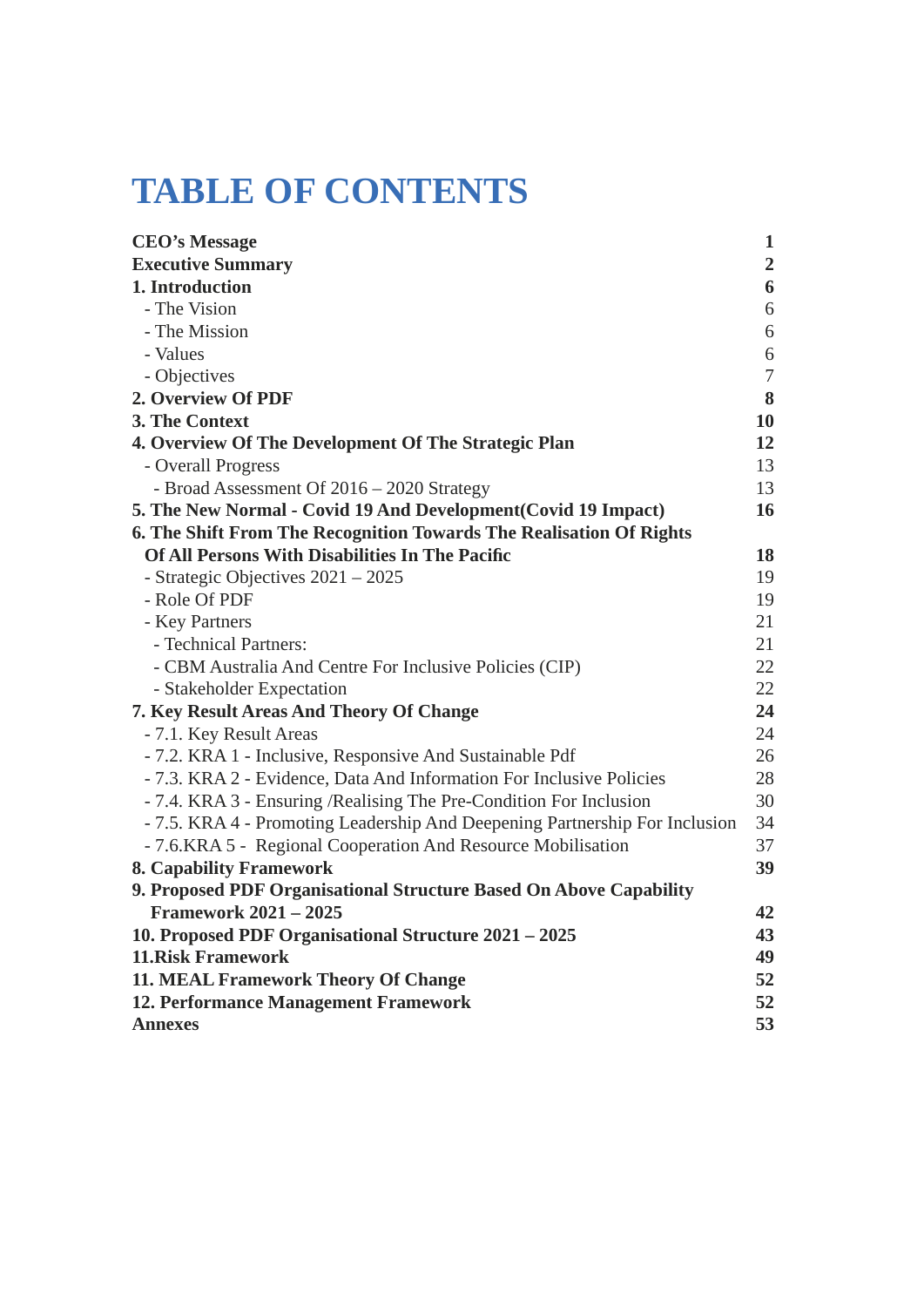# **Message From The Chief Executive Officer, Pacific Disability Forum**

From its humble beginning almost eighteen years ago, the Pacific Disability Forum (PDF) has grown to be a bigger, stronger and reputable regional civil society organisation in the Pacific today. Being the regional peak body on disability established by several persons with disabilities themselves, their representative organisations and like-minded partners in 2002 and formalised in 2004, PDF has become what it is today through the generous funding support of both the Governments of Australia and New Zealand, project funding received from multiple donors as well as strategic partnerships developed with UN agencies such as ILO, UNDP, UNDRR, UNESCAP, UNICEF and WHO among others, and regional intergovernmental organisations such as the Pacific Islands Forum Secretariat (PIFS) and Secretariat of Pacific Community (SPC). The strong alliance PDF enjoyed with other regional civil society organisations such as FSPI, PACFAW, PANG, PCC, PIANGO, SPATS and WWF contributed significantly to our joint advocacy efforts at regional level and building strong movements at national level. Also, we advocate for disability inclusive development and contribute to a stronger disability movement at national, regional and global levels through our collaborative efforts with organisations like CBM Australia and joining organisations like International Disability Alliance.

I could also attribute PDF's achievements to a robust planning mechanism adopted by the organisation. To-date, PDF has developed and implemented four strategic plans between 2004 and 2020 but we are not done yet! Whilst we have witnessed positive trends towards greater and better recognition of our human rights as persons with disabilities in Pacific Island countries and territories, we have yet to see the realisation and enjoyment of all human rights by all persons with disabilities in this region. This is where our new 2021-2025 Strategic Plan comes in and intends to make a significant impact during its implementation period.

I therefore call upon all our current, future and potential partners to join us towards our vision for a disability-inclusive Pacific. Together we can and let us seize every opportunity to make a difference!



Setareki S. Macanawai Chief Executive Officer **Pacific Disability Forum**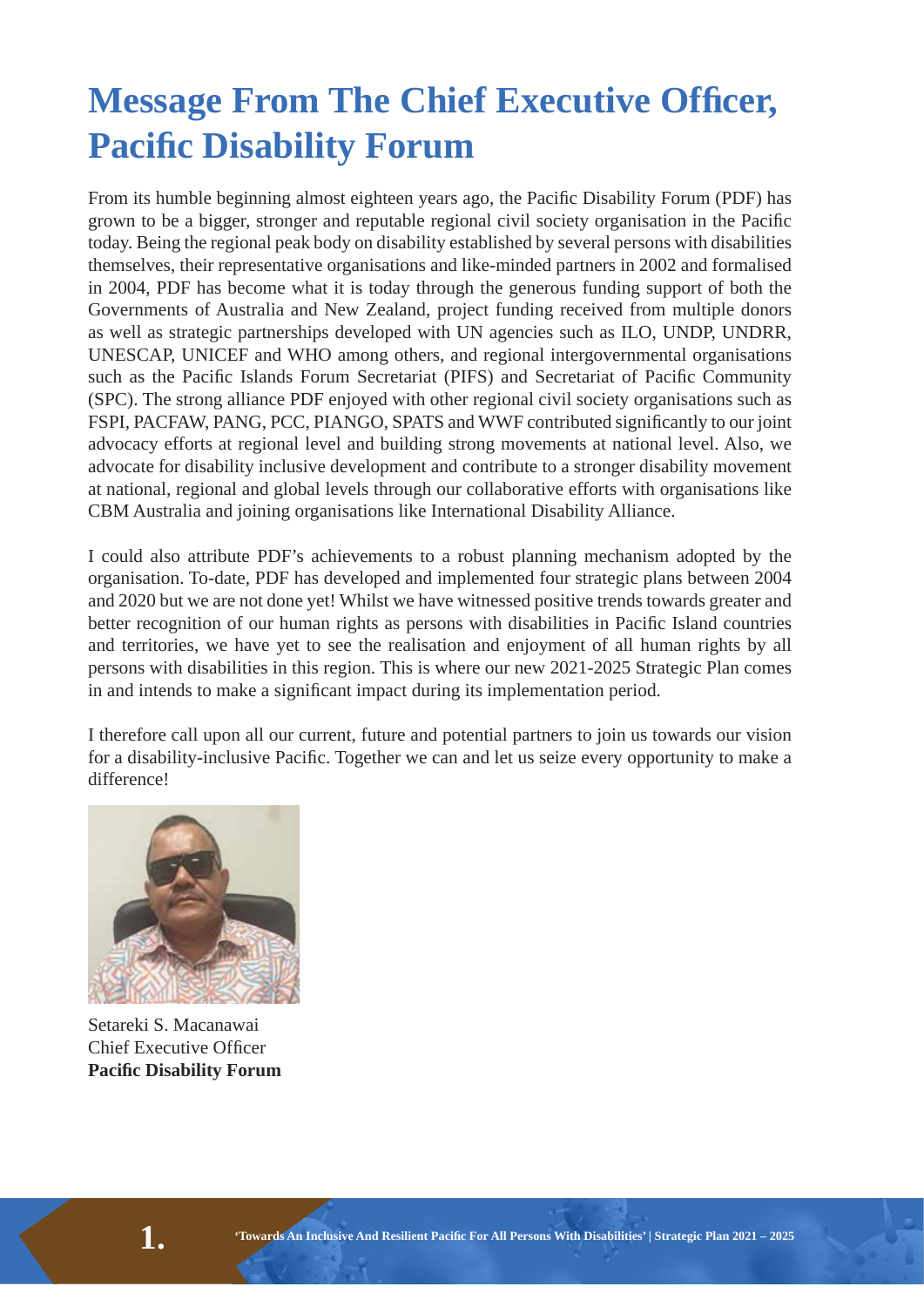## **Executive Summary**

The 2021 - 2025 Strategy presents the dreams and hopes of the Pacific Disability movement for an inclusive and resilient Pacific. The strategic orientation of the organisation for the next five years, as discussed in the Key Areas of Work, was developed through a participatory approach with our members and reconfirmed by the current pandemic as well as confirming the findings and the recommendations of the SDG-CRPD Pacific Regional Report 2018. The past five years offered a great deal of learning for PDF, through the challenges, achievements, struggles and moments of celebration that helped inform and shape our dreams and hopes for an inclusive and resilient Pacific for all

The vision for 'An inclusive and equitable Pacific Society where all human rights of all persons with disabilities are realised as outlined in the UN Convention on the Rights of Persons with Disabilities (UN CRPD)' aspiring to be fulfilled to ensure full inclusion and effective participation of persons with disabilities in Pacific Island countries and territories through:

- our evidence-based advocacy and
- active engagement in policy development, implementation and monitoring of the CRPD, SDG, PFRPD, Incheon Strategy, PRF and other relevant global and regional frameworks,
- in collaboration with relevant stakeholders.

The 2018 Pacific Disability Forum SDG-CRPD Monitoring Report – "From Recognition to Realisation of Rights: Furthering Effective Partnership for an Inclusive Pacific 2030" lays the platform and foundation of this strategy.

PDF's response to realising the rights is reflected in the key recommendation of its 2018 CRPD-SDG Regional Monitoring Report, i.e., the development of an effective and innovative regional and multistakeholder mechanism that would allow a more tailored responsive support to countries on-going effort and challenges, and would contribute to greater investments, further coordination of technical assistance and gain in economy of scale in relation to procurement, development of human resources and access to services.

To-date, we have achieved the recognition of our rights with all PICs, except two, to ratify the UNCRPD. We have achieved an overall level of awareness around legal harmonisation, data collection, inclusive education, assistive devices, social protection, disaster risk reduction and humanitarian responses. There has been improved and strengthened engagement and partnership of the DPO with their national governments has increased and the partnership with and between governments, DPOs, regional organisation, UN agencies, development partners and donor partners. This shift from advocacy for recognition to realisation of the rights has been branded as the 'Partnerships Towards an Inclusive and Resilient Pacific 2030'.

This shift implies that the fundamentals for PDF in terms of identity, mission and vision remain the same but the ways of working and the type of work PDF will do will adapt to the new normal and this new phase of PDF and its members' journey.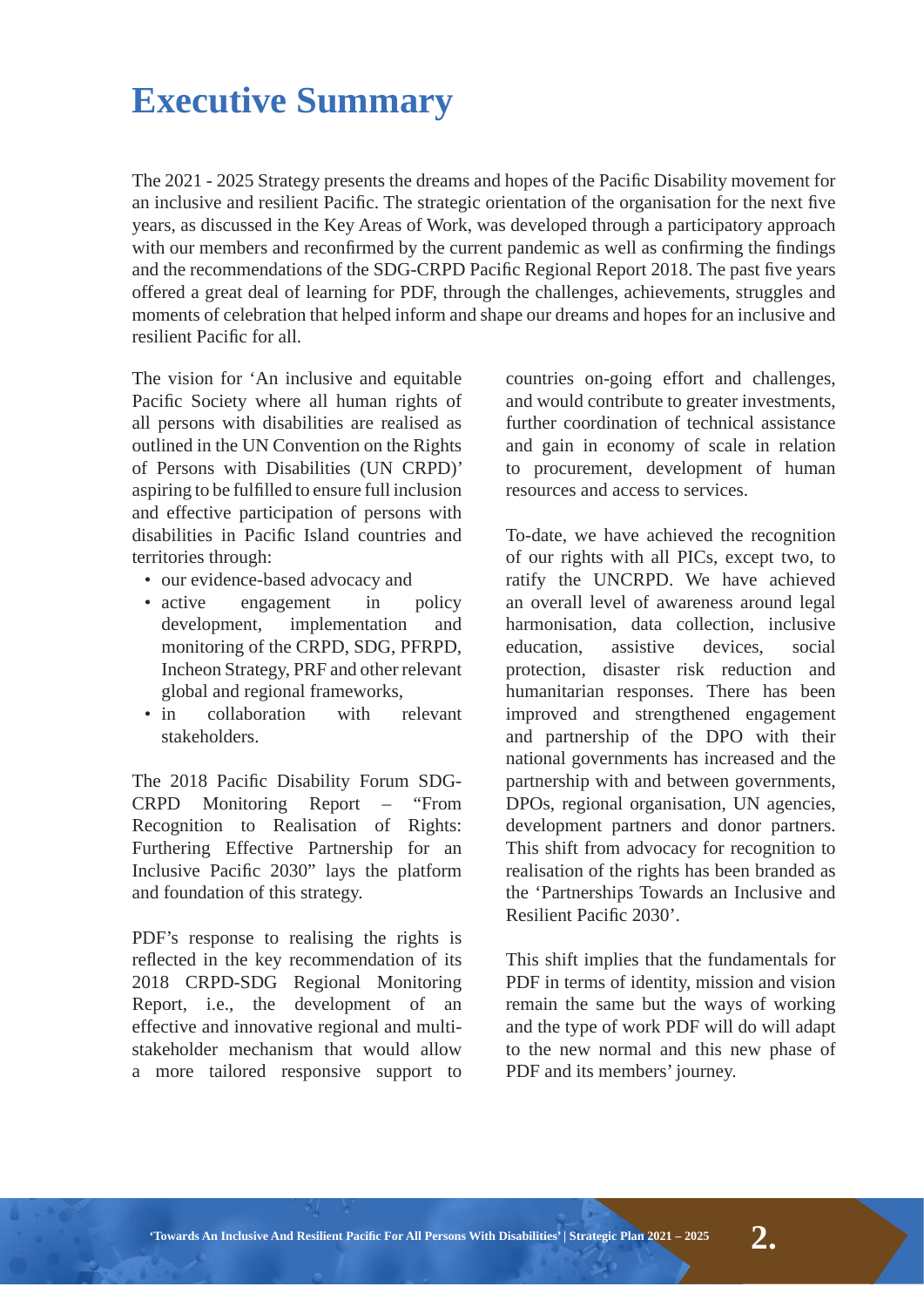### **The Process**

The 2021 – 2025 Strategic Plan has undergone a comprehensive process of consultation with the governing board, the secretariat members, regional stakeholder based in Suva, and partners outside the region, for comments and inputs to strengthen and sharpen the strategy. A series of meetings, including a multi-stakeholder meeting, were held between 2018 and 2020 that gained consensus from partners for key development priorities that were essential to realise the rights of persons with disabilities, foster inclusion and strengthen mainstreaming in their work.

### **COVID 19 - The New Normal**

The COVID 19 pandemic has vindicated all the strategic orientation of PDF as discussed in the Key Areas of Work in this document. We are confident that how the strategy is written has addressed most of the issues of the COVID19, i.e. the whole logic of the pre-conditions, the limited capacity of government and country system to provide support to persons with disabilities, the shift towards a more web-based support and the much-needed strong regional cooperation. The  $SDG-CRPD<sup>1</sup>$  report and its recommendations have been justified by the pandemic. This has substantiated PDF's dreams and hopes for an inclusive and resilient Pacific as articulated in this document.

### **Defining PDF's Role**

PDF has identified its specific role in the strategy where it will lead, frame, support, catalyse initiatives and where it will actively contribute, support and or facilitate and provide advice on thematic areas.

In this strategy, PDF will:

- Lead the global and regional advocacy of the Pacific disability movement as well as the support to national disability movements in the region.
- Catalyze<sup>2</sup> and frame regional critical policy development, resource mobilization and stakeholders' cooperation in support of national efforts towards an inclusive Pacific 2030.
- Support and contribute to the inclusion efforts of the diversity of stakeholders active in the Pacific.

Implementing the strategy will require extensive knowledge and expertise which may not be readily available with PDF and its membership. It is therefore a priority to strengthen and develop partnerships with other organisations which have such expertise and knowledge. There are three groups of partners which are Technical NGOs, other DPOs and intergovernmental bodies and other institutional partners. These partners are IDA and its members, CBM Australia, Centre for Inclusive Policy (CiP), Motivation Australia, PIFS and regional CROP agencies, UN Agencies and regional and international NGOs.

### **Key Areas of Work**

PDF has identified five key result areas:

- Inclusive, responsive and sustainable PDF.
- Greater availability and accessibility of data and evidence.
- Pre-conditions for inclusion.
- Deepening partnership to reach a point of no return towards inclusion of persons with disabilities.
- Regional cooperation and resource mobilization to support national implementation.

<sup>1.</sup> SDG-CRPD Regional Monitoring Report

<sup>2.</sup> A role/function that PDF will take up to create something that does not exist, and at the same time advocate for the rightful partner to take on the work.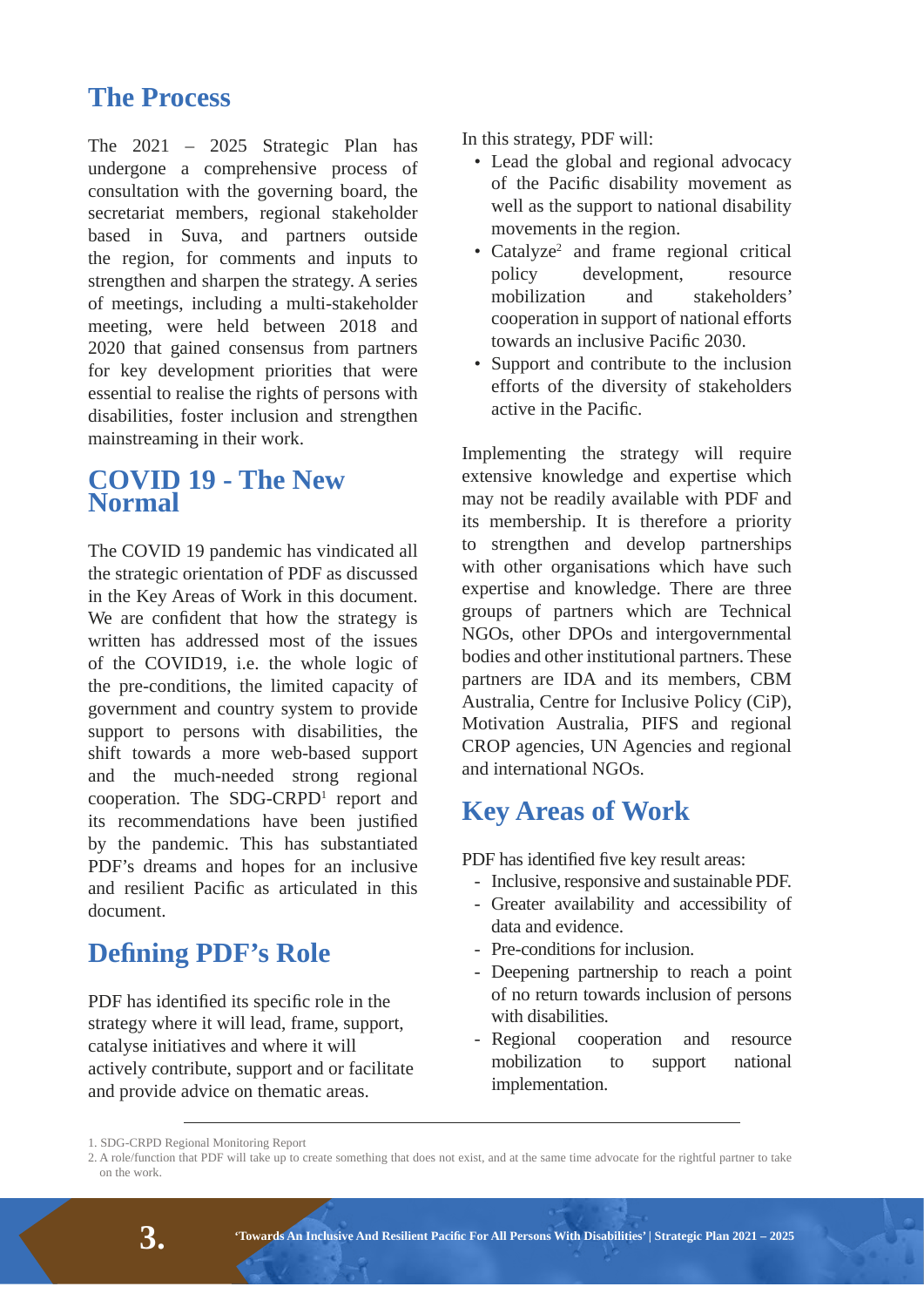Across these key result areas, there are three cross-cutting elements that reinforce each **other:** 

- Comprehensive **CRPD** compliant **national policy framework** based on nationwide regulation, resource allocation and services, development of workforce, services delivery arrangement, investment in local and resource services. This is a critical gap in most countries of the region which impact all sectors.
- CBID focus on ensuring effective inclusion and impact at community level and enable bottom up innovation and accountability. While CBID encompass some specific activities such as community awareness raising, resource mobilization and organisation, it facilitates and enhances effectiveness and inclusiveness of last mile delivery of national sectorial policies. CBID facilitate context relevant and mutual

leveraging of governments and community resources. CBID is key to realize an inclusive Pacific 2030 given the geography and institutional capacity of government.

• DRR will catalyze the efforts around DPO's engagement and working with humanitarian partners to ensure that the pre-conditions for inclusion are in place to make preparedness, response and recovery work truly inclusive of all persons with disabilities. Effective DRR needs strong and resilient national support services, framework to ensure accessibility and CBID can contribute to their development. DRR is an integral part of realizing an inclusive Pacific 2030, considering the increasing risks related to disaster and climate change.

While national policy framework will be very much national government driven, CBID imply significant community involvement and international support and DRR involve significant external intervention especially with regards to response and recovery.

The following focused on key areas of work.

**1. Key Result Area 1 - Inclusive, Responsive and Sustainable PDF.** 

 PDF will focus on sustainability to its financial and human resource as well as supporting the development of a more inclusive and diverse disability movement. It is evident that even though project funding has increased over the years, PDF is still heavily dependent on core funding from DFAT. To ensure sustainability, a historical financial analysis highlighted that it was critical for PDF to ascertain the minimum funding required to ensure core function of the secretariat was sustainable going forward whilst programs or projects undertaken by PDF were self-funding.

2. Key Result Area 2 - Evidence, Data and **Information for Inclusive Policies.**

PDF will work together with partners,<br>ensuring regional and national ensuring regional and national stakeholders have access to evidence, data and information needed to build CRPD compliant and inclusive policies and programs.

 This area of work is critical as it will generate the data needed for advocacy in relation to pre-condition and sectorial inclusion, including for assessing how much financial and human resource will be required to implement policies. PDF will catalyse, frame and support this area of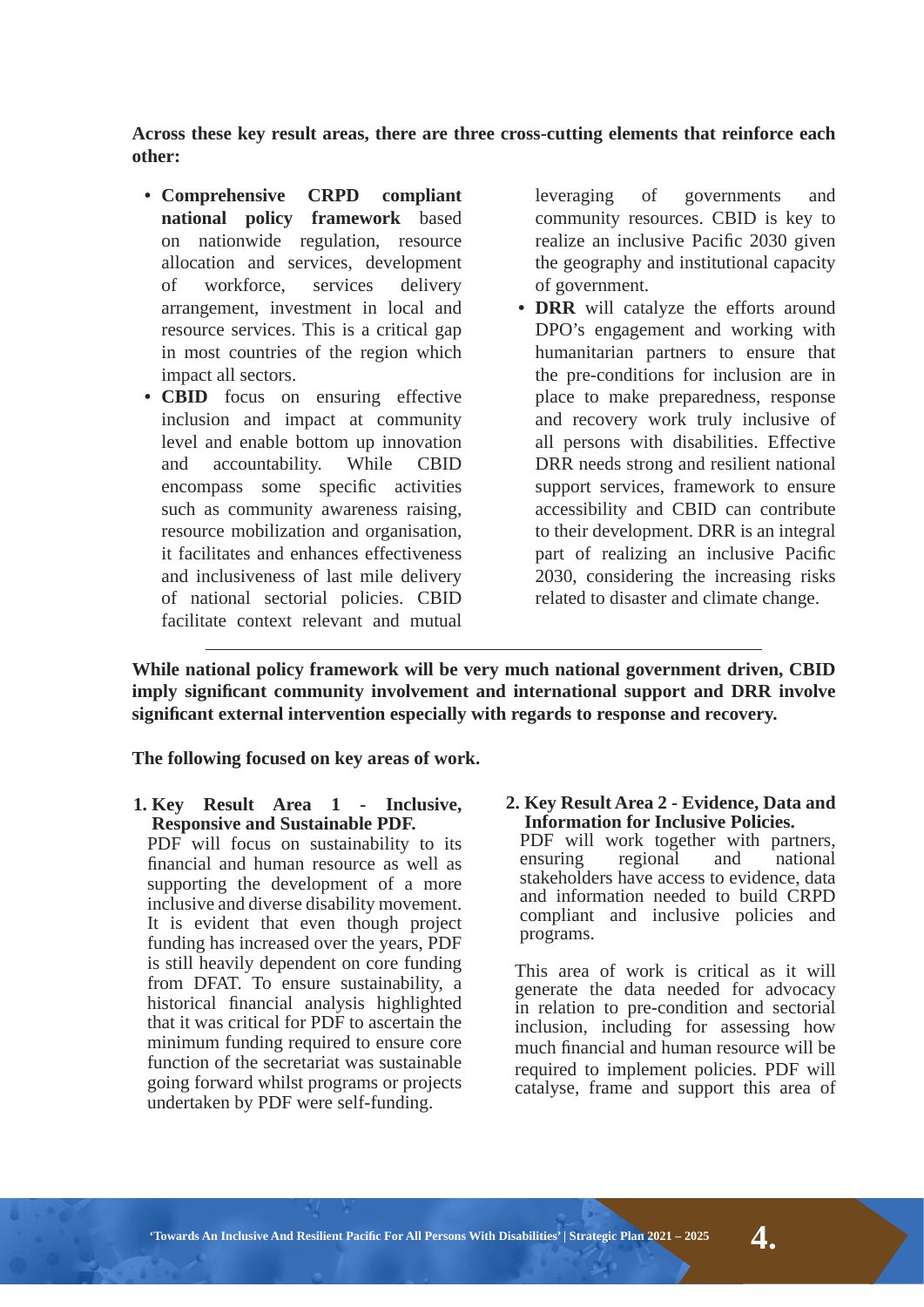work and will engage better and work with relevant partners, like SPC and UNCIEF, to produce and analyse the data including costing and financial and gap analysis. This will inform work on budget advocacy and monitoring as well as for engagement with CROPS and Donors on Outcome 5 (regional resource mobilisation). It will also contribute to accountability through monitoring of legislative, programmatic and resourcing progress.

#### **3. Key Result Area 3 - Ensuring and Realizing the Pre-condition for Inclusion.**

 PDF will strengthen partnership and advocate for policies and programs to create pre-condition for inclusion. Pre-condition for inclusion cuts across development, DRR, humanitarian and it will mobilise the whole of PDF and its members. If these pre-conditions are not realised, it will undermine inclusion of persons with disabilities of all ages in all sectors. PDF will put a strong focus on six different themes which are key pre-conditions for inclusion. These are accessibility, assistive device, nondiscrimination, social protection, support services and Community Based Inclusive Development (CBID). PDF will work both with national DPOs and relevant government departments to ensure that they are optimally equipped to advocate for their realisation as well as with all other relevant stakeholders to catalyse and frame concrete initiatives.

#### **4. Key Result Area 4 - Promoting Leadership and Deepening Partnerships for Inclusion.**

**PDF** will deepen partnership and achieve inclusion of persons with disabilities across all relevant regional and national development initiatives.

 PDF will also advocate for strong leadership and deepen the partnership to achieve

inclusion to reach a point of no return for inclusion of persons with disabilities so that gains made are irreversible. It will focus on gender equality, disaster risk reduction, climate change and humanitarian response, inclusive education and political participation. PDF will also actively follow up on other important thematic areas, e.g. access to justice, health, employment, inclusive sports, faith base etc. PDF will mobilise and support its members who have specific expertise and engagement in those sectors to ensure adequate and quality representation and advocacy.

#### **5. KeyResultArea5-RegionalCooperation** and Resource Mobilization

PDF recognizes that to realise the rights. regional cooperation and resource mobilisation to support national efforts in realisation of the right is quite critical.

 PDF will work with members of the RRGD to take stock of the human, financial and institutional resources required to achieve an inclusive Pacific by 2030 and to explore the most cost-effective ways to provide required support to national stakeholders. This could take the form of an integrated regional mechanism or facility or enhanced coordination. A key aim is to achieve economy of scale and make the most of available domestic and international financial and human resources.

 PDF will pay attention to inclusion of all groups of persons with disabilities, gender equality and engagement with the most marginalized groups. PDF is hopeful of all possibilities and the difference that can be made on the lives of persons with disabilities through this Strategy. A dream that will bring us closer to a resilient and inclusive Pacific.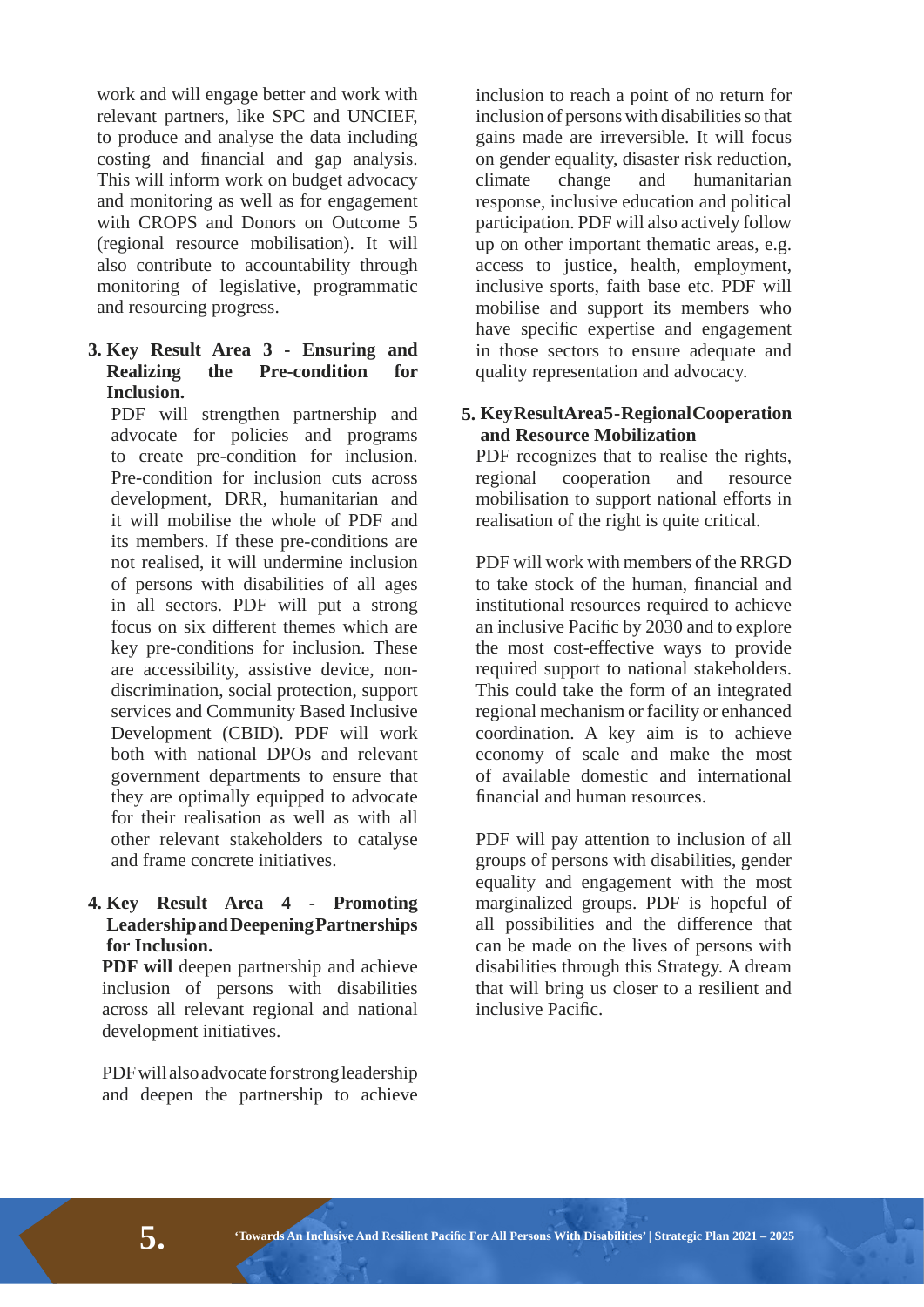## **1. Introduction**

The Pacific Disability Forum (PDF) is a regional non-governmental organisation established in December 2002, formally inaugurated in July 2004 and registered in Fiji in 2007 following a growing momentum in the Pacific region led by leaders of organisations of persons with disabilities (DPOs) to recognise the potential of persons with disabilities and their organisations. Our purpose is to promote and facilitate regional cooperation on disability related concerns for the benefit of persons with disabilities, their families and organisations in the Pacific. Our principal stakeholders are national organisations of persons with disabilities and through them the people that they represent. Our status as the regional DPO and the independence of its Board (from government as well as specific private or community sector alignments) is critical in underpinning our role in working across sectors and brokering partnerships.



### **The Vision**

An inclusive and equitable Pacific Society where all human rights of all persons with disabilities are realised as outlined in the UN Convention on the Rights of Persons with Disabilities (UN CRPD).



### **The Mission**

To ensure full inclusion and effective participation of persons with disabilities in Pacific Island countries and Territories through:

- our evidence-based advocacy and
- active engagement in policy development, implementation and monitoring of the CRPD, SDG, PFRPD, Incheon Strategy and other relevant global and regional frameworks,
- in collaboration with relevant stakeholders.



### **Values**

In pursuing its vision, PDF seeks to exemplify the following values:

- We are innovative and practical.
- We are inclusive and respectful.
- We are independent and trust worthy.
- We are strategic and reliable.
- We are transparent and accountable.
- We are passionate, self-determined and dedicated to equality.
- We are committed to a healthy, safe and accessible environment.
- We are responsive and resilient.
- We are collaborative and relevant.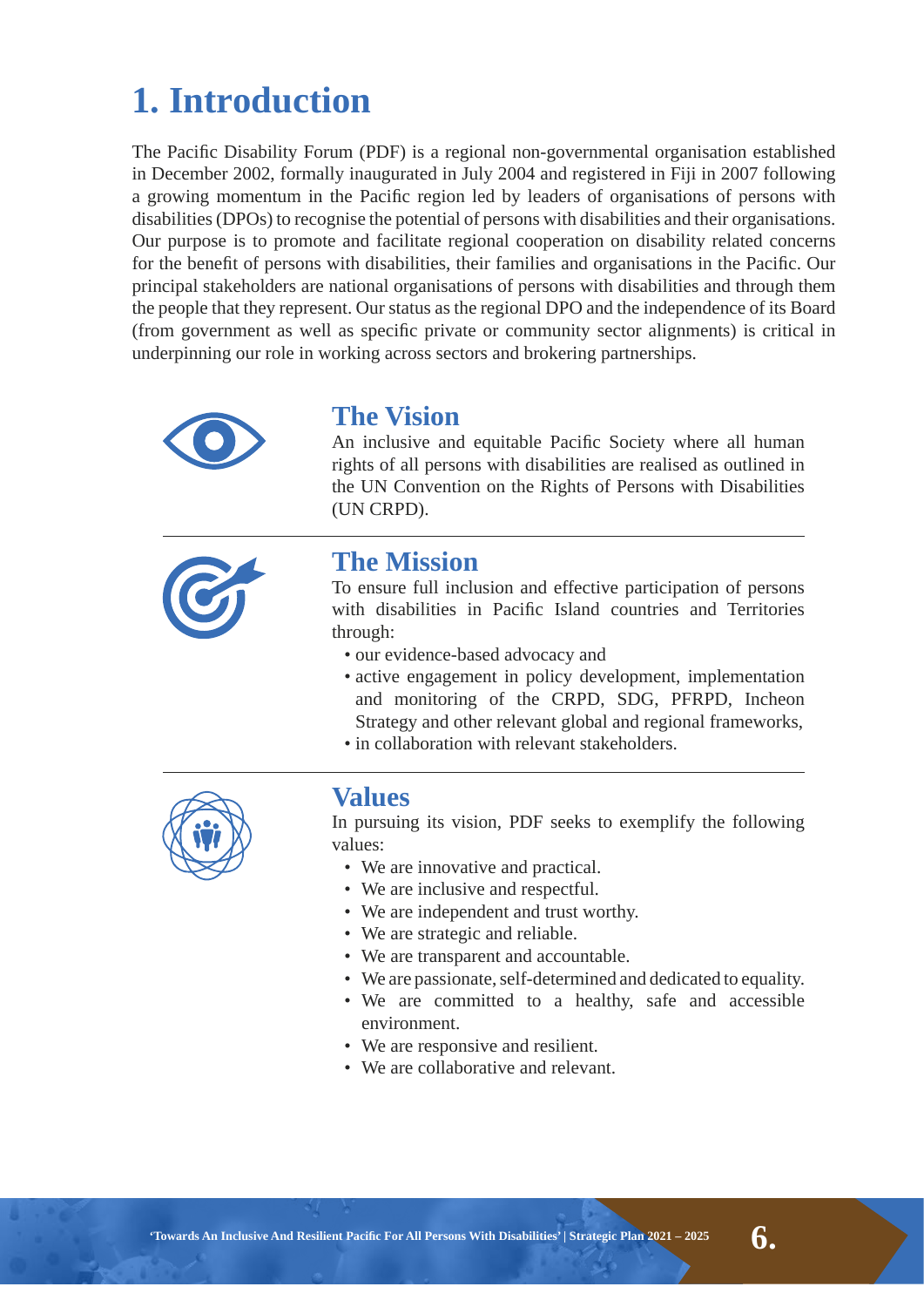

### **Objectives**

The objectives of the PDF work within the Pacific region as stated in the PDF Constitution:

- 1. Promote and advocate for the recognition of all human rights of all persons with disabilities.
- 2. Promote and advocate for the recognition of the needs and interests of Pacific persons with disabilities in respect of political, economic, social and cultural development.
- 3. Promote and advocate for the recognition of the needs and rights of women, youth and children with disabilities.
- 4. Provide a democratic multilateral decision-making forum for the resolution of issues that have a Pacific regional dimension.
- 5. Collect and disseminate information about disability-related concerns in the Pacific region.
- 6. Encourage and support the development and strengthening of Pacific disabled persons organisations.
- 7. Promote cooperation and joint activity in respect of disability-related concerns among Pacific region disabled persons organisations, agencies of the United Nations in the Asia and Pacific region, Pacific governments, Pacific region national human rights institutions, intergovernmental bodies, donor and development agencies and other relevant bodies.
- 8. Develop and publish disability policy and program resources.
- 9. Promote and support research into disability-related concerns in the Pacific region.
- 10. Promote, support and monitor the implementation of the UNESCAP Incheon Strategy 'To Make the Right Real' for Persons with Disabilities in the Asia and Pacific Region 2013-2025, UN Sustainable Development goals and the Convention on the Rights of Persons with Disabilities.
- 11. Promote, support and monitor the implementation of the Framework for Pacific Regionalism and the Pacific Framework for the Rights of Persons with Disabilities 2016-2025, and all other intergovernmental agreements and initiatives for the benefit of persons with disabilities.
- 12. Represent and promote the interests and concerns of the PDF at Pacific regional, Asian and Pacific regional and international events and decision-making processes.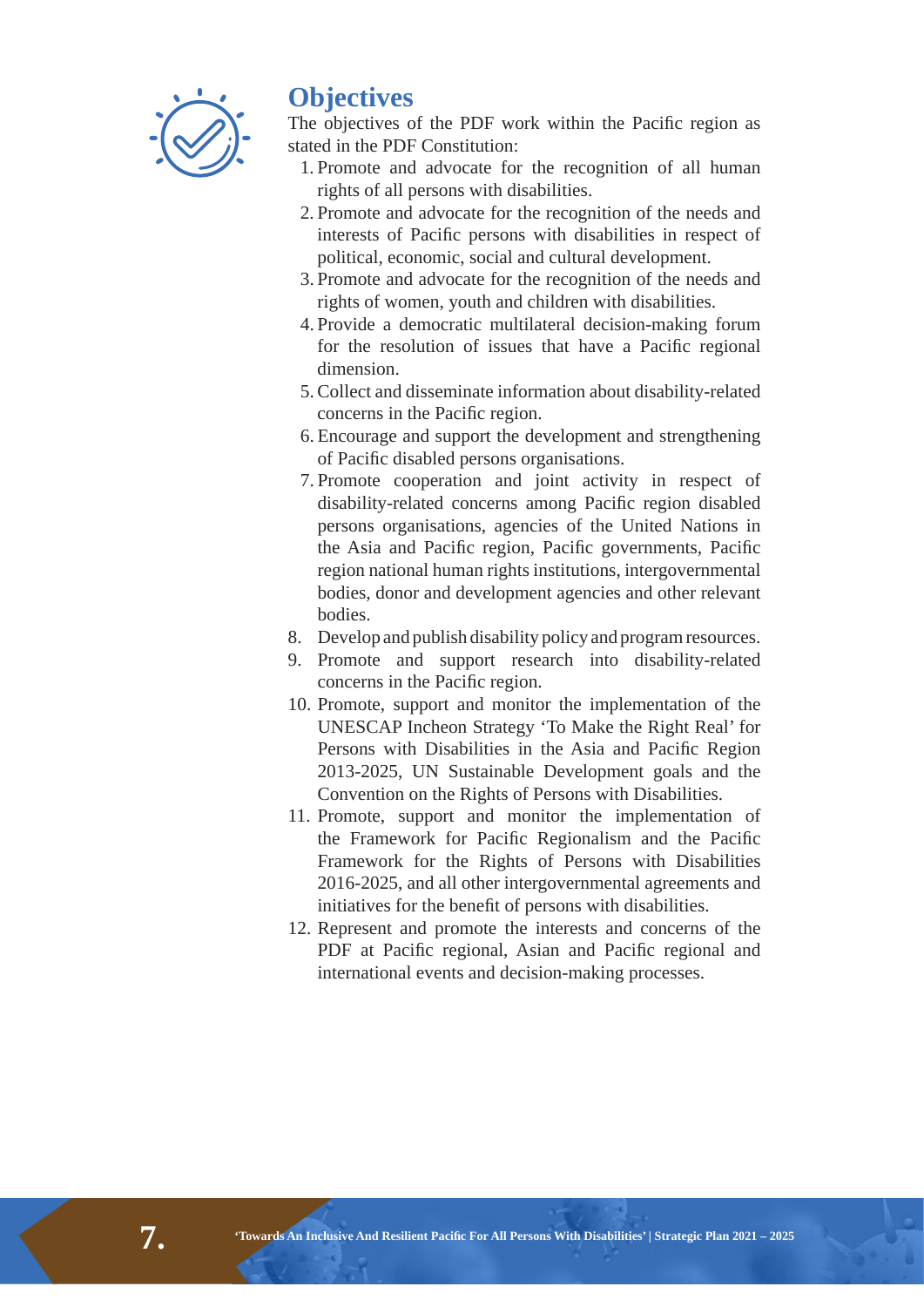## **2. Overview Of PDF**

The Pacific Disability Forum (PDF) provides leadership, serves as the regional Non-Governmental Organisation (NGO) focal point on disability issues in the Pacific and supports the various national DPOs, donor and development partners as well as civil society and the private sector in the pursuit to ensure that persons with disabilities live in an inclusive, barrierfree and rights-based society in Pacific Island countries and territories.

For the past 10 years, PDF, together with its members and with the support of other organisations, led the advocacy for the ratification of the UN CRPD. To-date, 13 Pacific Island countries have ratified it, except for Solomon Islands and Tonga. Subsequently, PDF will continue to work with its members and partners to support ratification of the Convention by these two countries.

The Pacific Disability Forum continues to support the establishment and strengthening of DPO's in Pacific Island countries and territories, with particular focus on the emergence of the most marginalised groups within the movement, e.g. persons with psychosocial and intellectual disabilities, as well as deaf and deafblind people. Supporting and developing their capacities to better enable them to advocate for the realization of their rights and be an equal partner to their own development. It also takes a multi-stakeholder regional approach to engage with governments, development partners, civil society and private sector to recognise and act on inclusive policy and practice, recognising the numerous needs of persons with disabilities based on culture, gender and other factors.

The Pacific Disability Forum's existence, since its inauguration in 2004 with its achievements and struggles, are testimony of a growing and evolving organisation responding to the needs of its members while surrounded with many constraints, including human and financial resources

PDF recognises and acknowledges its humble beginning and its journey over the past years. The partners that supported PDF and provided financial, human and technical resources to build and nurture the organisation to where it is today are hereby acknowledged as well:

- Disabled People's International (DPI) Oceania Sub-regional Office – for laying the foundation of an emerging disability movement in the Pacific between 1999 and 2004.
- New Zealand Agency for International Development (NZAID) – for the early financial support from 2006 to 2011.
- Australian Agency for International Development (Department of Foreign Affairs and Trade - DFAT) through the Development for All Towards a disability – inclusive Australian aid program, for the funding support from 2010 – 2020 covering two cycles of our Strategic Plan, 2012 – 2016 and 2016 – 2020.

During this period, PDF has supported PIFS in the development and implementation of the Pacific Regional Strategy on Disability (PRSD 2010 – 2015) and was instrumental in the development as well as advocacy for the adoption of the current Pacific Framework on the Rights of Persons with Disabilities (PFRPD 2016 – 2025) by the Forum Leaders meeting in 2016. The PFRPD was presented at the  $47<sup>th</sup>$  session of the Pacific Islands Forum Leaders meeting held in Pohnpei, Federated States of Micronesia in September 2016. The Forum Leaders tasked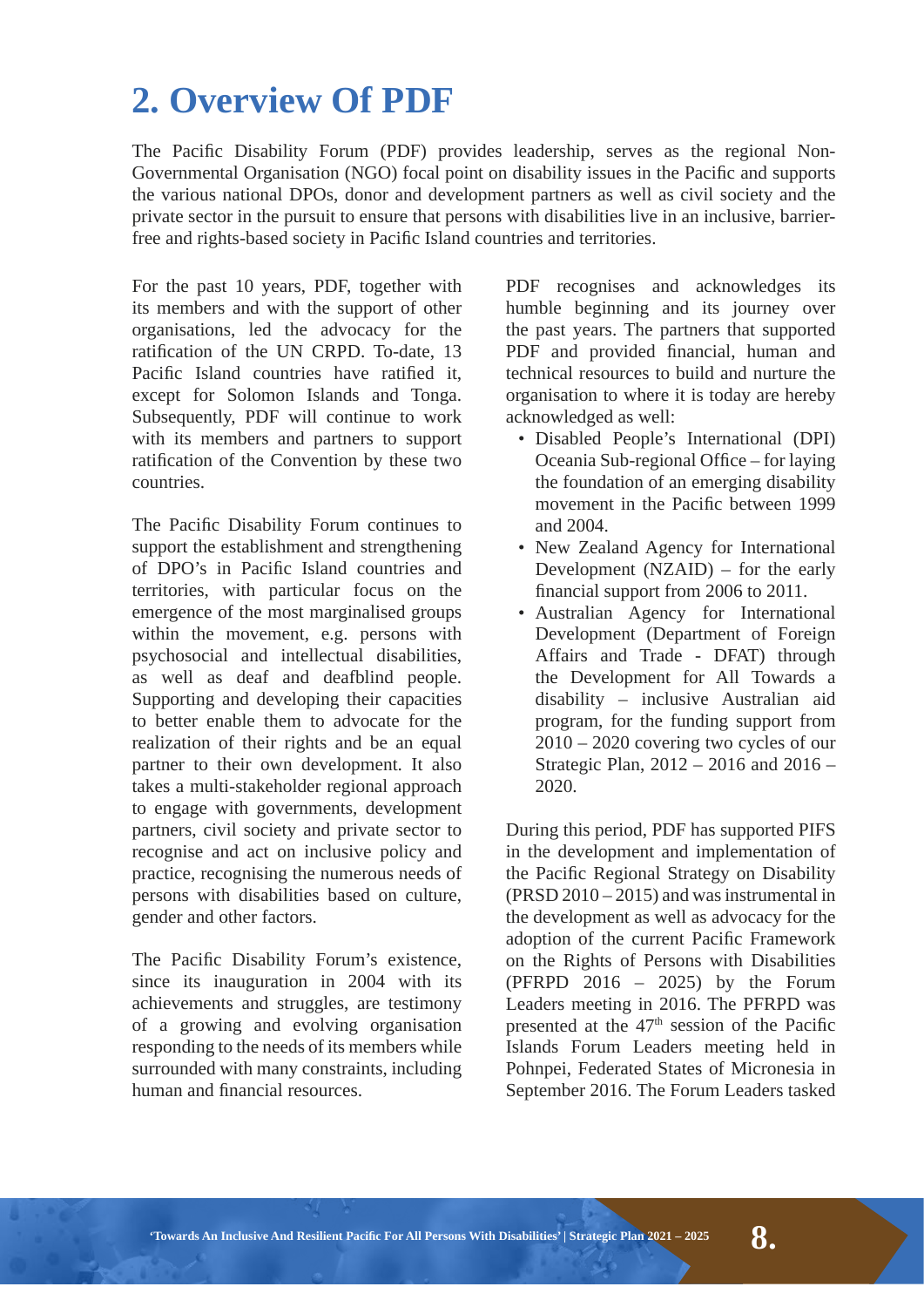the Pacific Islands Forum Secretariat to coordinate its implementation in partnership with development partners, UN agencies and the Pacific Disability Forum. PDF continues to work closely with PIFS on the implementation of the PFRPD and Chair the Regional Reference Group on Disability<sup>3</sup> as well as member of the Disability Task Force.

The  $2021 - 2025$  Strategy is a response to the dynamic and diverse situations of the disability movement in the region, recognising the different constraints as well as responding to the growing need for a differentiated approach to countries and the sub-regions. It is also a response to the review recommendation of PDF and its program conducted by DFAT in 2016 that:

*PDF's role should be to continue to support national DPO's to engage* and respond in locally appropriate ways, to **hold governments 'to** *account'* and to continue to coordinate advocacy at regional levels.... In this context, it is useful for PDF and DPO's to understand what is *involved in the provision of technical assistance to governments, and to* work alongside technical experts who may be brought in where required to assist governments to meet their obligations under the CRPD.

It should be noted that while PDF will lead the advocacy for disability inclusive development at the regional level, it will also provide technical assistance to its members and others as part of its own advocacy and capacity development role. Some of these will be done jointly with partners for specific issues where PDF is engaged as representative of persons with disabilities. PDF will continue to develop the capacities of its members so they become equal development actors when discussing policy issues pertaining to themselves and the broader development work in their island nations.

PDF acknowledges this invaluable support from DFAT which has continued to provide both core and project funding for PDF for the past two strategic plan periods.

3. A multi-stakeholder group consisting of CROP agencies, UN agencies and development and donor partners that convenes quarterly to discuss and share disability initiatives.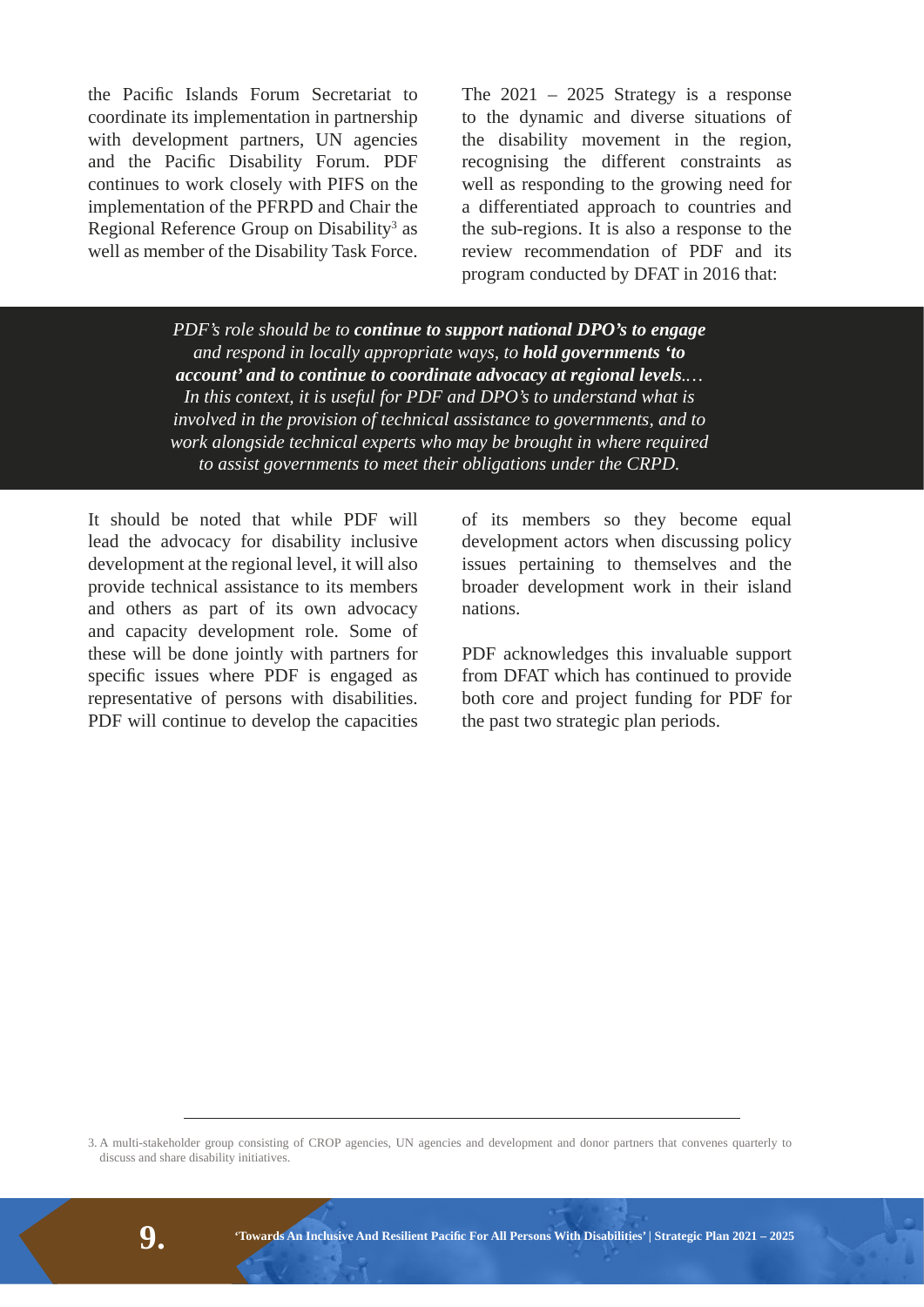## *3.* **The Context**

Women and men with disabilities are over-represented among the poor and have significantly less economic opportunities than persons without disabilities. Women with disabilities are more likely to experience violence and children with disabilities are less likely to benefit from education, while most countries do not yet have adequate support services and regulations in place to create barrier free environments.

Acknowledging the existing barriers and the expected cumulative impact of ageing populations and the non-communicable diseases crisis, in the last five years the leaders of Pacific Island countries (PICs) have demonstrated strong commitment towards inclusion of persons with disabilities. Building on the momentum created by the United Nations Convention on the Rights of Persons with Disabilities (CRPD), the Pacific Regional Strategy on Disability (2010-2015) and the Incheon Strategy to Make the Right Real for Persons with Disabilities in Asia and the Pacific (2013-2022) have clarified what is needed to realise disability inclusion at the national level. Most PIC's have ratified the CRPD, and have jointly adopted the 2016- 2025 Pacific Framework for the Rights of Persons with Disabilities (PFRPD). They have also prioritized empowering persons with disabilities as a key issue requiring collective attention in the 2017 Roadmap for Sustainable Development.

These commitments have begun to translate into tangible action in different countries on a range of issues, such as awareness raising, legal harmonization, data collection, inclusive education, vocational training, access to assistive devices, social protection and inclusive disaster risk reduction and humanitarian response.

However, most countries have prioritized only a few issues and to-date there have only been small steps taken towards the comprehensive regulatory changes, service

development and public resource allocations required to ensure full and effective participation and inclusion of persons with disabilities.

Since its establishment in 2002, the Pacific Disability Forum (PDF) has been working to improve the situation of persons with disabilities across the Pacific, by engaging with national DPO's, civil society and governments in 22<sup>4</sup> Pacific countries and territories, as well as Timor-Leste, in order to understand the challenges they face and identify practical actions towards an inclusive and equitable Pacific society.

The 2018 Pacific Disability Forum CRPD-SDG Monitoring Report gives an account and focuses on the policy efforts made by governments and stakeholders towards inclusive implementation of the SDG's and CRPD. As several PiC's have begun to include questions to enable disaggregation of census and other national survey data by disability to compare the situations of persons with and without disability, the 2020 report will be able to establish a baseline against key SDG indicators thanks to disaggregation of national data sets that will be available by then.

Using the "Comprehensive Mapping of the Disability Policy and Programs" carried out in 2012 by PDF and the Pacific Islands Forum Secretariat (PIFS), the 2014 "Pacific Regional Strategy on Disability Tracking Report" from PIFS, and the 2012 "Disability



<sup>4.</sup> American Samoa, Australia, Cook Islands, Federated States of Micronesia, Fiji, Guam, Kiribati, Nauru, New Caledonia, New Zealand, Niue, Northern Marianas, Papua New Guinea, Palau, Republic of Marshall Islands, Samoa, Solomon Islands, Tahiti, Tonga, Tuvalu, Vanuatu and Wallis/Futuna.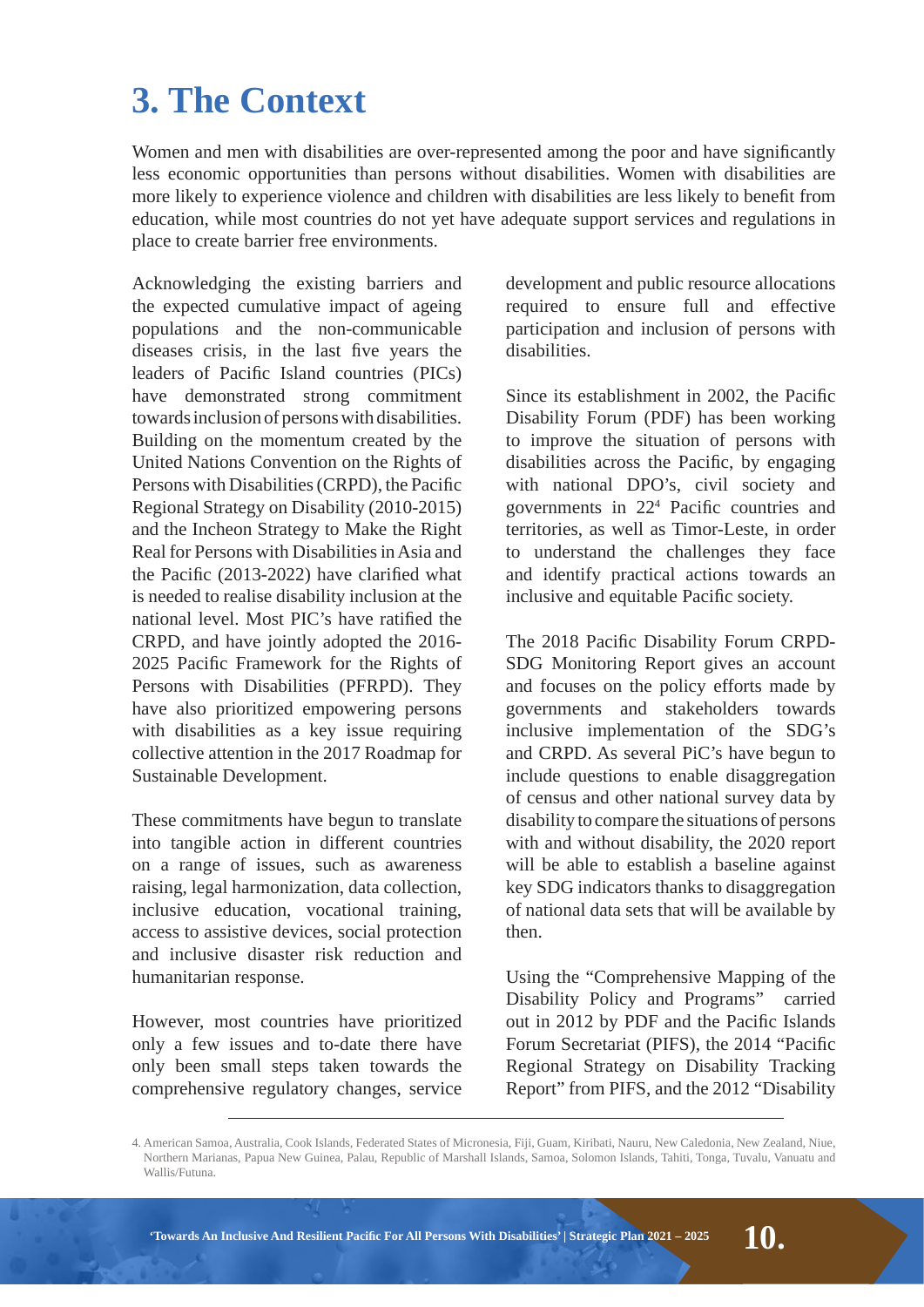Service and Human Resource Mapping" by the CBM–Nossal Institute Partnership for Disability-Inclusive Development as a broad baseline, the current report provides an overview of progress and challenges with regards to legal and policy frameworks, data, and public resource allocation. It also assesses to what extent policy efforts undertaken to-date will allow for inclusive achievement of selected SDG's and successful implementation of the CRPD.

Acknowledging fully the critical importance of partnerships and cooperation at regional level in the progress made so far, PDF also provides specific recommendations on steps that could be taken for more effective and efficient regional cooperation in line with the PFRPD, the Framework for Pacific Regionalism and the Pacific Roadmap for Sustainable Development.

Image: Ms. Naomi Tai doing COVID19 awareness to a child with disability and their family in Lasa village, East Central Guadalcanal. Photo credit: PWDSI.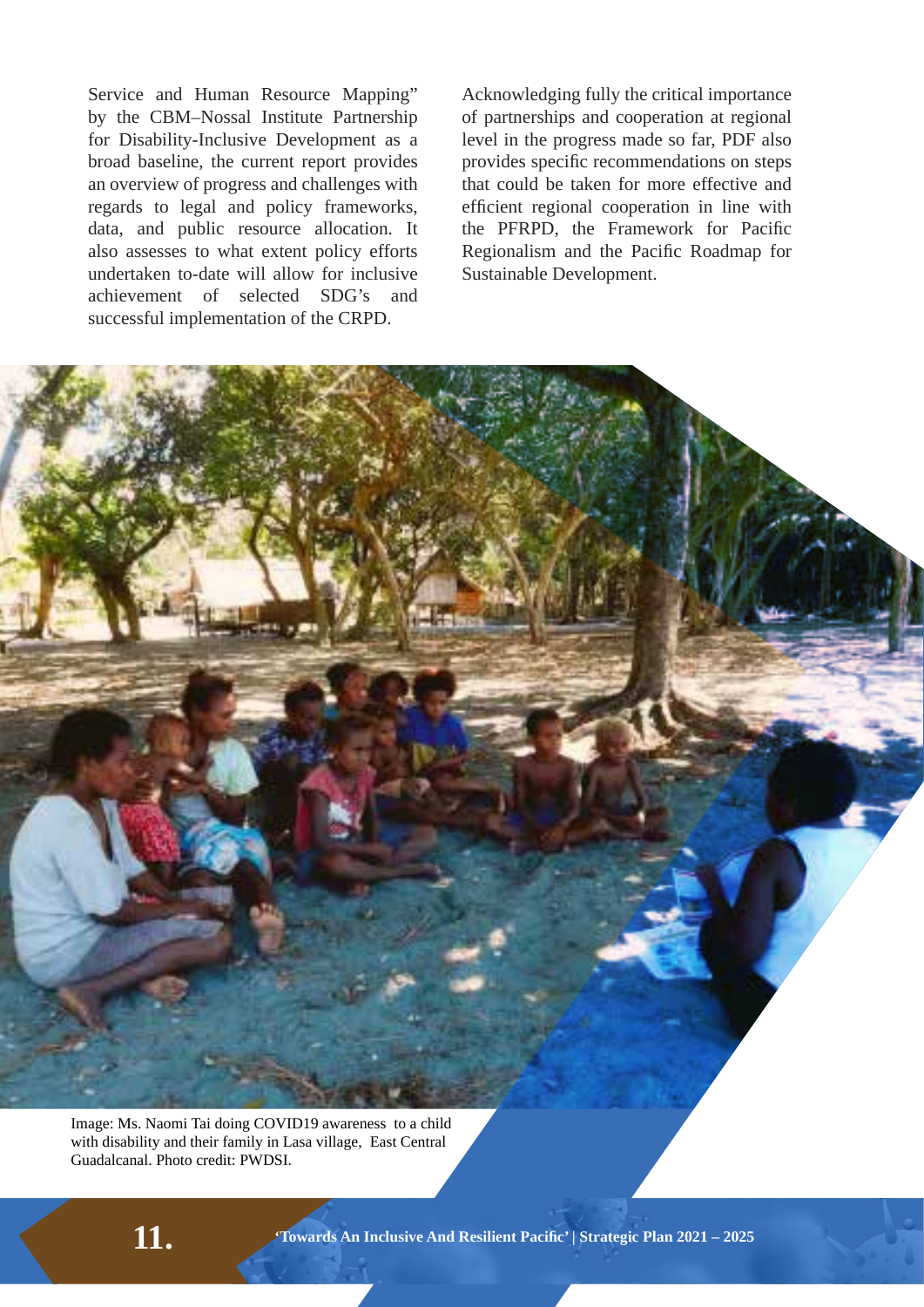# **4. Overview Of The Development Of The Strategic Plan**

The 2021 – 2025 Strategic Plan has undergone a comprehensive process of consultation with the governing Board, members, regional stakeholder based in Suva, and partners outside the region for comments and inputs to strengthen and sharpen the strategy. Series of multistakeholder meetings were held between 2018 and 2020 that gained consensus from partners for key development priorities that were essential to realise the rights of persons with disabilities, foster inclusion and strengthen mainstreaming in their work.

The PDF Secretariat staff also had several planning meetings between 2018 and 2020 to better understand PDF's roles and the partners' role, differentiating between what is PDF's area of work and what is not. This was important for PDF staff to understand where they lead the work and where they support others to do their work better but ensuring that PDF is a part of it.

The various meetings and exchanges, together with some of the current initiatives, gave clarity to the directions we want to take and ensuring that we are not doing the work that others should do. These meetings were:

- Stakeholder meeting in Suva, preconference meeting February 2019.
- Exchange with the Board November 2018, August 2019 and January 2020.
- Exchange with the Office Managers  $-$ February 2019.
- 2018 PDF CRPD-SDG Regional Monitoring Report.
- Regional Forum: Youth Forum and Women's Forum – February 2019.
- Sixth Biennial Regional Conference on Disability – February 2019.
- Outcome Document Sixth Biennial Regional Conference on Disability 2019.

Some of the current initiatives that will also inform priorities for the new Strategic Plan include:

- Core policy component
	- Disability Data with SPC and UNICEF.
	- Budget work with the DPO's.
	- Inclusive education.
	- Accessible elections.
- The work on the pre-conditions for **inclusion** 
	- Accessibility standard blueprint.
	- Community Base Inclusive Development.
	- Support services.
	- Assistive devices.
	- Non-discrimination.
- **Supporting the emergence and establishment of the marginalized groups within the movement**
	- Psychosocial disability.
	- Intellectual disability.
- **Inclusive DRR, Climate Change and humanitarian services**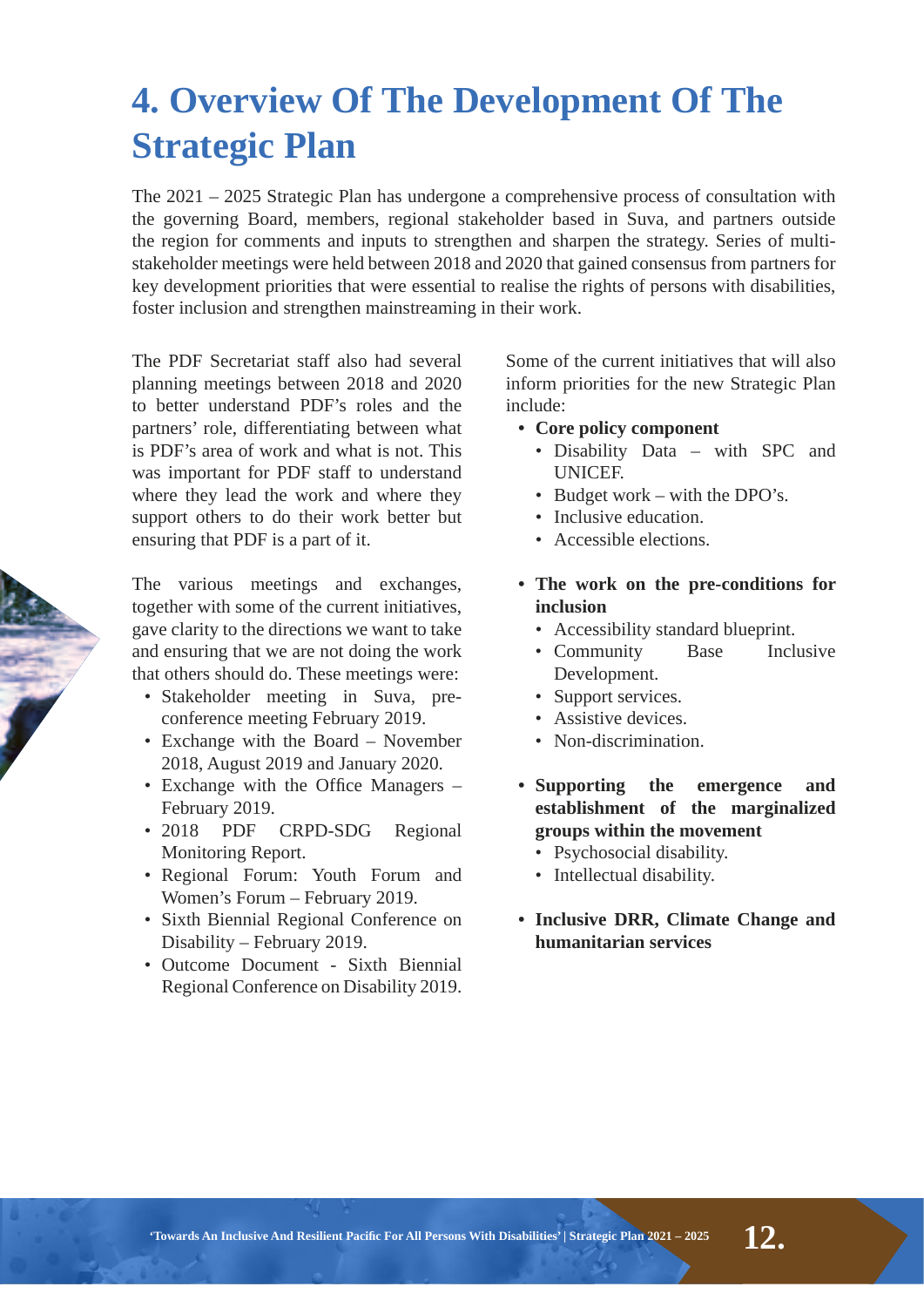## **Overall Progress**

### **Broad Assessment Of 2016 - 2020 Strategy**

 $\blacktriangleright$ The 2016 – 2020 Strategy has some significant achievements, in the overall advocacy leading to the inclusion of disability in major regional initiatives with partners. Some of the achievements were made possible through the support of some of our key partners or as extended PDF family. A major achievement in recognizing the rights of all persons with disabilities is that all countries but two (Solomon Island and Tonga) in the Pacific have ratified<sup>5</sup> the Convention on the Rights of Persons with Disabilities (CRPD).

- $\triangleright$ There has also been significant progress in most countries in terms of awareness raising and engagement between governments and DPOs. DPOs were consulted to provide advice to major initiatives by governments, ensuring that they were inclusive of and accessible to persons with disabilities.
- >Across the Pacific, there are good practices with regards to:
	- Legal Harmonization comprehensive reviews completed for five countries (Federated States of Micronesia, Nauru, Tonga, Solomon Island, Vanuatu).
	- Data Collection Washington Group Short Set questions used in census for Fiji, Niue, Kiribati, Palau, Samoa, Tonga, Tuvalu with disability monograph produced.
	- Social Protection  $-$  at least for five countries (Fiji, Kiribati, Nauru, Tonga, Tuvalu) with others developing similar initiatives for persons with disabilities.
	- Disaster Risk Reduction and Climate Change – a unit established within the PDF secretariat and engagement with DRR, humanitarian and climate change partners.
	- As well as inclusive education, health, CBID, sports, vocational training, access to assistive devices, social protection, women's empowerment among others.
- Establishment of new DPOs e.g. Tonga National Vision Impairment Association, Solomon Island Deaf Association, Samoa Deaf Association,
- Expansion of the secretariat with a new unit established to lead the work on inclusive DRR, emergencies and humanitarian response and services,
- Networks built and collaboration strengthened especially with the IDA members, CiP and CBM Australia,
- Recognition of PDF resulting in more and more partners wanting to engage and collaborate on joint work.

Some relevant initiatives in the 2016 – 2020 Strategic Plan will be continued in the 2021  $-$  2025 Strategy due to their significance in achieving inclusion for persons with disabilities and realisation of their rights. It should be noted that there are increasing differences between and within countries of the region with regards to the realisation of rights of persons with disabilities. Some groups among persons with disabilities face greater marginalization, barriers and multiple forms of discrimination. Moving from recognition to realisation of rights will require development of effective legal and regulatory frameworks, greater

<sup>5.</sup> Australia, Cook Island, Fiji, FSM, Kiribati, Marshall Island, Nauru, New Zealand, Palau, PNG, Samoa, Tuvalu, Vanuatu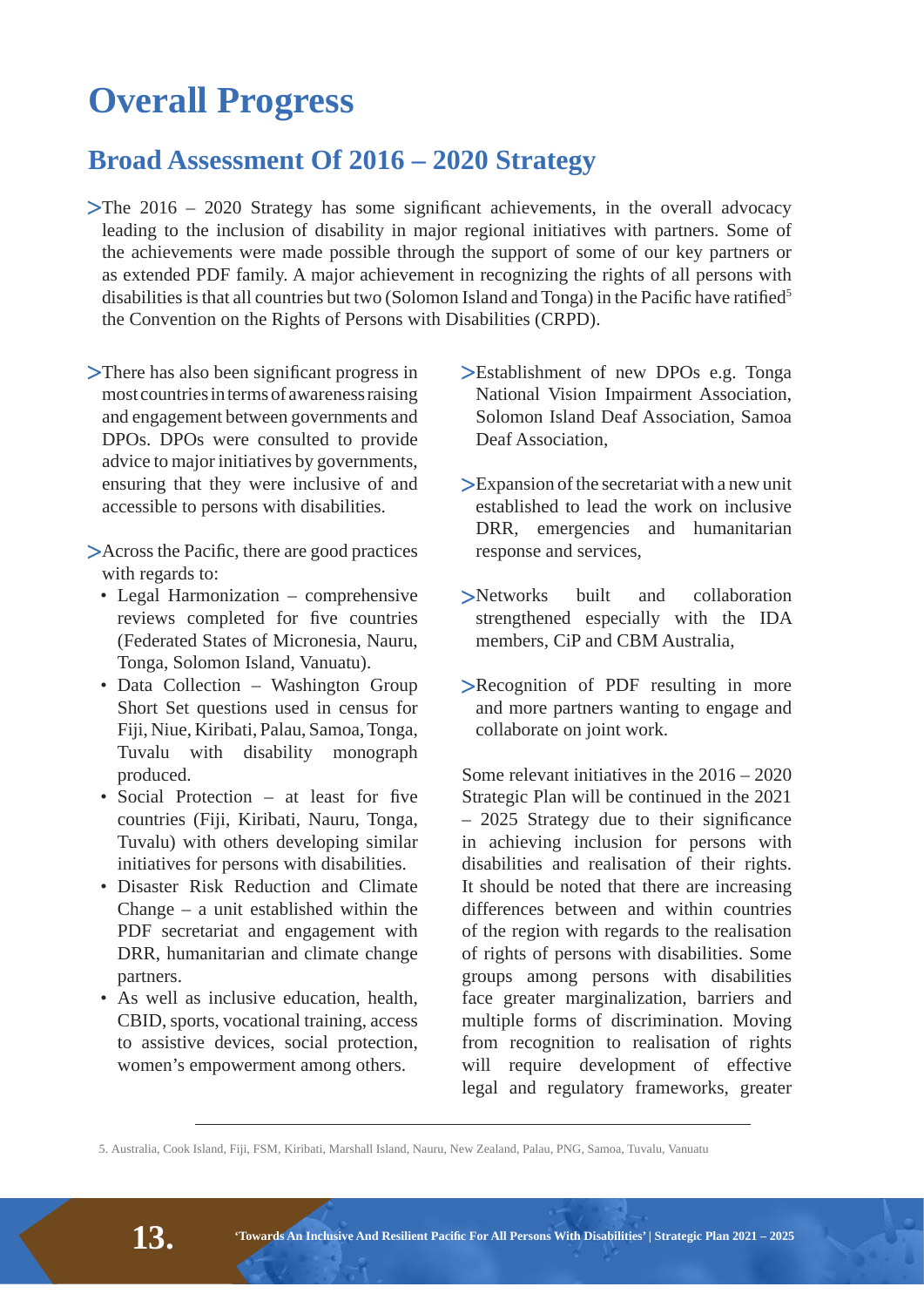mobilization of resources, stronger regional cooperation, as well as steady and strong leadership. Hence, a more collective effort should be made to ensure that pre-conditions for inclusion are in place (comprehensive accessibility standard/blueprint, access to assistive devices, support services, social protection and community based inclusive development and non-discrimination).

Outcomes not fully achieved in the 2016 – 2020 Strategic Plan to be carried over to be part of the 2021 – 2025 Strategy include education, employment and livelihood for persons with disabilities. PDF recognises that it is beyond our control to be the provider of quality education for persons with disabilities, hence, a focus of the new strategy is engaging with partners to ensure that inclusive education and lifelong learning is achieved for all persons with disabilities. For employment and livelihood, PDF will work with key and relevant stakeholders to ensure that there are opportunities for, and inclusive policies, to support the employment and livelihood of persons with disabilities.

PDF recognises that moving from recognition to realisation of rights for persons with disabilities in the region requires a differentiated approach and significant financial and human resources as well as expertise. To achieve this, it will need a much better regional mechanism and cooperation, a much better coordinated approach, a regional mechanism that responds to the needs and diversity of the region and to ensure that all countries in the region regardless of population, diversity and economy size will be supported to realise the rights for all persons with disabilities.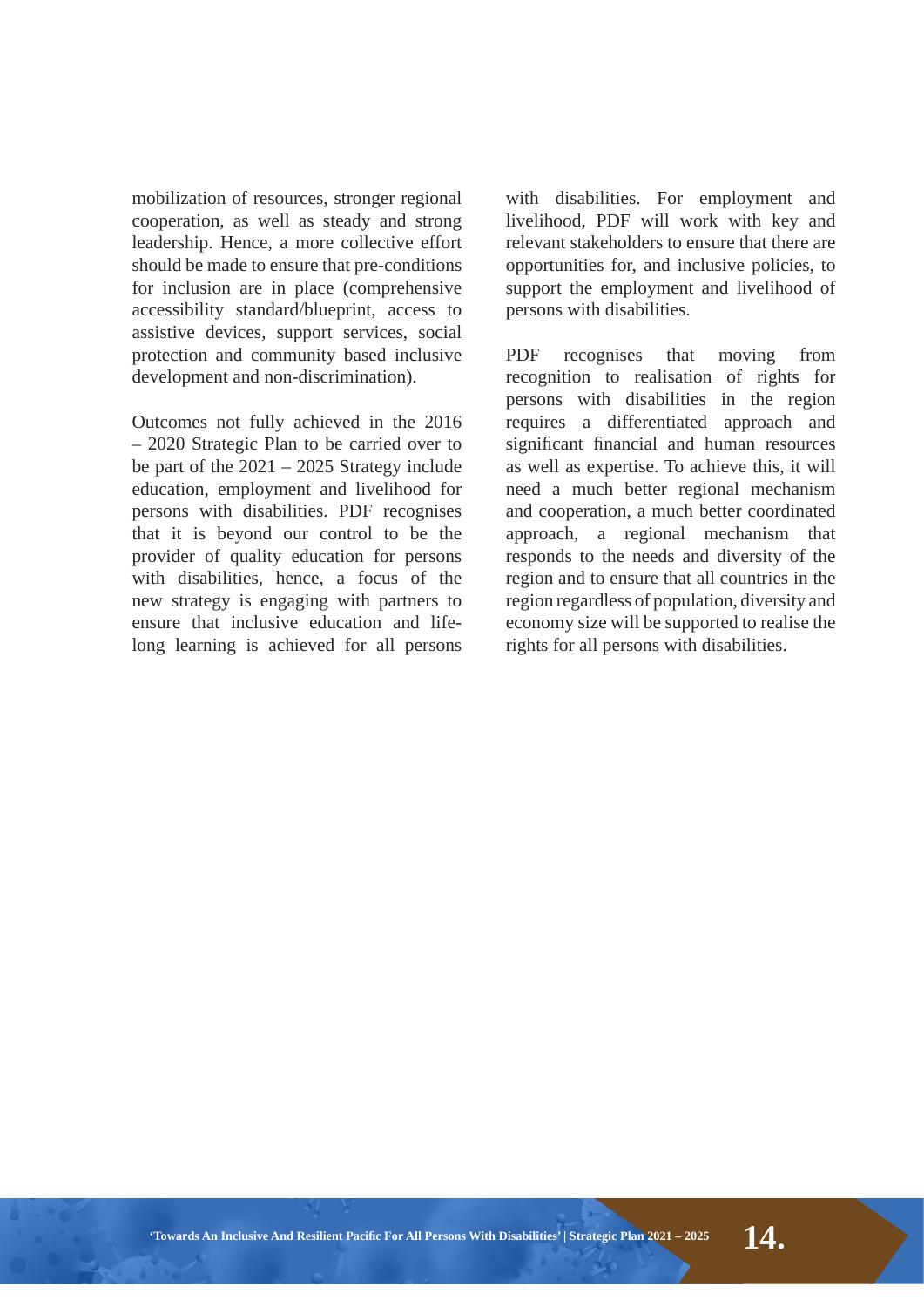# **5. The New Normal - COVID 19 And Development (COVID 19 Impact)**

The COVID 19 pandemic has re-confirmed all the strategic orientation of PDF as discussed in the Key Areas of Work in this document. We are confident that how the strategy is written has addressed most of the issues of the COVID19, i.e. the whole logic of the pre-conditions, the limited capacity of government and country systems to provide support to persons with disabilities, the shift towards a more web-based support and the much-needed strong regional cooperation. The SDG-CRPD $<sup>6</sup>$  report and its recommendations has been justified by the</sup> pandemic. This has substantiated PDF's dreams and hopes for an inclusive and resilient Pacific as articulated in this document.

The hopes and dreams of the strategy has never been so relevant like before in the face of the current pandemic. In our efforts and advocacy to-date on pre-condition, response and preparedness efforts for the inclusion of persons with disabilities is in piece meals. The pandemic has brought our struggles and advocacy efforts to the forefront like never before. The pandemic is both a platform to amplify our voice and vehicle to demonstrate that without addressing our pre-condition in the preparedness and response efforts for COVID 19, persons with disabilities will be put further at risk, barriers to accessing services magnified and the inequality gap increased.

The new normal of using more online platform for communication, meetings, training etc. has reconfirmed our ambition for a shift to more online resources and interaction with our members as articulated in KRA 2. This shift to online platform for meetings, trainings, webinars, etc. to develop and test platform that suits our context, a virtual interaction dependent on connectivity, availability, and affordability across the islands with internet bandwidth that will sustain this new normal of interaction and learning for the next five years. This new normal of virtual support heralds the need to invest in ICT infrastructure, a critical component to ensure that, in the next five years, this 'new normal' be a normal part of our implementation and delivery that take into account our complexities, geographic spread and isolation.

### **Impact of COVID 19**

The pandemic, which has disproportionately affected the world over, has seen both drastic effects on the health system and the economy with experts already signaling an economic recession, closer to home here in the Pacific. It has forced countries to take very strict measures to protect its boarders and the wellbeing of its people as a whole.

To-date, though Fiji, PNG, Tahiti and Guam have confirmed positive cases of COVID 19, the rest of the Pacific countries still have their boarders closed.

PDF regrouped quickly as a secretariat to respond to the pandemic, supporting partners to ensure that persons with disabilities are a

<sup>6.</sup> Pacific Disability Forum SDG-CRPD Monitoring Report 2018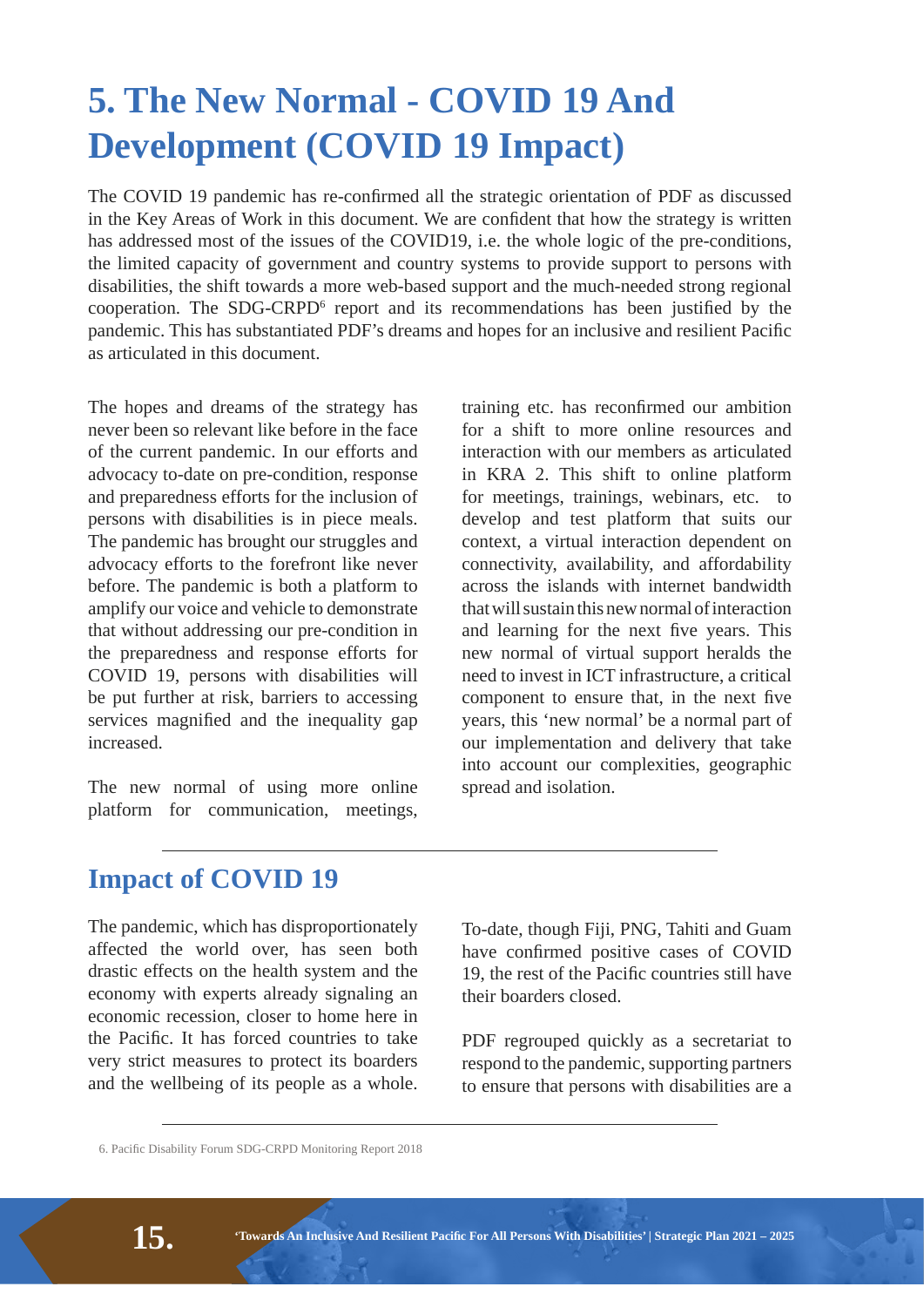part of the preparedness and response work as well as supporting our members with tools to use and share to ensure that we are not left behind in the COVID 19 preparedness and response work. The following documents were prepared and shared widely:

- Disability Inclusive Communication Guideline.
- Disability Inclusive Messaging Guidelines.
- Guideline on Pre-condition to Inclusion of Persons with Disabilities.
- Human Rights Based Approach Guideline to Inclusion of Persons with Disabilities in COVID 19 Response.
- Disaster Risk Reduction in COVID 19 Outbreak.
- Disability Inclusive COVID-19 and Disaster Response.
- Situational Analysis Disability and COVID 19.

The above documents can be accessed at http://www.pacificdisability.org/Resources/ PDF-COVID-19.aspx

At the regional level, PDF ensured that we are part of the regional discussions and efforts with partners, ensuring that we engage in the regional cluster meetings, reviewing and contributing to documents and guidelines shared by WHO and the Ministry of Health as well as sharing our stories and experiences<sup>7</sup> on how COVID 19 impacted the daily lives of persons with disabilities, particularly the struggle to adhere to social distancing guidelines where this does not really work for persons who need sighted guide (blind), wheelchair users who depend on their personal assistance, deafblind people for their interpreters.

COVID 19 has disrupted the normal and ushered in a new normal, however, for PDF and its members, the mission and vision remain the same but the ways of working and the type of work PDF will do to adapt to this 'new normal' and new phase of PDF and its members journey. The new normal demands a resilient Pacific to be able to respond to emergencies and pandemics; a resilient Pacific where government and country systems support persons with disabilities through preparedness, response and recovery. PDF, as an organisation, strongly believes that to be resilient, Government needs to have a minimum level of capacity in each country, that is, articulated around:

- Accessibility.
- Assistive device.
- Social protection.
- Support services.
- Non-discrimination.
- Community Based Inclusive Development (CBID).
- And Increase of domestic resources

Unless governments have a minimum capacity around pre-conditions with sufficient domestic resourcing and stronger regional cooperation, persons with disabilities then can be assured that efforts around COVID 19 will truly be accessible and inclusive of all persons with disabilities.

There is a need for a system to be in place to identify persons with disabilities, that can be used and be useful in normal regular times and in crisis. This could be in a form of a national registry or disability cards. This will easily identify and track persons with disabilities, hence, preparedness and response efforts can already target where persons with disabilities are.

<sup>7.</sup> https://www.facebook.com/PacificDisabilityForum/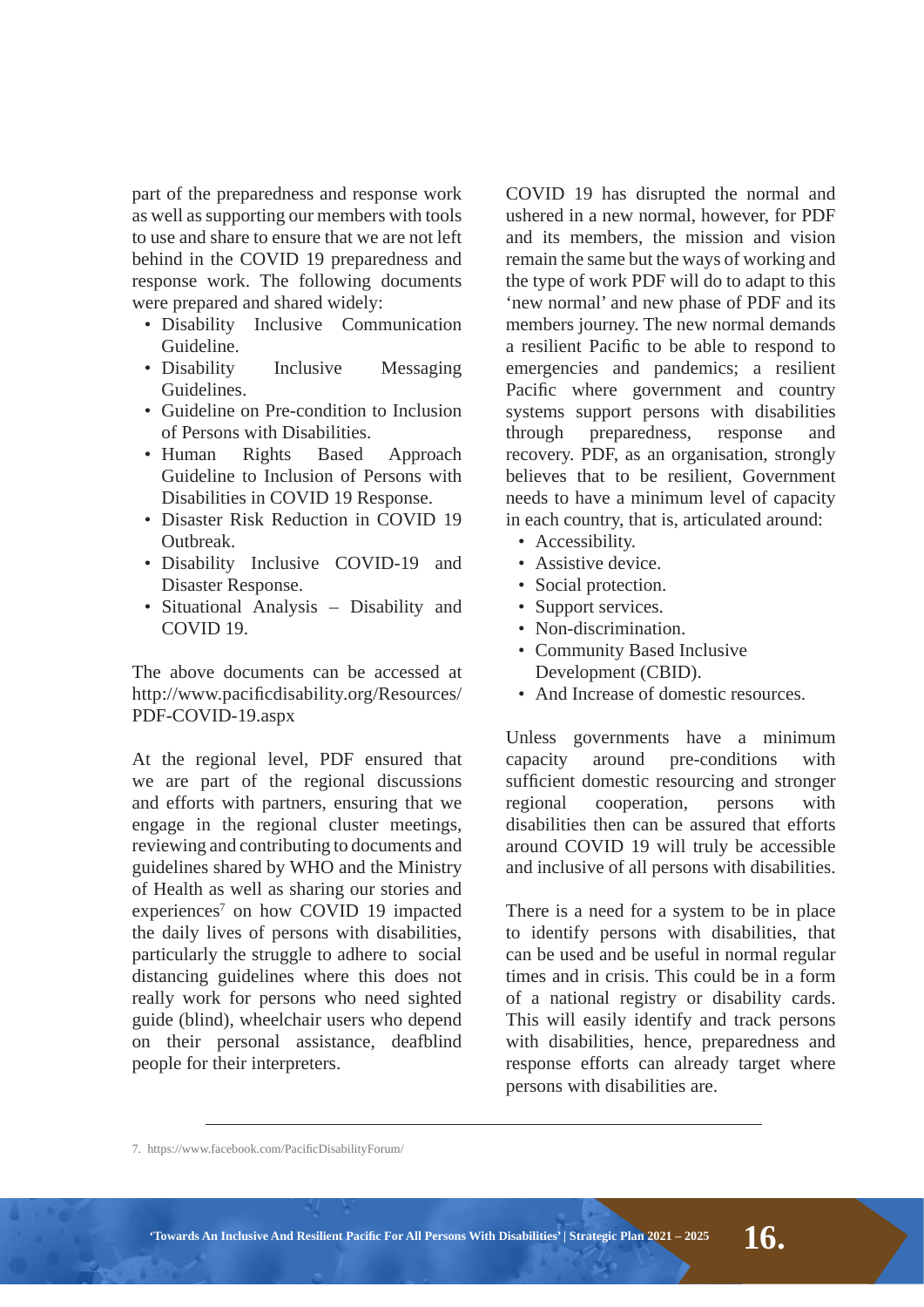Pacific governments have put in place stimulus package to respond to the economic impact of COVID 19, keeping people safe and employed as well as businesses remaining open. PDF is conscious of the COVID 19 impact on the economy for Pacific governments and fiscal measures put in place to respond to the crisis. Some of these have both positive and negative impacts on persons with disabilities, their families, as well as the DPOs. As example, the Fiji DPOs have felt the budget cuts with the 2019 – 2020 funding reduced following the announcement of the Fiji Government COVID 19 Budget as well as Social Protection benefit on bus fare being reduced. However, it should be noted that the overall disability spending under the focal ministry has increased in the COVID 19 budget. On the other hand, the Tongan government announced an increase in cash allowance to persons with disabilities as part of the stimulus package.

The impact of COVID 19 is yet to be felt, there is significant uncertainty in terms of the economic impact in the short term and the fiscal capacity of government in the next five years to resource and implement the CRPD is quite critical, hence, DPOs and PDF will need to reprioritize and or do more prioritization of our key demands/ASK.

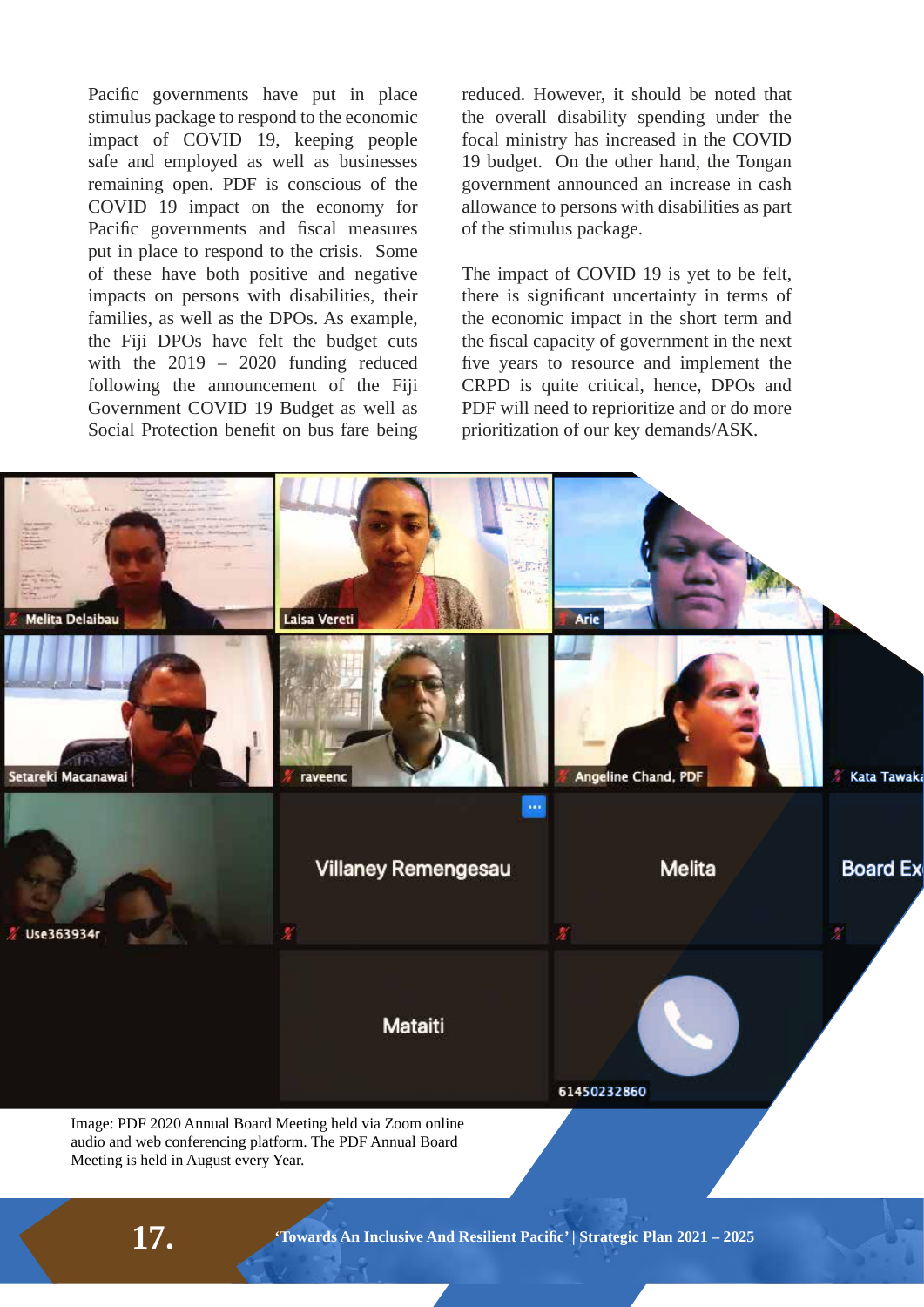## **6. The Shift From The Recognition Towards The Realisation Of Rights Of All Persons With Disabilities In The Pacific**

The 2018 Pacific Disability Forum SDG-CRPD Monitoring Report – "From Recognition to Realisation of Rights: Furthering Effective Partnership for an Inclusive Pacific 2030" lays the platform and foundation of this strategy.

To-date, we have achieved the recognition of our rights with all PICs except two to ratify the UNCRPD. We have achieved an overall level of awareness around legal harmonisation, data collection, inclusive education, assistive devices, social protection, disaster risk reduction and humanitarian responses. There has been improved and strengthened engagement and partnership of the DPO with their national governments has increased and the partnership with and between governments, DPOs, regional organisation, UN agencies, development partners and donor partners.

However, from recent census report and Disability Monograph, with all these engagements and partnerships, we still have little to no access to quality and good education, employment, health services, clean drinking water, accessible WASH infrastructure, access to justice etc. Our rights are often not fully realised due to a lot of barriers and discrimination. Families of persons with disabilities are often poor, making it more difficult to support their family members with disabilities. Access to services are often centred around urban areas, leaving persons with disabilities in rural areas and outer islands to be more marginalised.

Overall, domestic resource allocation for the inclusion of persons with disabilities is still below 0.15% of the GDP in most countries. To progressively realise the rights that have been recognised, it will require indepth policy and technical work, resource mobilisation and prioritisation. There is also a need to recognise the growing diversity of situation amongst countries, which implies a more differentiated and responsive approach to support Government and DPOs respectively.

PDF acknowledges that to move from recognition to realisation of rights, it will require far more resources than what is currently spent and cannot be done by PDF alone. Hence, the need for a shift in PDF's approach with a more technical and sustained engagement with PIFS to build a strong regional cooperation mechanism within the PFRPD, as well as a more systematic way of working to provide a more responsive and differentiated approach to support NDPOs, sub regions, and the most marginalised within the disability movement while ensuring gender equality.

PDF's response to realising the rights is reflected in the key recommendation of its 2018 CRPD-SDG Regional Monitoring Report, i.e., the development of an effective and innovative regional and multistakeholder mechanism that would allow a more tailored responsive support to countries on-going effort and challenges, and would contribute to greater investments, further coordination of technical assistance

"Towards An Inclusive And Resilient Pacific For All Persons With Disabilities' | Strategic Plan 2021 – 2025  $\bf{28.}$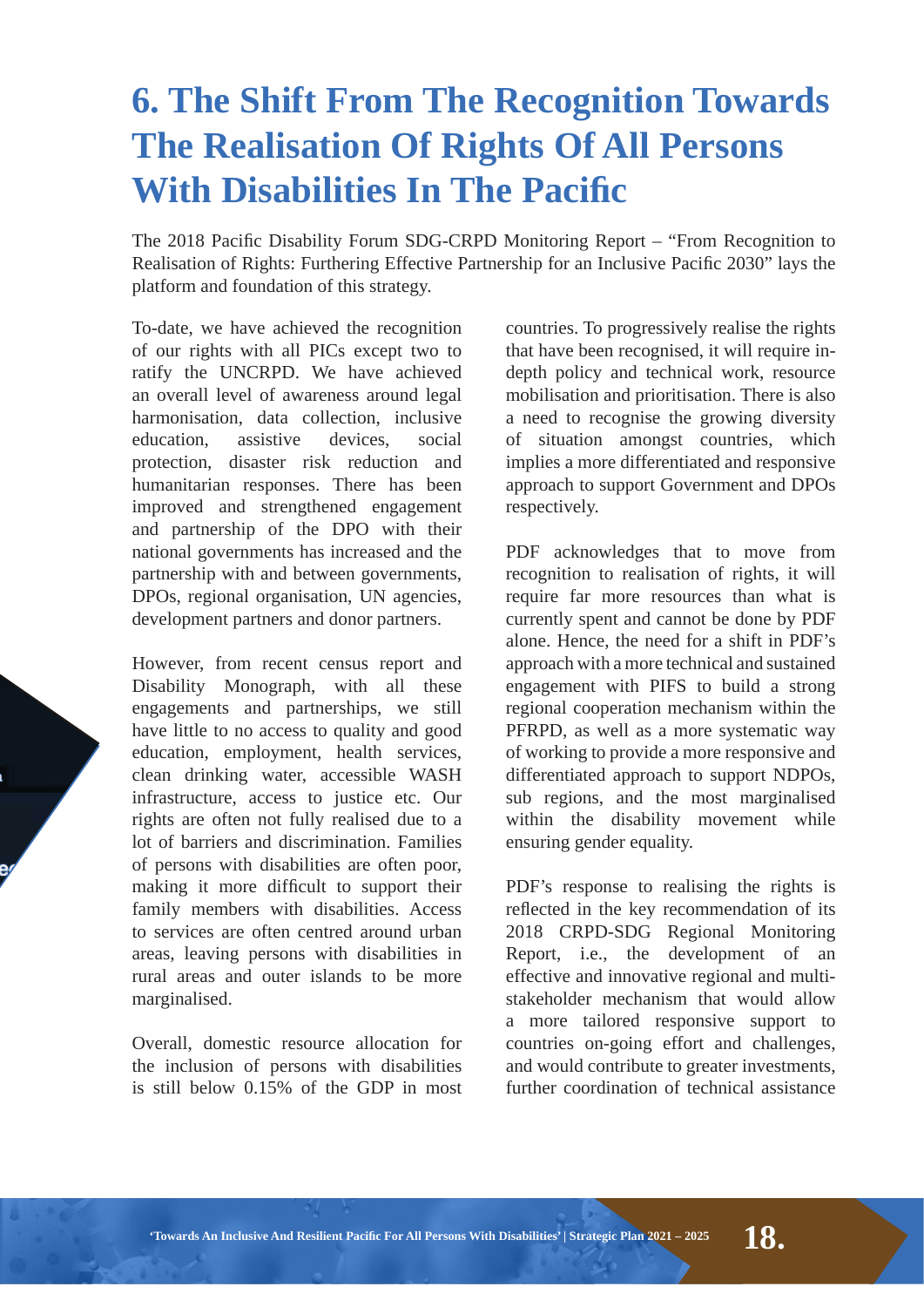and gain in economy of scale in relation to procurement, development of human resources and access to services.

This shift from advocacy for recognition to realisation of the rights has been branded as the "Partnerships Towards an inclusive and resilient Pacific 2030".

This shift implies that the fundamentals for PDF in terms of identity, mission and vision remain the same but the ways of working and the type of work PDF will do will adapt to this new phase of PDF and its members journey.

### **Strategic Objectives 2021 – 2025**

The following are five strategic objectives for PDF. The objectives are part of some of the initiatives that have started in the last Strategic Plan, and recognising that they will need more consolidation as well as time, they have been carried forward to this new strategy.

- 1. Building and supporting a more inclusive and diverse disability movement.
- 2. Extending the collaborative efforts to generate relevant and needed evidence and data.
- 3. Strengthened partnerships and advocate for policies and programs to create precondition for inclusion.
- 4. Deepen partnership to reach the point of no return towards inclusion of persons with disabilities across all relevant regional and national development initiatives.
- 5. Mobilising sustainable resources to support national efforts in realising rights of persons with disabilities.

The Pacific Disability Forum will endeavour to address the strategic objectives to ensure the realisation of its vision and in

ensuring that the rights of ALL persons with disabilities are realised: An inclusive and equitable Pacific Society where all human rights of all persons with disabilities are realised as outlined in the UN Convention on the Rights of Persons with Disabilities (UN CRPD), through the following Key Result Areas (KRAs) which are further elaborated in the next section.

- Key Result Area 1: Inclusive, Responsive and Sustainable PDF.
- Key Result Area 2: Evidence, Data and Information for Inclusive Policies.
- Key Result Area 3: Ensuring the Preconditions for Inclusion.
- Key Result Area 4: Promoting Leadership and Deepening Partnership for Inclusion
- Key Result Area 5: Regional Cooperation and Resource Mobilisation.

### **Role Of PDF**

PDF has identified its specific role in the strategy where it will lead, frame, support, catalyse initiatives and where it will actively contribute, support and or facilitate and provide advice on thematic areas. These are elaborated below: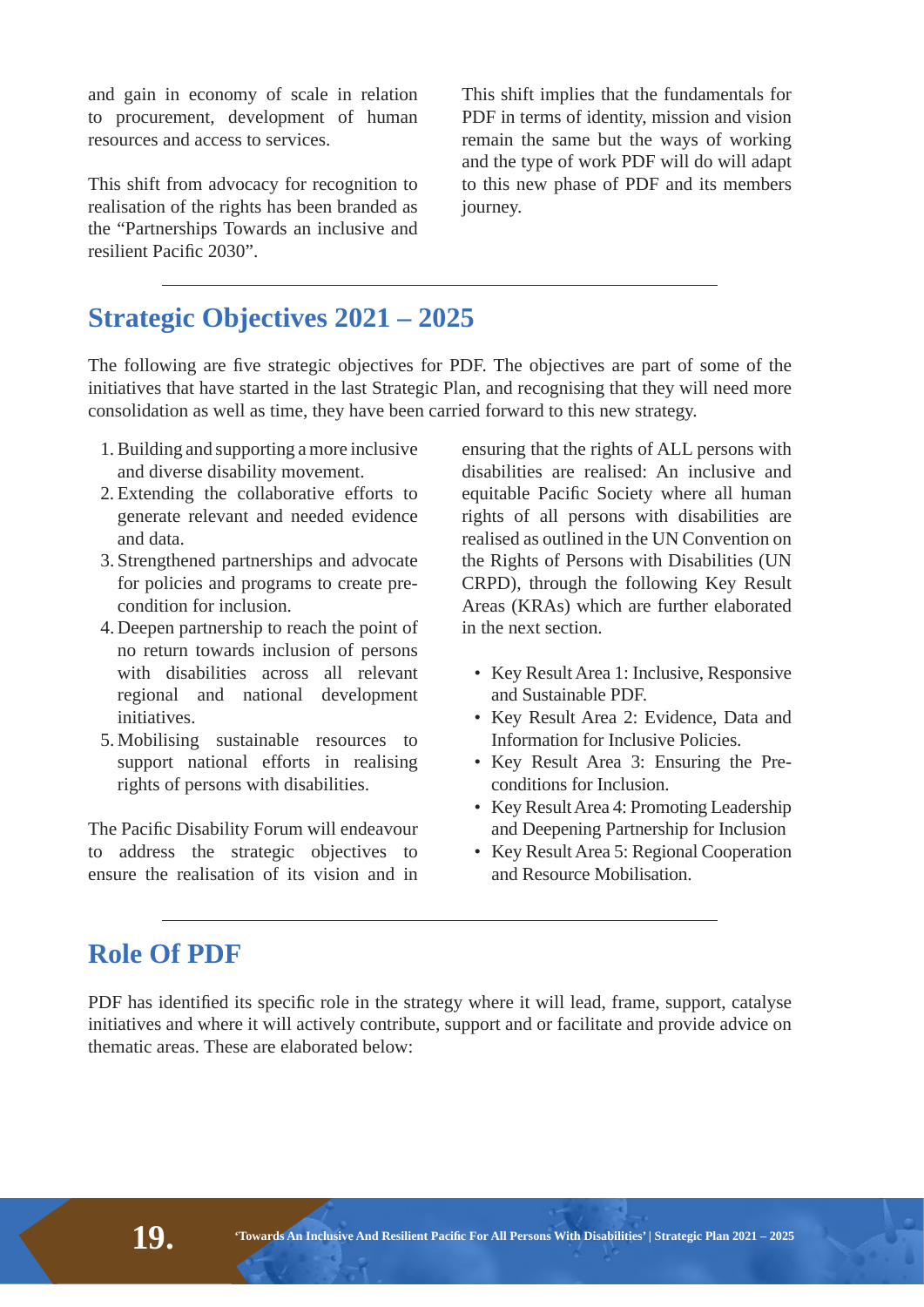- PDF will lead and support DPOs, i.e. all of the Goals reflected in  $KRA$  1 and the overall regional advocacy.
- PDF will frame major disability related investment and mechanisms (e.g. DFAT reference group, PFRPD governance, Disability Inclusive DRR and humanitarian response) – KRA 2 and 3.
- PDF will catalyze initiatives to tackle key gaps, however, it must be acknowledged that it is not PDF's role, it is only catalyzing the process to ensure that it happens and that the advocacy to stakeholders for their duty. To-date PDF is leading the development of an accessibility standard blueprint in partnership with PIFS (accessibility

blue print) in absence of leadership by the responsible regional organisation but with strong advocacy so that this organisation takes the lead. PDF will catalyse initiatives

- PDF will support
	- National DPOs initiatives.
	- And Initiatives that aim at tackling key gaps even when led by other stakeholders who lead and are responsible but lack technical capacity or connection on disability inclusion.
- PDF will contribute, facilitate and provide advice to initiative that are led by other stakeholders who require limited involvement of PDF, i.e. KRA 4 on focus thematic areas, employment, health, access to justice etc.

### **Figure 1 – PDF Role**

The figure below shows PDF's role in the Strategy. PDF will take lead with more intensity on leading regional advocacy and framing regional critical policy development, resource mobilisation and stakeholders' cooperation. PDF will support and contribute to the inclusion efforts of the diversity of stakeholders active in the Pacific.



**INTENSITY**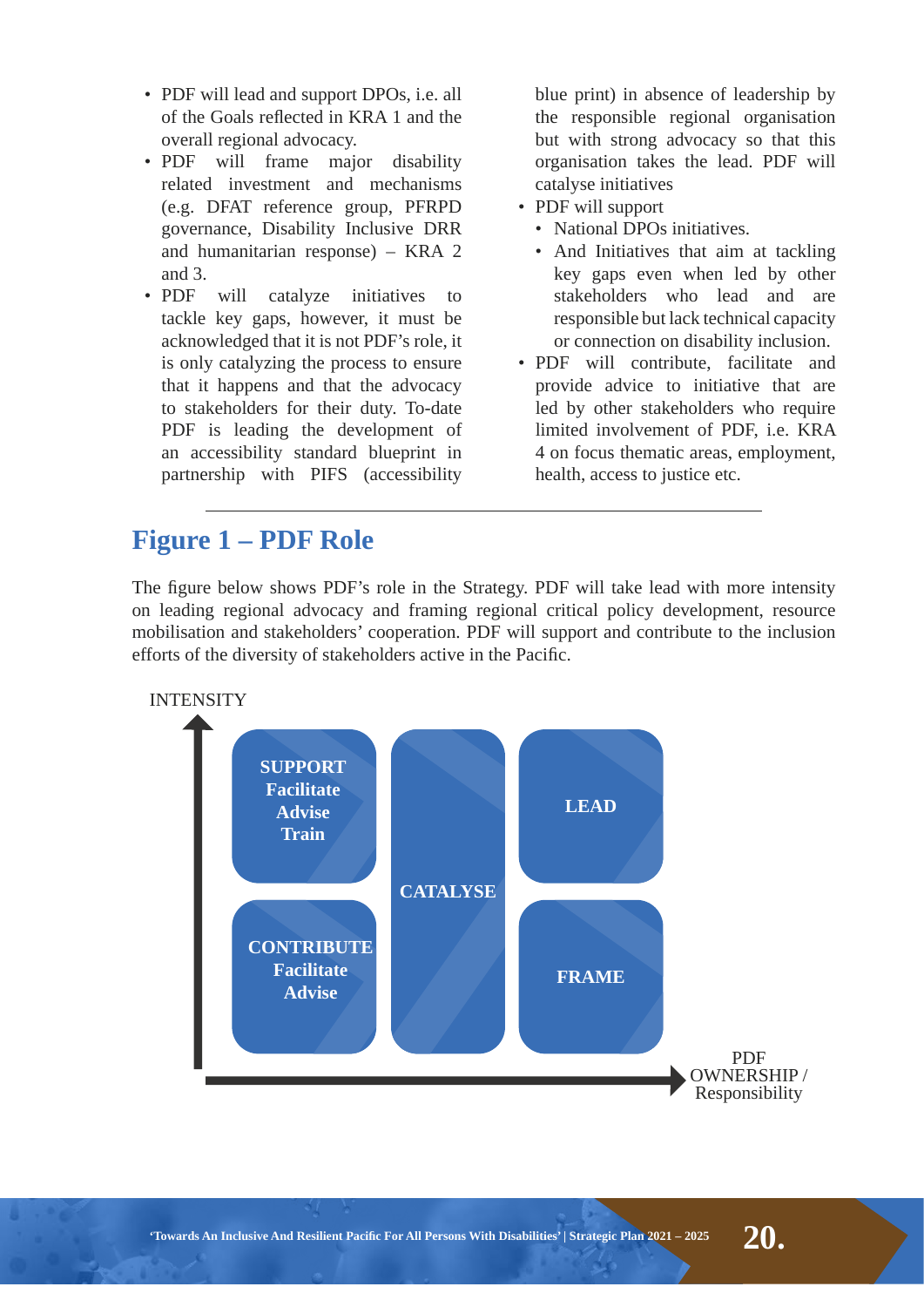The illustration above shows the role of PDF. Towards the positive end of the  $X$ -axis is PDF ownership and responsibility and  $y$ -axis is the intensity of the role. *There are five blocks with roles labelled in it, i.e., Contribute (including facilitate* and advise), Support (including facilitate, advise and train), Catalyse, Frame and Lead. The blocks labeled Contribute, Support, Frame and Lead are of the same size (width and height), the block labeled Catalyse is smaller in width but the same height as the other four blocks. The blocks are not joined but arranged on top of each other and next to each other, they are not attached or joined, nor plotted on the x-axis or y-axis. Towards the origin, the bottom block is Contribute, above it, is Support, next to this two blocks, is the block Catalyse, next to this *EDRICHALLY EDRICH EDRICH ECONOM is Frame and above it Lead.* 

It should be noted that PDF's role in KRA 2, 3 and 4 is to ensure together with others that DPOs are supported in a level that makes them a meaningful counterpart and are ready to be sitting at the table with governments and donors to discuss these key areas.

It is important to note PDF's role in Outcome 3 on the pre-conditions. Currently, there are no agencies working on or supporting the development of support services and this is an area that PDF will explore, especially Sign Language and Personal Assistants.

The choice made where PDF will put its priorities is based on three main elements:

- Is it critical to achieve an inclusive Pacific 2030 (what is the level of importance?)?
- Is there anybody doing it? If so, what is PDF's role? If not, what is PDF's role then?
- What is the added value of PDF? (e.g. education, its critical…added value is moderate).

### **Key Partners**

Implementing the strategy will require extensive knowledge and expertise which may not be readily available with PDF. It is therefore a priority to strengthen and develop partnership with other organisations which have such expertise and knowledge. There are three groups of partners which are Technical NGOs, other DPOs and intergovernmental bodies and other institutional partners.

#### **Technical Partners:**

#### **IDA and Its Members**

PDF had a continuous and fruitful collaboration with IDA secretariat for the last 10 years. In recent years, PDF has

been developing closer relation with major regional and global DPO members of IDA such as:

- European Disability Forum which has great expertise in advocacy towards regional integration bodies.
- Inclusion International and Downs Syndrome International - which support PDF's work with persons with intellectual disabilities.
- Transforming Communities Asia-Pacific - which support PDF work with persons with psychosocial disabilities.
- World federation of Deafblind which support PDF work with persons with deafblindness.
- World Federation of the Deaf which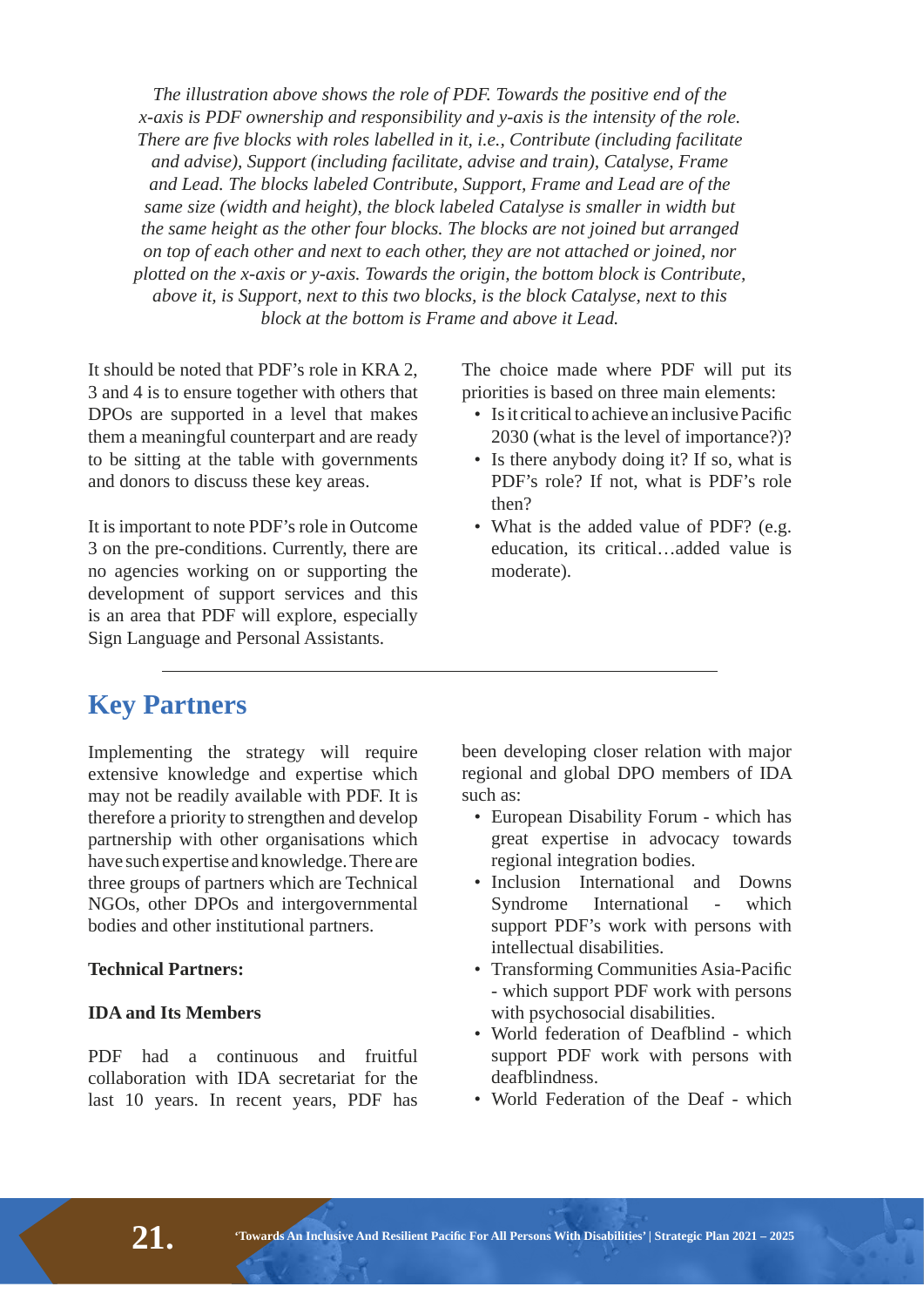support PDF in its efforts to appropriately address the needs of deaf people in the region.

- International Federation of hard of Hearing People.
- World Blind Union which works with PDF to support its members in the region.

#### **CBM Australia and Centre for Inclusive Policies (CIP)**

PDF recognises that CBM Australia and CIP will be key partners in the implementation of the strategy in terms of providing technical support. PDF has close collaboration with the two organisations in the last Strategic Plan and has jointly developed initiatives that will continue to be part of this Strategic Plan 2021 – 2025. PDF acknowledges the experiences and expertise that both organisations have that can contribute to achieving the desired outcomes of this strategy.

#### **Motivation Australia (MA)**

DPOs partners have been working with Motivation Australia for the past years for; the provision of mobility devices, helped set up the Mobility Services in Samoa in partnership with the Samoa Health authorities and recently with the Rehab facility in Tonga and the continuous work with the Spinal Injuries Association in Fiji. MA recently conducted a regional procurement study for assistive products in partnership with PDF and WHO.

#### **Institutional Partners And Stakeholders**

- PIFS coordination and implementation of the PFRPD, as well as PDF being the Chair of the Regional Reference Group on Disability (RRGD) and member of the Disability Task Force (DTF).
- SPC for data and disability statistics.
- UNESCAP Legal

harmonization and ratification UNICEF – data and disability statistics and inclusive education UNDP – Access to justice program with the Fiji DPOs.

- ILO economic development and livelihood for persons with disabilities.
- APTC and USP Inclusive education.
- Pacific Regional NGOs.

#### **Stakeholder Expectation**

PDF recognises that Outcomes 2, 3, 4, and 5 are beyond PDF's control and that it would take more collaborative efforts and strong cooperation between and amongst organisations. However, PDF is also clear about the outcomes it wants to achieve from the strategy and that most of it will require working together with others.

#### PDF expectations:

- In five years from now, inclusion of persons with disabilities in regional and national frameworks, policies plan etc. will be business as usual.
- That organisation/partners will ensure that their policies and programs as well as implementation and monitoring are truly inclusive of persons with disabilities.
- That organisation and partners will ensure accessibility is a key component to the engagement and participation of persons with disabilities in their programs and activities.
- That persons with disabilities and their organisation will be consulted meaningfully to issues pertaining to them.
- That persons with disabilities and their organisations are equal partners to development that are specific to them and those that are broad in nature.
- That partners will not exploit PDF and its members in its ways of engagement, whether in collecting information or engaging in activities.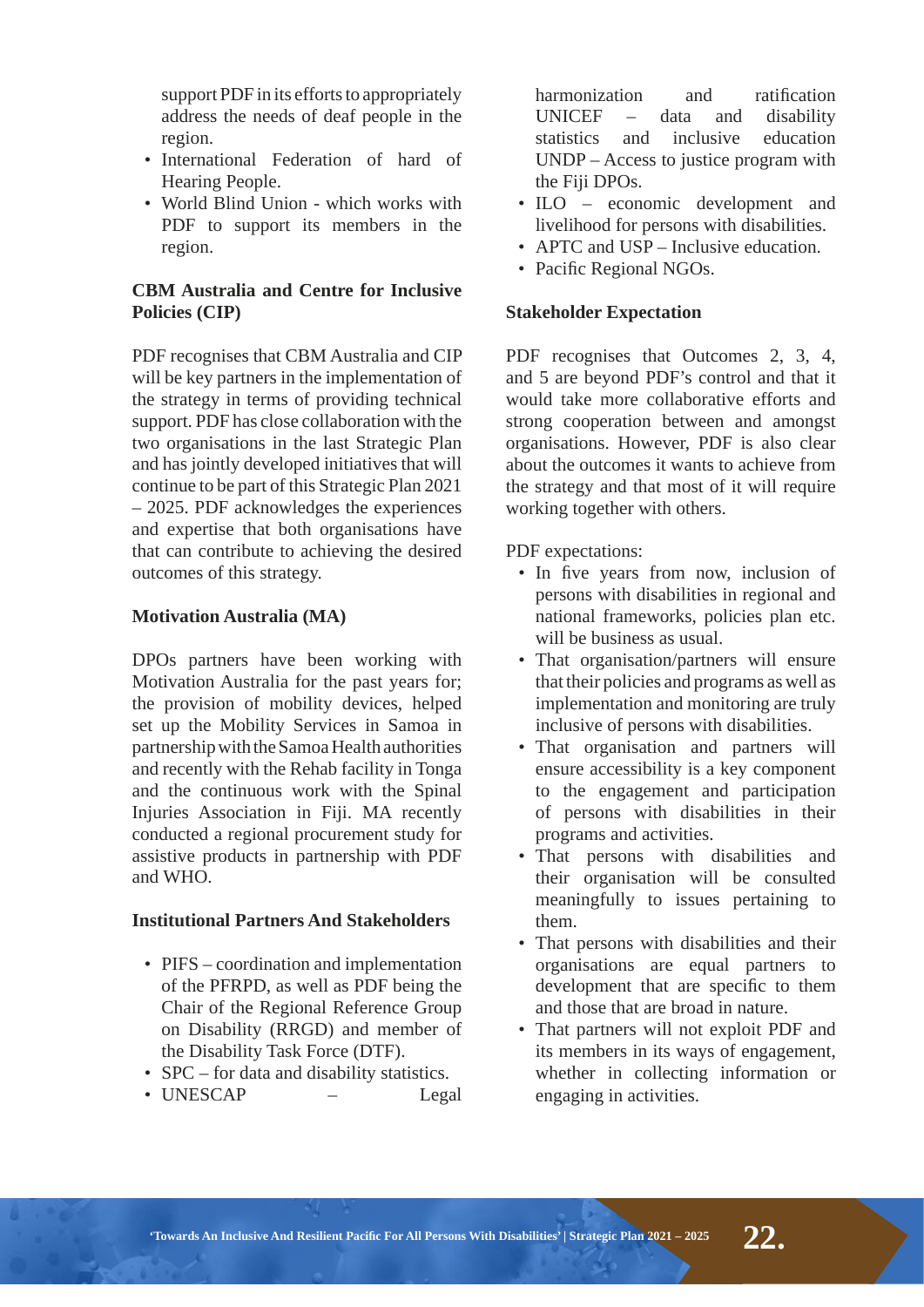Partner expectations:

- That PDF will be responsive to partners' request on disability inclusive development noting the capacity of PDF and its members.
- PDF will provide strategic advice to partners on how to be more inclusive of persons with disabilities in their policies, programmes, etc.
- PDF will be the conduit between partners and the DPOs.
- PDF is the disability expert and will be consulted accordingly regarding partners work in the disability area.

In this strategy, PDF has an aspiration to achieve an Inclusive Pacific 2030 and that inclusion in the various outcomes identified will be a norm, five years from now. PDF has built its support mechanism which is inherent throughout the strategy. PDF is aware that realising the rights is far more complicated than recognition where the work was mostly led by PDF. As such, PDF will work with its partners and stakeholders to achieve the outcomes set out in KRA 2, 3, 4 and 5.



Image: Disability and Coronavirus: Weekly Briefing Focused on the Pacific #12 organised by The International Disability Alliance held via Zoom online audio and web conferencing platform on May 22, 2020..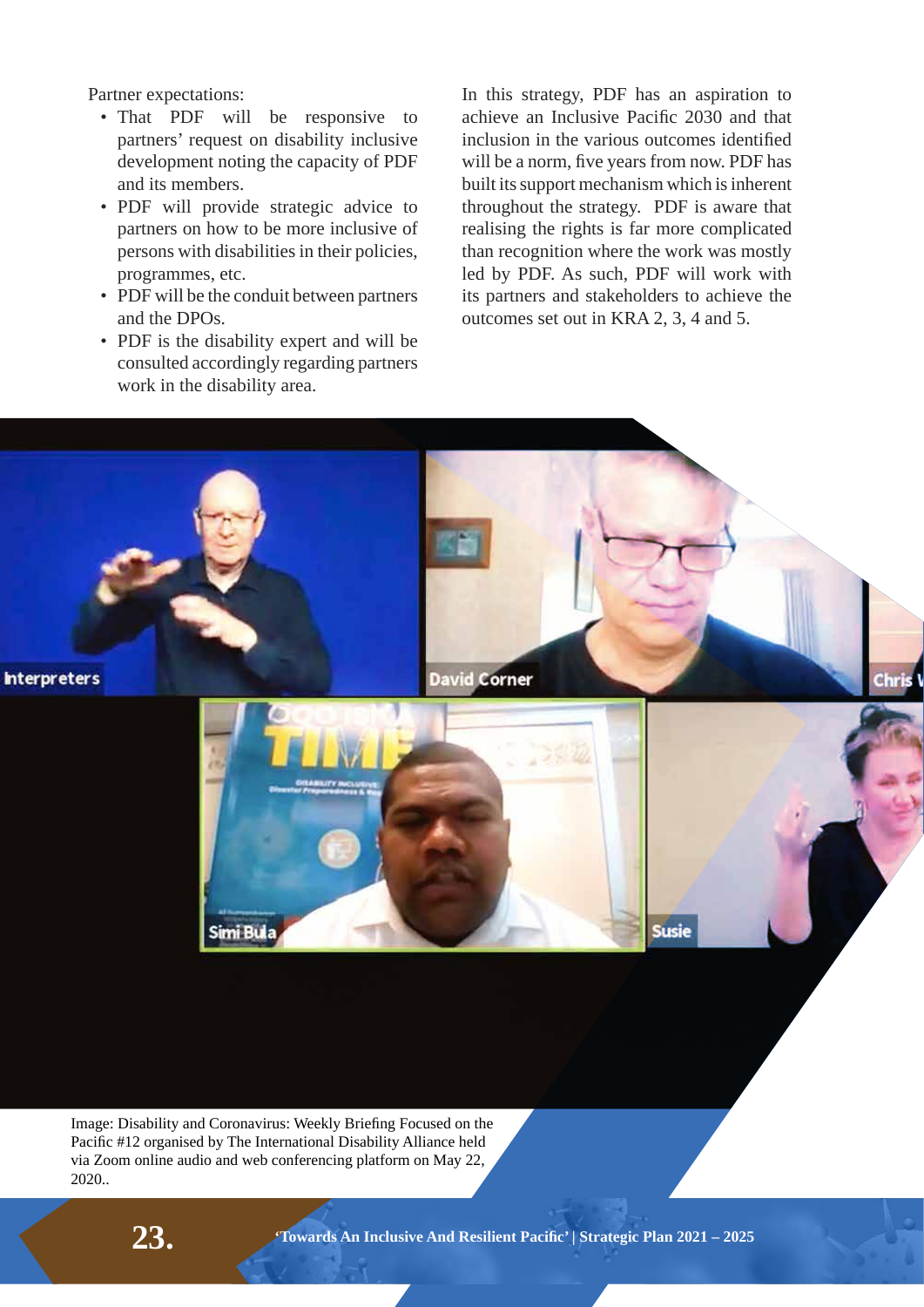## **7.0 Key Result Areas & Theory Of Change**

### **7.1. Key Result Areas**

Core Business: A regional organisation/forum of and for persons with disabilities and representing their voice for inclusion in compliance with CRPD.

In this strategy, PDF will:

- Lead the global and regional advocacy of the Pacific disability movement as well as the support to national disability movements in the region.
- Catalyse<sup>8</sup> and frame regional critical policy development, resource mobilisation and stakeholders' cooperation in support of national efforts towards an inclusive Pacific 2030.
- Support and contribute to the inclusion efforts of the diversity of stakeholders active in the Pacific.

In doing so, PDF is using all possible avenues to advance the realisation of all human rights of all persons with disabilities, including articulation of relevant global, regional and national frameworks and processes in relation to the CRPD, the Agenda 2030 and the Pacific Regionalism, among others.

Across all its work, PDF will pay attention to inclusion of all groups of persons with disabilities, gender equality and engagement with the most marginalized groups.

PDF has identified five key result areas:

- Inclusive, responsive and sustainable PDF.
- Greater availability and accessibility of data and evidence.
- Pre-conditions for inclusion.
- Deepening partnership to reach a point of no return towards inclusion of persons with disabilities.
- Regional cooperation and resource mobilization to support national implementation.

Across these key result areas, there are **three cross-cutting elements that reinforce each other:**

- Comprehensive **CRPD** compliant national policy framework based on nationwide regulation, resource allocation and services, development of workforce, services delivery arrangement, investment in local and resource services. This is a critical gap in most countries of the region which impact all sectors.
- **CBID** focuses on ensuring effective inclusion and impact at community level and enabling bottom up innovation and accountability. While CBID encompass some specific activities such as community awareness raising, resource mobilisation and organisation, it facilitates and enhances effectiveness and inclusiveness of last mile delivery of national sectorial policies. CBID facilitate context relevant and mutual leveraging of governments and community resources. CBID is key to realise an inclusive pacific 2030 given the geography and institutional capacity of government
- **DRR** will catalyse the efforts around DPOs engagement and working with humanitarian partners to ensure that the pre-conditions for inclusion are in place to make preparedness, response and recovery work truly inclusive of all persons with disabilities. Effective DRR needs strong and resilient national support services, framework to ensure

8. A role/function that PDF will take up to create something that does not exist, and at the same time advocate for the rightful partner to take on the work.



**<sup>24.</sup> ȉ7RZDUGV\$Q,QFOXVLYH\$QG5HVLOLHQW3DFLʏFȊ\_6WUDWHJLF3ODQȅ**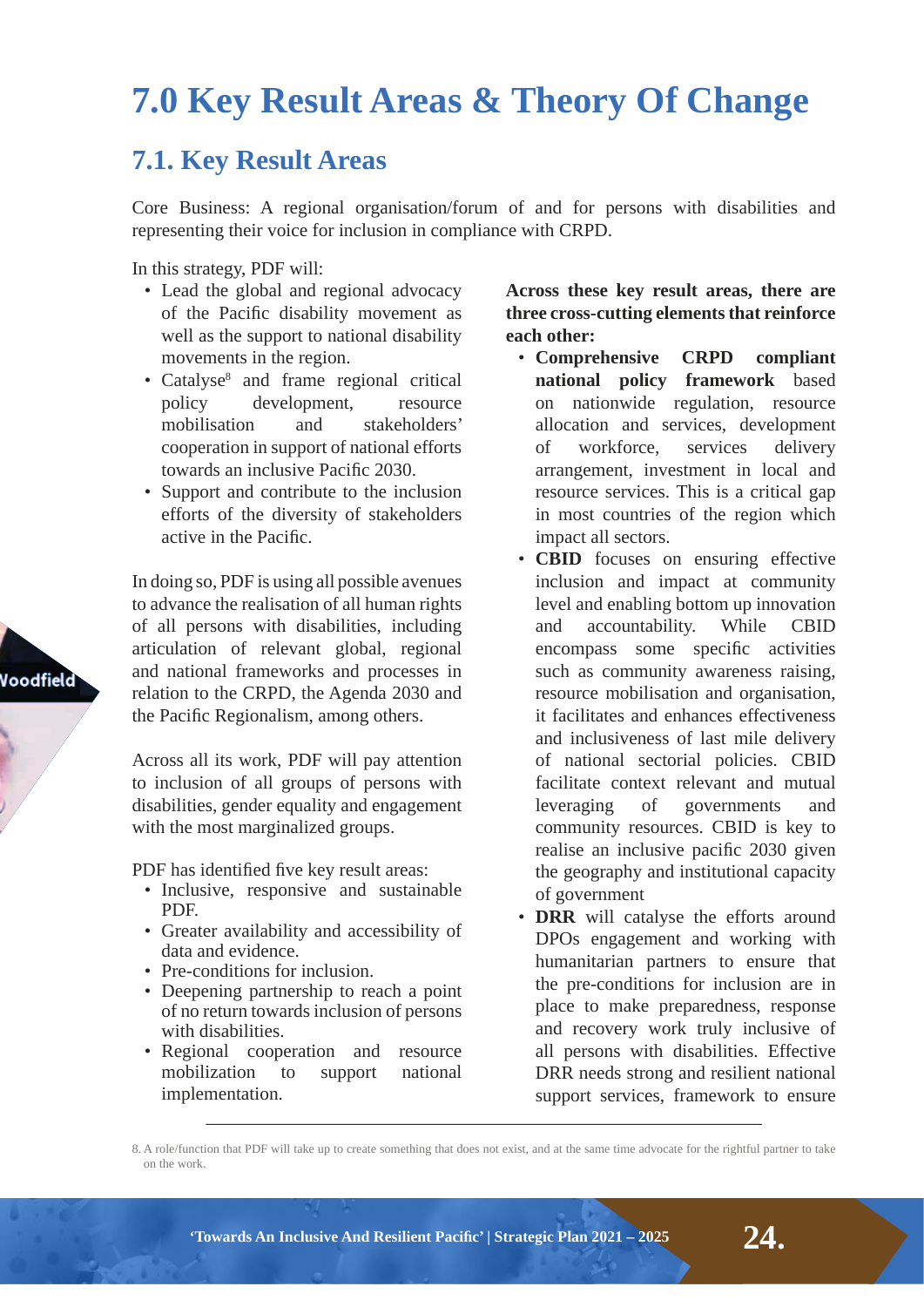accessibility and CBID can contribute to their development. DRR is an integral part of realising an inclusive Pacific 2030, considering the increasing risks related to disaster and climate change.

While national policy framework will be very much national government driven, CBID imply significant community involvement and international support and DRR involve significant external intervention especially with regards to response and recovery.

The illustration below is a summary of how the Key Areas of Work are correlated and contributes to the Goals and the overall Goal  $-$  an Inclusive Pacific 2030. KRA 5 at the middle bottom is envisioned to fuel the work on KRA 1 and KRA 2 which will greatly contribute to achieving KRA 3 and KRA 4.



**framework, DRR and CBID** 

*Figure 2: the figure above is an illustration on how the Areas of Work are L* inter-connected and contributes to the ultimate Goal, *i.e.* an Inclusive Pacific 2030. (There are three layers of rectangular blocks on its own, connected with arrows sideways and upwards. The top has 'Inclusive Pacific 2030' which is *the ultimate goal, the second level has KRA 3: Ensuring the pre-conditions for inclusion and KRA 4: Reaching the point of no return towards inclusion in <i>Phalingaregragy mainstreaming sectors. These two blocks are connected with an arrow pointing* both ways. Each of these two blocks have an arrow pointing to and connecting *it to the 'Inclusive Pacific 2030' block at the top. The bottom level has three blocks with KRA 5: Regional cooperation and resource mobilisation in the Phiddle and to the right is KRA 1: Inclusive, responsive and sustainable PDF* and to the left KRA 2: Evidence, data and information for inclusive policies. The three blocks are connected with arrows as well as an arrow connecting it *upwards to the second/middle level, to KRA 3 and KRA 4.*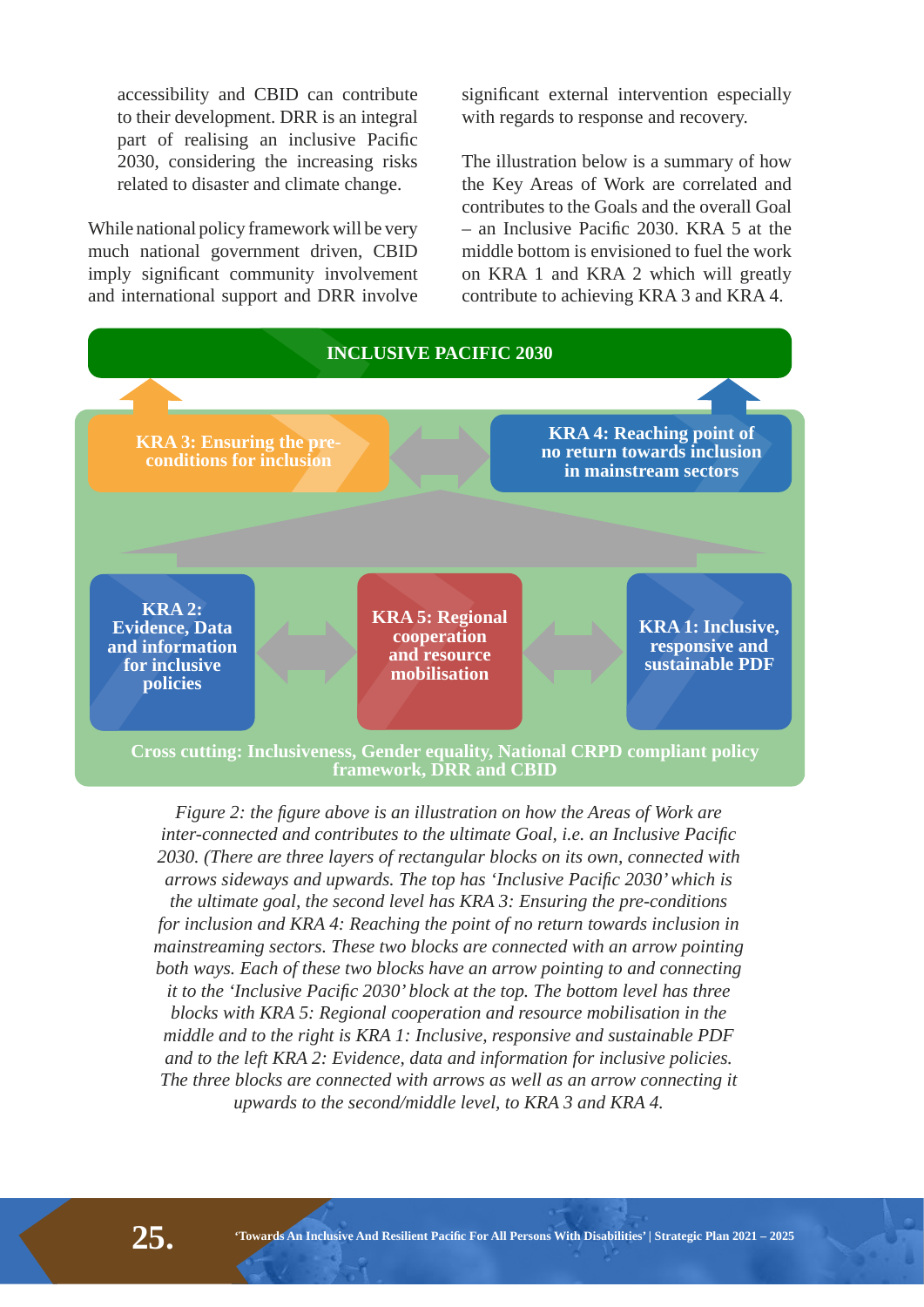### **KRA1** – Inclusive, Responsive And Sustainable PDF

**Objective:** PDF will focus on sustainability to its financial and human resource as well as supporting the development of a more inclusive and diverse disability movement. It is evident that even though project funding has increased over the years, PDF is still heavily dependent on core funding from DFAT. To ensure sustainability, a historical financial analysis highlighted that it was critical for PDF to ascertain the minimum funding required to ensure core function of the secretariat was sustainable going forward whilst programs or projects undertaken by PDF were self-funding.

Summary: PDF will strive for financial, human resource and organisational sustainability in a way that will allow responsiveness to the diversity of needs of its members and effective implementation of the strategy. PDF will invest in building its human capital within the movement to provide the expertise needed with others to implement the strategy.

PDF will support a more inclusive and diverse disability movement which imply to be able to provide a more differentiated and tailored support to its members. While seeking more resources is critical, efficiency gains are just as critical. There will be a focus on ensuring that project and core activities are mutually reinforcing to each other. The approach would make the most of PDF tools in a more coordinated way that makes more effective use of the competencies and expertise within the PDF membership. PDF will undertake a mapping of knowledge and expertise across its membership and provide a database of expertise in various areas as well as supporting the emergence of the most marginalised groups.

With the increasing work in CBID and precondition, there will be more attention paid to children with disabilities and older persons with disabilities, especially in mainstreaming in early childhood development.

#### **Goal 1: To Build A More Diverse And Inclusive Disability Movement**

- 1.1 Supporting the emergence of the most *PDUILDO Harginalised groups, i.e. psychosocial* disability, intellectual disability, *persons with deafblindness.*
- 1.2 Supporting gender equality and *participation of young persons with disabilities: within the movement.*
- 1.3 Supporting DPOs to ensure that *LIVA LISSUES* of *children* with *disabilities* are *reflected in their programs and that organisation of parents of children with disabilities are engaged. This is the same for older persons with* disabilities.
- 1.4 Particular attention paid to the North Pacific DPOs, to support internal *capacities as a movement as well as Supporting CRPD focussed advocacy.*
- 1.5 Particular attention paid to French speaking DPOs, to support internal *<i>FADDERITHZIDS FADDERITHZIDS DDDERITHZIDS* supporting CRPD focussed advocacy.

#### **KPI:**

By the end of 2025, the following to be achieved:

- Existence of self-advocate or groups for persons with intellectual and psychosocial disability.
- Children and older persons with disabilities issues are reflected both at the PDF level and the DPO level.
- Sub regional dynamic with the North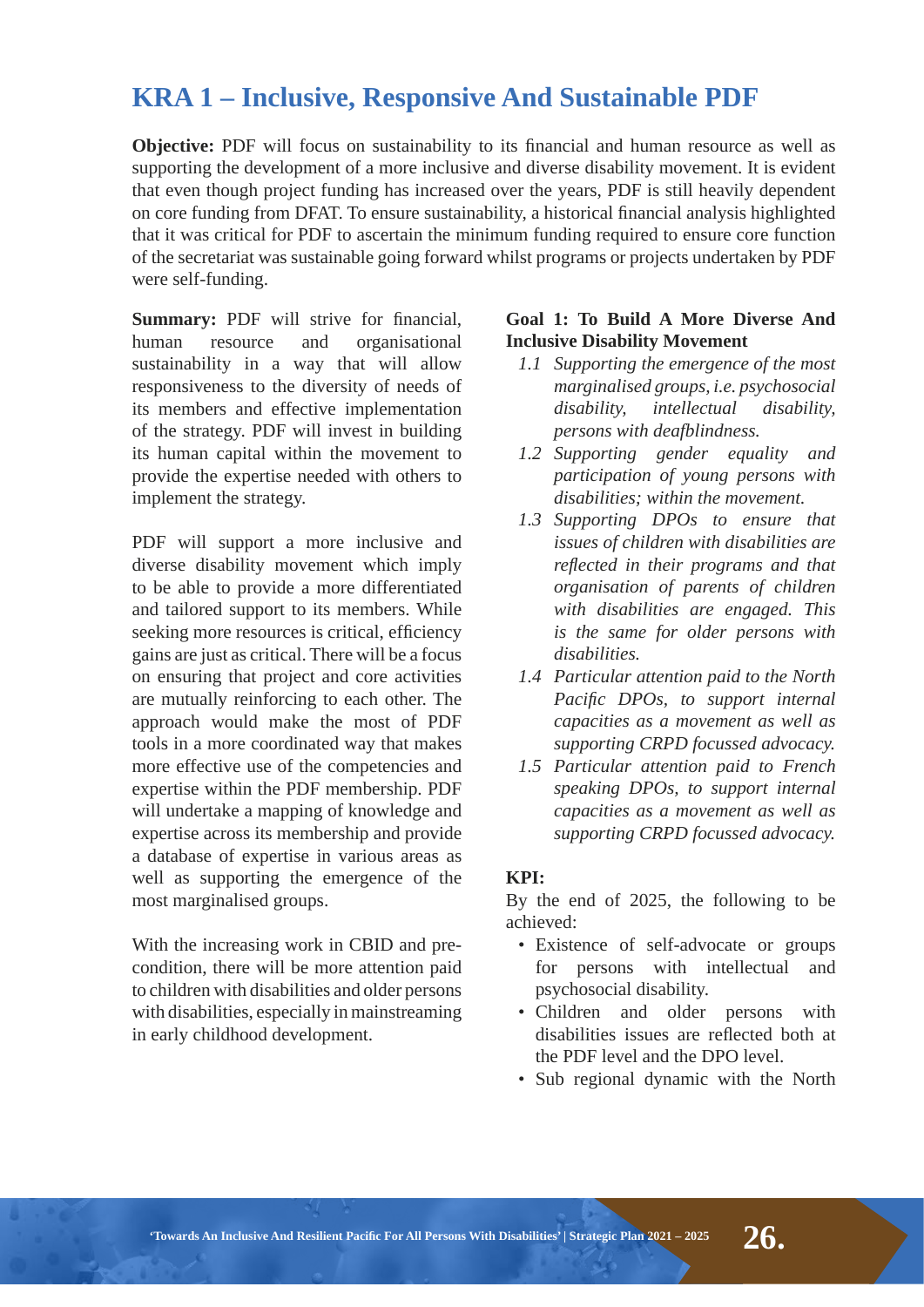Pacific DPOs targeting better connection with US base and Japan, resources and donors that will sustain the investment in the North.

• Sub regional dynamic with the French speaking DPOs targeting better connection with French base and the EU, resources and donors that will sustain the investment in the French speaking DPOs.

#### **Goal 2: Financial Sustainability**

#### 2.1 PDF funding

- 2.1.1 Ensure core funding is adequate to meet core operational requirements of PDF secretariat.
- 2.1.2 Project funding to fully fund projects including staffing costs.
- 2.2 *DPO* funding: core funding and project funding including national public funding.

#### **KPI:**

By the end of 2025, the following to be achieved:

- Sustainable funding for core roles and core operational costs for 2021 – 2025.
- Multi project funding secured to fund programs and activities as well as staff cost.

#### **Goal 3: Governance And Leadership**

- 3.1 Governance and leadership ensured
- Board (and its Sub-committee<sup>9</sup>).
	- DPO office managers.
	- Youth committee.
	- Women committee.
	- Membership.
	- **3.2** Ensure effective and efficient services to stakeholders
		- Voice and representation.
		- Members survey tool of governance.

#### **KPI:**

By the end of 2025, the following to be achieved:

- Committee meetings are held regularly on a quarterly basis and meeting reports produced on time.
- PDF commit to ensure that the governance and leadership of PDF will be inclusive of the marginalised groups – deaf, psychosocial and intellectual disability including Board composition and election regulation.
- PDF Board represents the diversity of the movement – with the different groups represented.
- PDF is well represented at the national, regional and global level.
- A measure in place to allow Board members to access the project management system for Board decision making purpose.

#### **Goal 4: PDF Responsiveness**

- 4.1 Development of human capital/ resources.
- 4.2 Develops human capital within the *PRYHPHPHQWERY Hexpertise* and train *potential leaders including young people.*
- 4.3 Mapping skills and experience within *PDF* and facilitating peer support between members.
- 4.4 Developing tools and methods of *project management, decentralised <i><u>working</u>* and functions and helpdesk.
- 4.5 Developing advocacy and *communication guide to support DPOs policy advocacy, e.g. budget* advocacy, legal harmonisation and *toolkits*

#### KPI:

By the end of 2025, the following to be achieved:

- A database of expertise developed across sectors and updated.
- Advocacy strategy.

<sup>9.</sup> Board Sub Committees – Human Resource Committee, Finance Committee, Policy Committee, Membership Committee,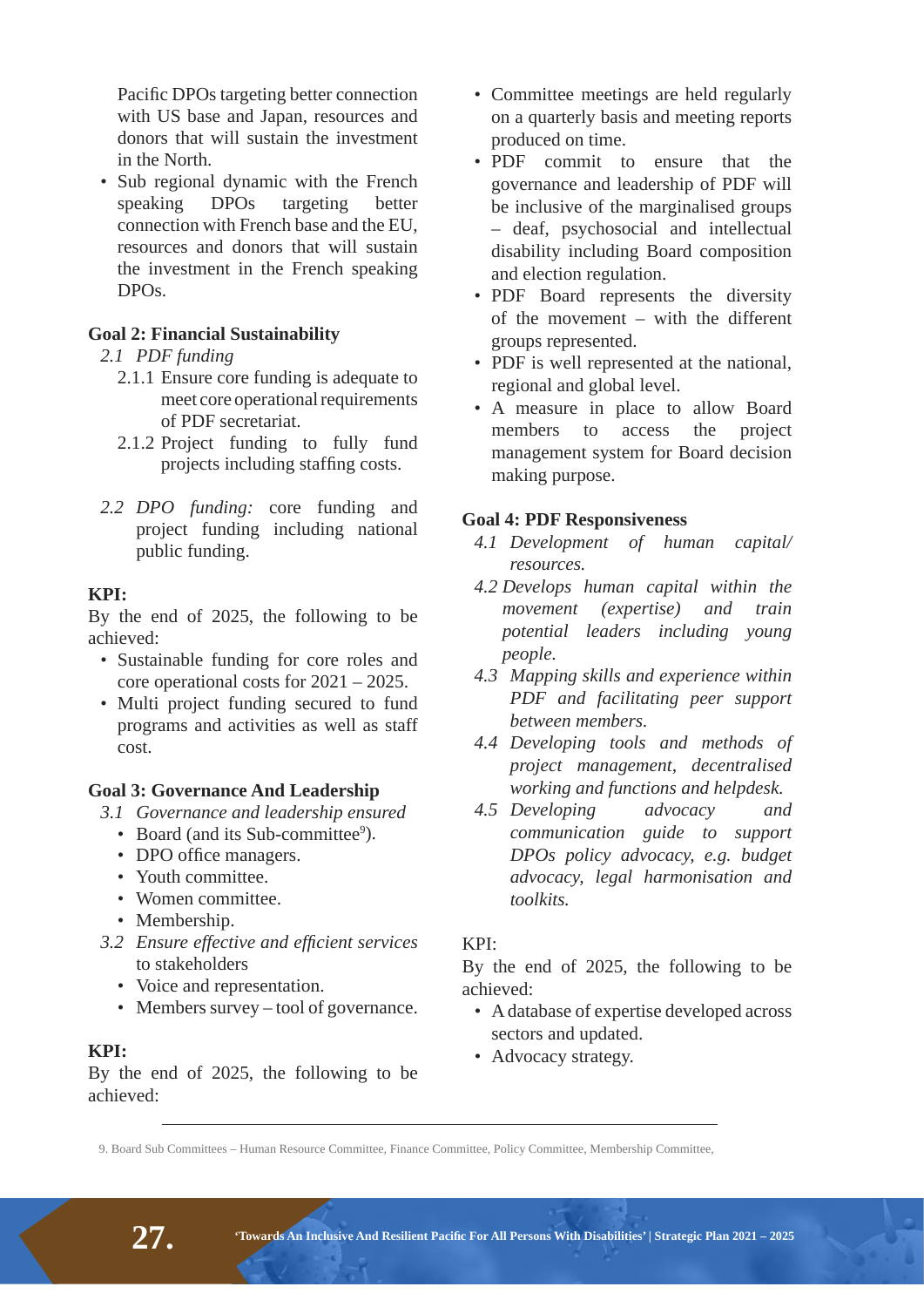### **KRA 2 - Evidence, Data And Information For Inclusive Policies**

**Objective:** Regional and national stakeholders have access to evidence, data and information needed to build CRPD compliant and inclusive policies and programs.

**Summary:** This area of work is critical as it will generate the data needed for advocacy in relation to Outcome 3 (pre-condition) and 4 (sectoral inclusion) including for assessing how much financial and human resource will be required to implement those policies. PDF will catalyse, frame and support this area of work and will engage better and work with relevant partners like SPC and UNCIEF to produce and analyse the data including costing and financial and gap analysis. This will inform work on budget advocacy and monitoring as well as for engagement with CROPS and Donors on Outcome 5 (regional resource mobilisation). It will also contribute to accountability through monitoring of legislative, programmatic and resourcing progress.

On the other hand, PDF will lead the regional monitoring of governments efforts for the inclusion of persons with disabilities as well as the implementation of the CRPD and SDG. This is monitoring in terms of budget, data and legislation amongst others, ensuring that partners work are truly inclusive of persons with disabilities.

The second focus will be documenting interesting practices across countries and sectors in an easily accessible and user friendly format to support advocacy as well as policy and program design and evaluation. The third focus will be on accountability based on monitoring the trends and practices in terms of legal harmonisation, service delivery, programs and budget allocations. This will be done at the regional level and will support DPOs exerting national level accountability.

In terms of information sharing, PDF will invest in better information sharing and resource-oriented websites as well as continuing its series of regional monitoring report every two years.

Considering the significant cost of face to face meetings in the regions, PDF will partner with others to explore the different ways to gain efficiency in organising exchange and virtual gathering, taking into account the technological limitation and constraints in the region. This will include exploring and investing in online platforms to share resources and conduct training or workshop, explore partnership with the UN agencies and the University of the South Pacific campuses for the use of their conference facilities for online training and workshops and explore the use of webinars as an alternative way to carry out online training, meetings etc.

#### Goal 5: Data and Evidence (PDF catalyse, frame and contribute)

5.1 Greater availability of national and *regional data and Evidence* 

PDF will first work in partnership with SPC and UNICEF among others, to ensure that existing data sets are analysed in optimum ways and that data will be made available and accessible to different stakeholders including DPOs. PDF will continue to expand its support to DPOs on budget analysis to support budget monitoring. PDF will focus its efforts on the following:

 5.1.1 Advocacy with SPC and UNICEF to produce and analyse budget related data, including current public expenditures as well as

"Towards An Inclusive And Resilient Pacific For All Persons With Disabilities' | Strategic Plan 2021 – 2025  $\bf 28$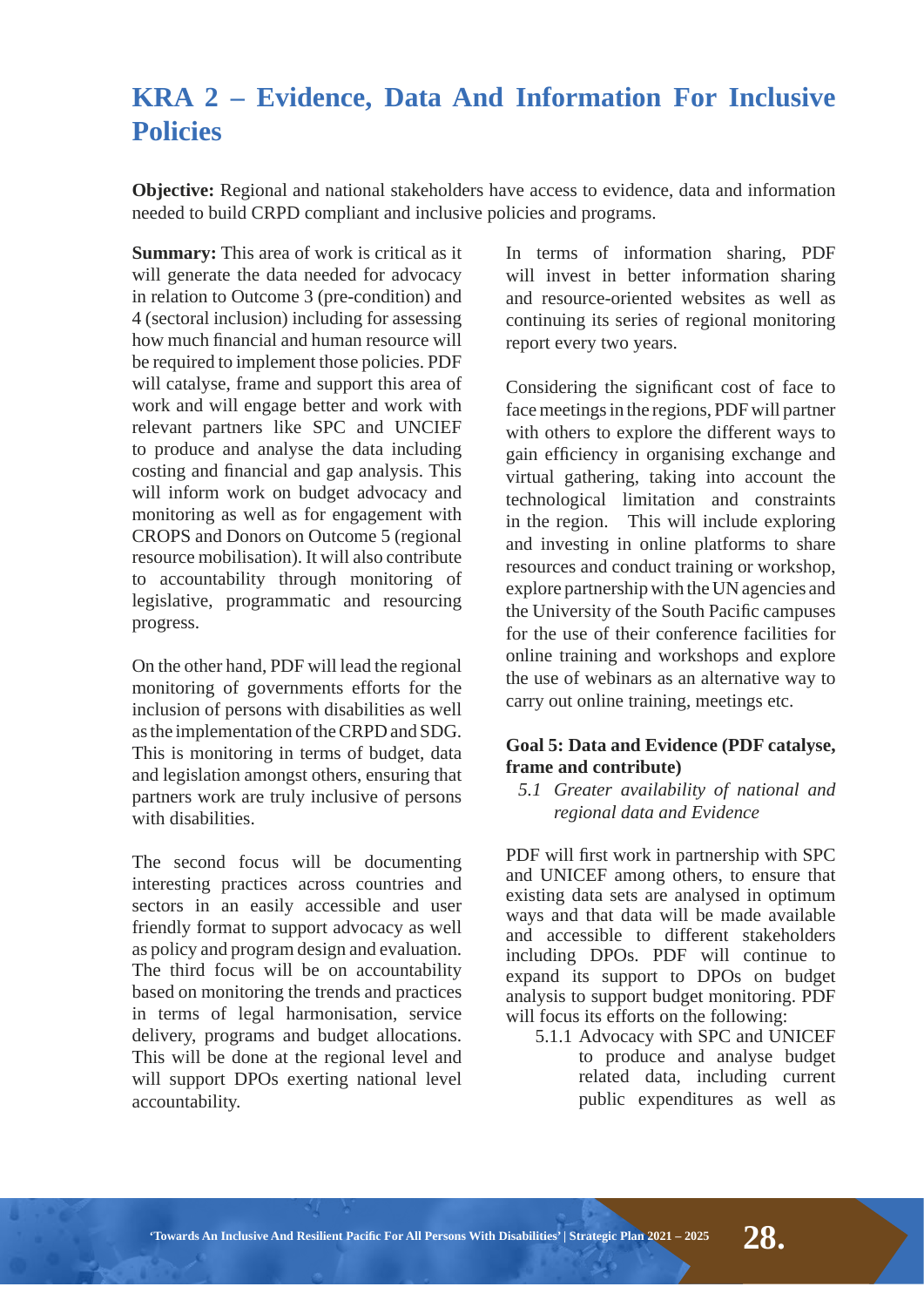costing and financing gap and fiscal space analysis.

- 5.1.2 Budget Monitoring measuring the Governments efforts for the inclusion of persons with disabilities. PDF will work with national DPOs to assess evolution of resources allocated to inclusion of persons with disabilities across the region.
- 5.1.3 Documentation of interesting practices: PDF will work with CROPs and development agencies to ensure that the learning from their program's implementation and evaluation and interesting national practices are documented

#### **KPI:**

By the end of 2025, the following to be achieved:

- Country profile updated annually.
- Online materials and resources are available in accessible formats.

#### **Goal 6: Relevant Information Is Available And Accessible**

6.1 Online platforms to share resource *and information.* 

PDF will develop an effective and accessible online platform to make all information collected and produced under goals 5 and 6 easily accessible and user friendly format for DPOs to support advocacy as well as policy and program design and evaluation.

- 6.1.1 Redesign of PDF website and development of a knowledge management and dissemination strategy, taking into account regional constraints.
- 6.1.2 User friendly online version of country profile and regional reports.
- 6.1.3 Development of an online thematic resource repository.

Production of knowledge product supporting DPOs work.

6.2 Partnership for cost effective blended *approach to training and conferences.* 

Considering the significant cost of face to face meetings in the regions, PDF will partner with others to explore the different ways to gain efficiency in organising exchange and virtual gathering, taking into account the technological limitation and constraints in the region.

This will include exploring and investing in online platforms to conduct meetings, training or workshops, exploring partnership with UN agencies and the USP for the use of their video conference facilities for online training and workshops across countries and explore the use of webinars as an alternative way to carry out online training, meetings etc.

Assumption is that mid-term efficiency gain will allow further investment in knowledge management.

Face to face travel will be optimised and focused on PDF higher level added value and emergence of most marginalised groups and disadvantaged countries.

- 6.2.1 Explore partnership with UN agencies and USP with working agreement.
- 6.2.2 Increasing use of online communication in lieu of travel.

#### **KPI:**

By the end of 2025, the following to be achieved:

• PDF commit to make available online resources in accessible formats

#### **Goal 7: Regional Monitoring**

PDF will continuously update the PICs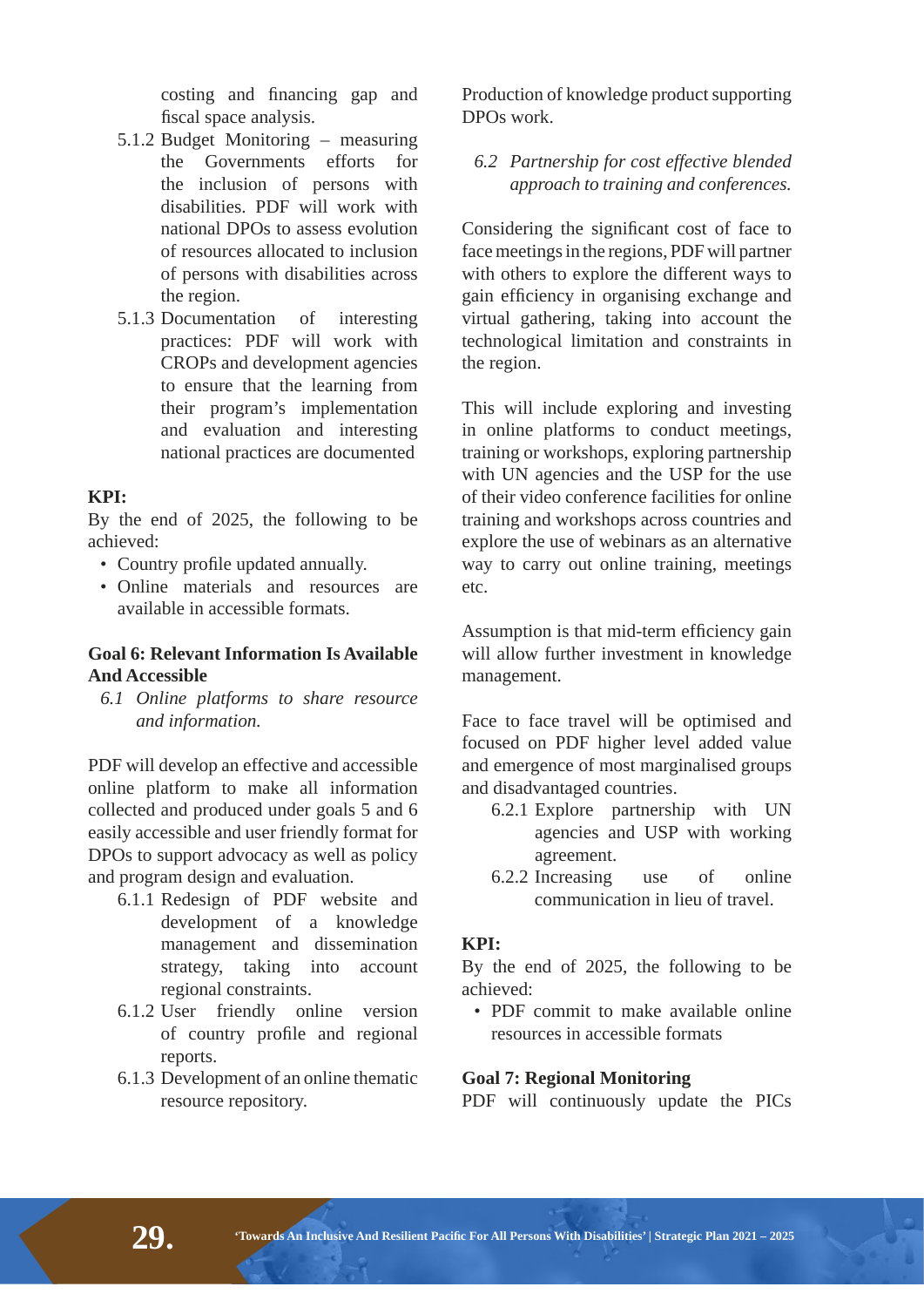country profile yearly including major policy and legislative changes, budget allocation, service delivery based on latest available data. The country profile will support national DPOs advocacy as well as to all actors seeking information on PICs.

It will also continue to produce its two yearly monitoring report – "CRPD-SDG Regional Monitoring Report". The report will form the basis of discussion and theme of the biennial Conference and collaboration with partners on a two yearly basis until 2030. PDF will work collaboratively with its partners to produce the report.

The Regional Monitoring Report will be PDF's accountability tool to its partners and vice versa on the progress made for the inclusion of persons with disabilities in all development front, nationally and regionally. PDF will focus its efforts on accountability, based on monitoring the trends and practices

in terms of legal harmonisation, service delivery, programs and budget allocations. This will be done at the regional level and will support DPOs exerting national level accountability.

- *7.1 Monitoring and evaluation on trends* and good practices.
	- Monitoring governments efforts to implement the CRPD and SDG (legislation, data, budget).
	- Monitoring interesting practices.
	- Updated country profile on a yearly basis.
- 7.2 Regional report. A regional SDG-CRPD Monitoring report developed bi-annually.

#### **KPI:**

By the end of 2025, the following to be achieved:

• Regional monitoring report produced biennially.

## **KRA 3 - Ensuring And Realising The Pre-Condition For Inclusion**

**Objective:** PDF will strengthen partnership and advocate for policies and programs to create pre-condition for inclusion.

**Summary:** Pre-condition for inclusion cuts across development, DRR, humanitarian and it will mobilise the whole of PDF and its members. If these pre-conditions are not realised, it will undermine inclusion of persons with disabilities of all ages in all sectors. PDF will put a strong focus on six different themes which are key pre-conditions for inclusion. These are accessibility, assistive device, non-discrimination, social protection, support services and Community Based Inclusive Development (CBID). PDF will work with both national DPOs and relevant government departments to

ensure that they are optimally equipped to advocate for their realisation as well as with all other relevant stakeholders to catalyse and frame concrete initiatives. The work on the regional accessibility standards blueprint or on regional procurement for assistive devices are good examples of what PDF should do and how it can be done.

It should be noted that PDF and its **membership will continue to raise**  awareness as a key component as well to **the pre-condition to inclusion.**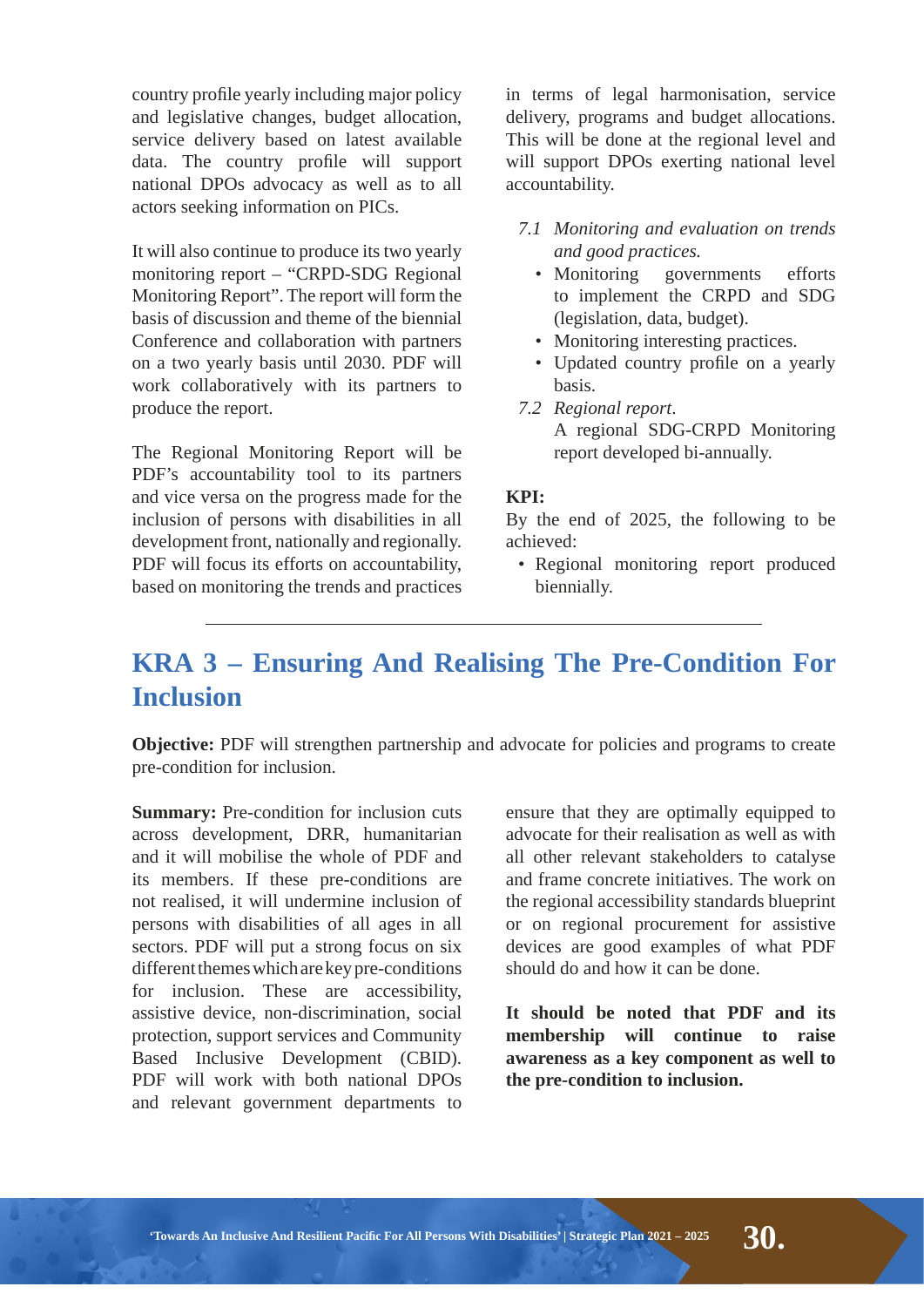#### **Goal 8: Pre-Condition For Inclusion**

8.1 Accessibility

Accessibility contributes to independence and dignity of persons with disabilities. It allows easy access to persons with disabilities to build environments and public transport systems as well as contributing greatly to communication and access to information. Accessibility is important to provide choices to persons with disabilities on an equal basis with others and it can make the environment better for everybody.

PDF will focus its efforts on the two areas below:

 8.1.1 Accessibility blueprint and rollout.

 Advocate and ensure with others that the blueprint is developed and rolled-out in the region. PDF's key role is the advocacy to ensure that accessibility blueprint is piloted and roll-out dependent on available resources. PDF will ensure that DPOs are aware of the blueprint, developing of an online module of the blueprint for members use and supporting DPOs for the adoption of the standards by their national governments.

PDF will focus its efforts in the next five years on the following:

- PDF will support the DPOs to understand better the blueprint and an advocacy campaign towards adoption of the standard at national level.
- PDF's advocacy towards PIFS and other CROPS to support governments adoption of the standard.
- PDF's advocacy towards donors to support governments adoption of the standard.
- Monitor major donor investment to ensure that it is accessible.

#### **KPI:**

By the end of 2025, the following to be achieved:

- That the blueprint is developed and adopted in at least five countries by 2025 *We hope that at least five countries Will have standard if PDF supports its members, PIFS and CROPs supports state and donors are vigilant and ensure that their investment is accessible*
- 8.1.2 Monitoring of major investment. PDF will support the DPOs to monitor major investment in the Pacific by donors. E.g. infrastructure, programs and services.

**KPI:** half of major donor's investments in infrastructure, transports and ICT made in the next five vears are monitored for its accessibility to persons with disabilities.

#### 8.2 Assistive device.

Assistive devices are devices that support the direct participation of persons with disabilities. The different groups of persons with disabilities uses different devices that suit their needs.

- Physical impairment crutches, walking cane, wheelchairs, commode etc.
- Visual impairment white cane, screen reader software.
- Hearing impairment hearing aid, relay messaging.
- Psychosocial disability.
- Intellectual disability.
- Deafblind.

PDF will work with the relevant partners to act on the recommendation of the 'Procurement Study for Assistive Device and Products' and these include partners like Motivation Australia, PIFS, WHO and national governments.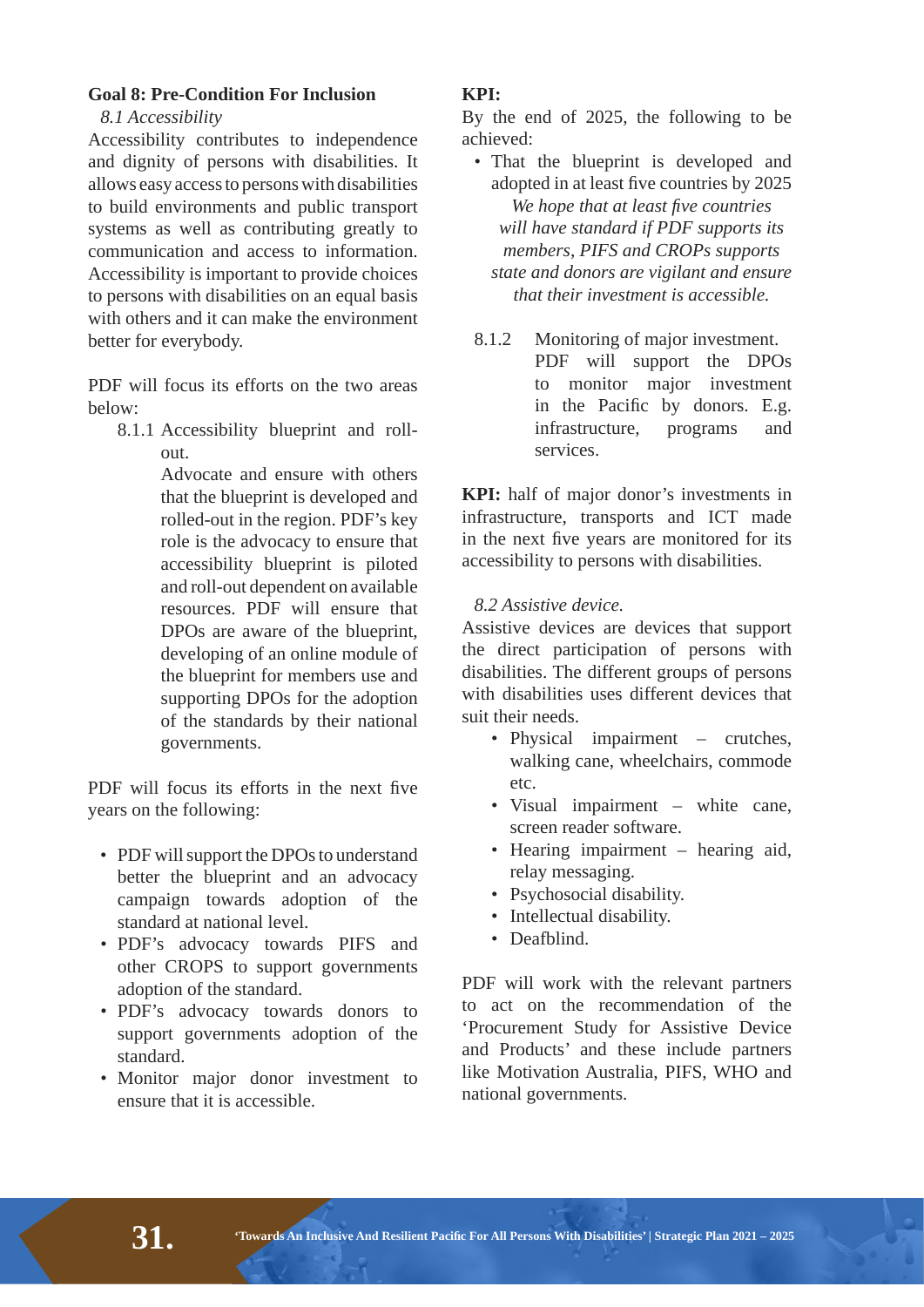- Developing together with CBM and MA and advocacy toolkit on the diversity of the assistive device and WHO essential list for DPOs.
- Advocacy and working with donors and CROPs on the development of regional procurement of assistive device.

**KPI:** demand for assistive device from the DPOs will increase (number and quality of DPOs initiative to demand increased access to assistive devices).

Extremely difficult to put supply sideindicator. We cannot make commitment because it depends too much on other people – government, donors and other partners.

#### 8.3 Non-discrimination

Discrimination on the grounds of disability should be prohibited at all levels, including legislation which apply to all public and private actors. It should include all forms of discrimination, especially in accessing services as well as including discrimination by association. It should include obligation to provide reasonable accommodation and recognising that the denial of reasonable accommodation amounts to discrimination.

PDF will continue to focus on some of the current initiatives and focus its efforts in the following areas:

- 8.3.1 Support DPOs better understanding of non-discrimination and duty to provide reasonable accommodation and related process towards legal harmonisation.
- 8.3.2 Support DPOs to influence change in major events such as elections or other major sectoral legal reforms (education, labour, justice etc.) to ensure that non-discrimination

and duty to provide reasonable accommodation are included.

- 8.3.3 Support DPOs to frame their advocacy for policy change, budget and legal harmonisation based on legal review, budget analysis and census data.
- 8.3.4 Working together with UN agencies and CROPs to foster non-discrimination in their own areas of work, e.g. ILO – employment, UNDP – access to Justice, governance and rule of law; UNICEF - data, inclusive education, UN Women, UNFPA etc., inclusive of reasonable accommodation and support services etc.

**KPI:** CROP and UN agencies effectively foster non-discrimination in their programs.

#### 8.4 Social Protection.

Social protection is an enabler and has a key role to play in supporting inclusion and participation of persons with disabilities. Social protection can be either through non-contributory scheme (tax finance) or contributory scheme. Contributory schemes sometimes are referred to as Social Insurance and non-contributory scheme as Social Assistance.

Social Protection can really foster the inclusion and participation of persons with disabilities. Some of the functions of social protection are,

- To compensate for the loss of income and cover health care expenditures.
- To provide minimum income and cover health care expenditures.
- To facilitate access to social services and fulfill basic needs.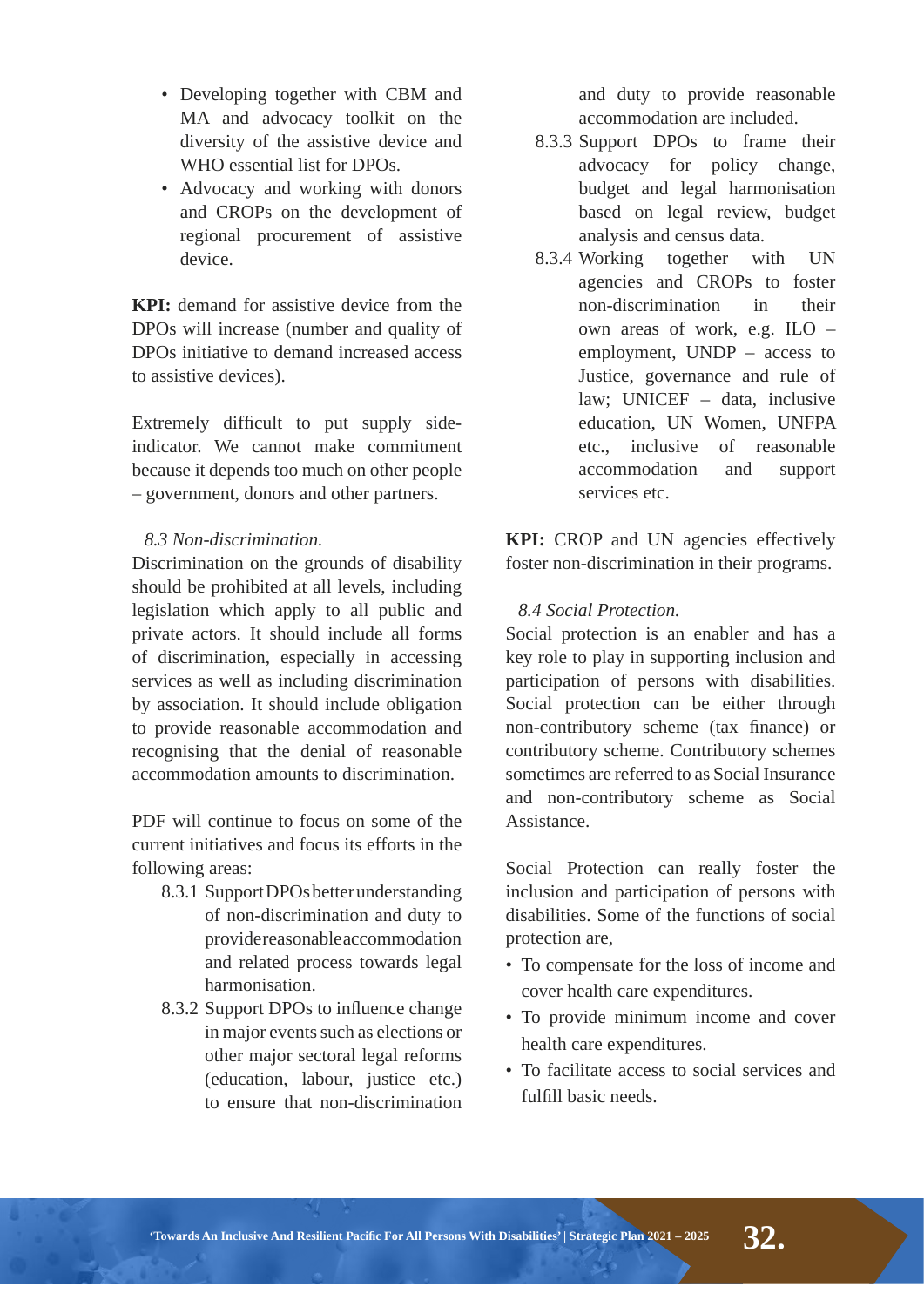PDF will focus its efforts in the following areas,

- 8.4.1 Support the capacity of DPOs to understand better the roles and functions of social protection. PDF will support DPO in countries where it exists on how it can be improved and work with DPOs in other countries on how to demand for social protection.
- 8.4.2 Support DPOs in prioritization and advocacy for social protection in their country.
- 8.4.3 Engage with partners to influence social protection investment in the region.

**KPI:** increase demand by DPO for social protection.

8.5 Support Services.

Support is an essential pre-condition for many persons with disabilities to ensure their active and meaningful participation in society, to preserve their dignity, autonomy and independence. Persons with disabilities may require a higher level and more diversified type of support.

Support for persons with disabilities is particularly relevant and needed in:

- Decision-making and exercising legal capacity.
- Communication through alternative modes, means and formats.
- Personal mobility and transportation.
- Performing daily activities and personal assistance.
- Living independently in the community.
- Access to general services, such as education, justice, and health, among others.

Examples of support services are:

• Independent living.

- Personal assistant services.
- Support to decision making.
- Peer support group.
- Sign language interpreter.
- Guide interpreter for deafblind people.
- Circle of support.
- Respite care services.

PDF's effort in the next five years will be focused on supporting the following:

- Mapping and up-dating of services as part of the current CBID work.
- Building a common vision for support services – what does it mean for the Pacific and what can support look like?
- Monitoring practices and foster learning across DPOs and from each other.

**KPI:** PDF will commit to develop a paper on support services in the Pacific.

8.6 Community **Base** Inclusive Development (CBID)

PDF is a facilitator of CBID. Community Base Inclusive Development should foster inclusion at the community level, address equalization of opportunities, enhance participation of persons with disabilities and ensure that services are available for persons with disabilities at the community level. The shift towards CBID arises from the need to address inclusive development at the community level rather than a focus solely on rehabilitation. CBID recognizes that CBR was a vehicle to achieving inclusive development in the community, however, it needs to address all aspects of development in a 'life cycle approach'. CBID will be achieved through the combined efforts of persons with disabilities, their families, organisations and communities, relevant government stakeholders, NGOs and others. The Pacific CBR Framework  $2016 - 2021$ focused on achieving three goals:

• Persons with disabilities and their families, empowered, contributing,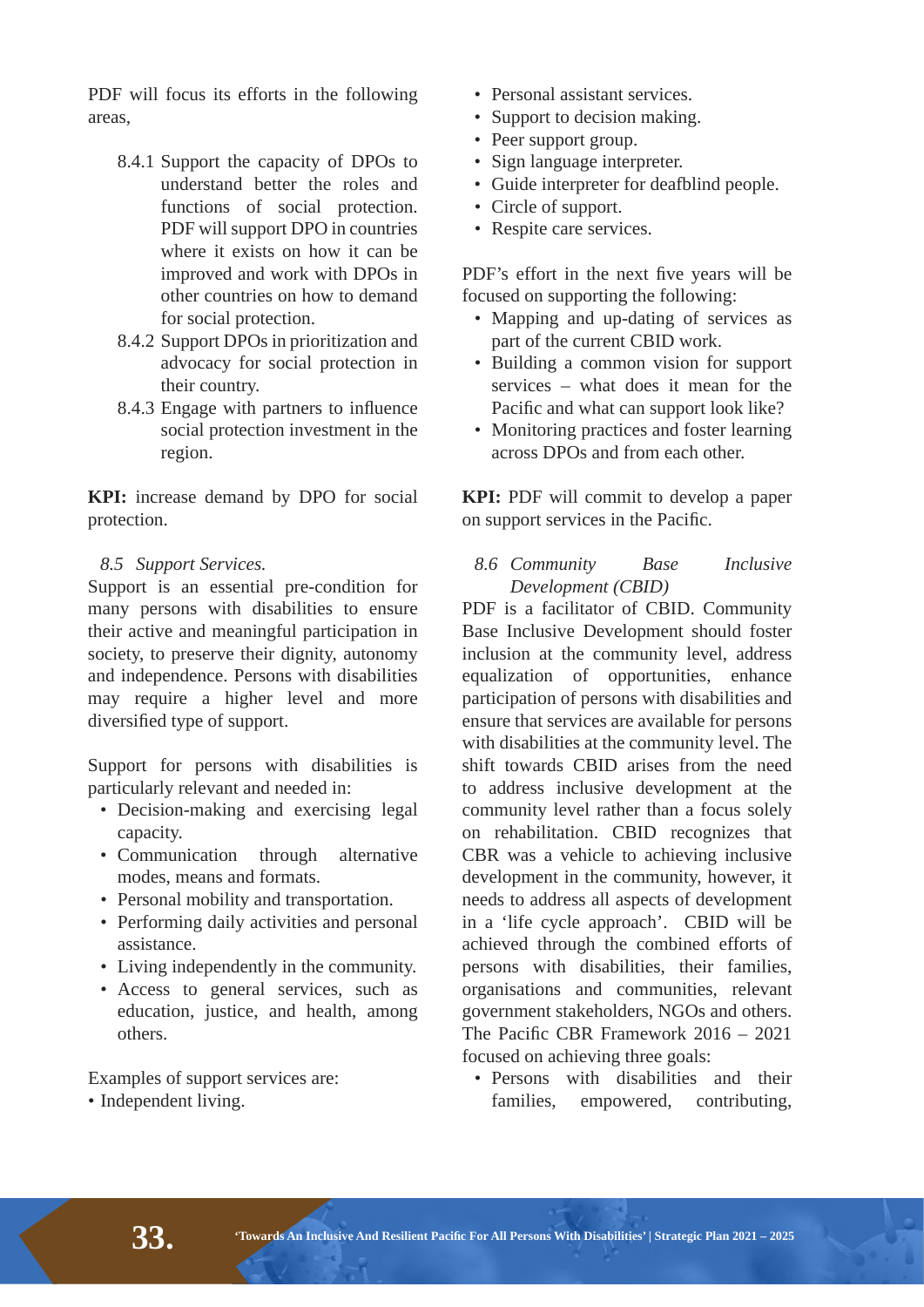participating and making decisions in their lives and community.

- Communities comprehensively include persons with disabilities in all aspects of community life.
- Men, women, children and older persons with disabilities have full access to the services they need to function better and realise their rights.
- PDF will focus its efforts on the following:
	- Develop an updated service directory through the current initiative (service

mapping), and disseminate it to partners and stakeholders.

- Foster cross learning on initiatives and good practices across DPOs and across countries.
- Support DPO advocacy to ensure that Government programs and policies translate into community services.

**KPI:** A first generation of regional CBID workers has been trained across the region

### **KRA 4 - Promoting Leadership And Deepening Partnership For Inclusion**

**Objective:** Deepen partnership and achieve inclusion of persons with disabilities across all relevant regional and national development initiatives

#### **Summary:**

PDF will also advocate for strong leadership and deepen the partnership to achieve inclusion to reach a point of no return for inclusion of persons with disabilities so that gains made are irreversible. It will focus on gender equality, disaster risk reduction, climate change and humanitarian response, inclusive education and political participation. PDF will also actively follow up on other important thematic areas, e.g. Access to justice, Health, Employment, Inclusive sports, Faith Base etc. PDF will mobilise and support its members who has specific expertise and engagement in those sectors to ensure adequate and quality representation and advocacy.

#### **Goal 9: Partnership for inclusion**

Priorities: the following thematic areas will be PDF's priorities in the next five years.

#### **9.1 Gender Equality**

Women and girls with disabilities face multiple forms of discrimination and State have an obligation to ensure the full development, advancement and empowerment of women, for the purpose of guaranteeing them the exercise and enjoyment of the human rights and fundamental freedoms<sup>10</sup>. This is canvassed and reflected in achieving gender equality in Goal 5 of SDGs and is crucial in accelerating the development goals.

PDF will focus its efforts in ensuring that mainstreaming efforts with partners is truly inclusive of women and girls with disabilities, promoting their meaningful engagement and participation and recognising the diversities and specificity of needs across all women and girls with disabilities.

To this end, PDF will undertake the following:

 9.1.1 Mapping – mainstreaming of persons with disabilities in

10. UN Convention on the Rights of Persons with Disabilities – Article 6. (https://www.ohchr.org/EN/HRBodies/CRPD/Pages/ ConventionRightsPersonsWithDisabilities.aspx)

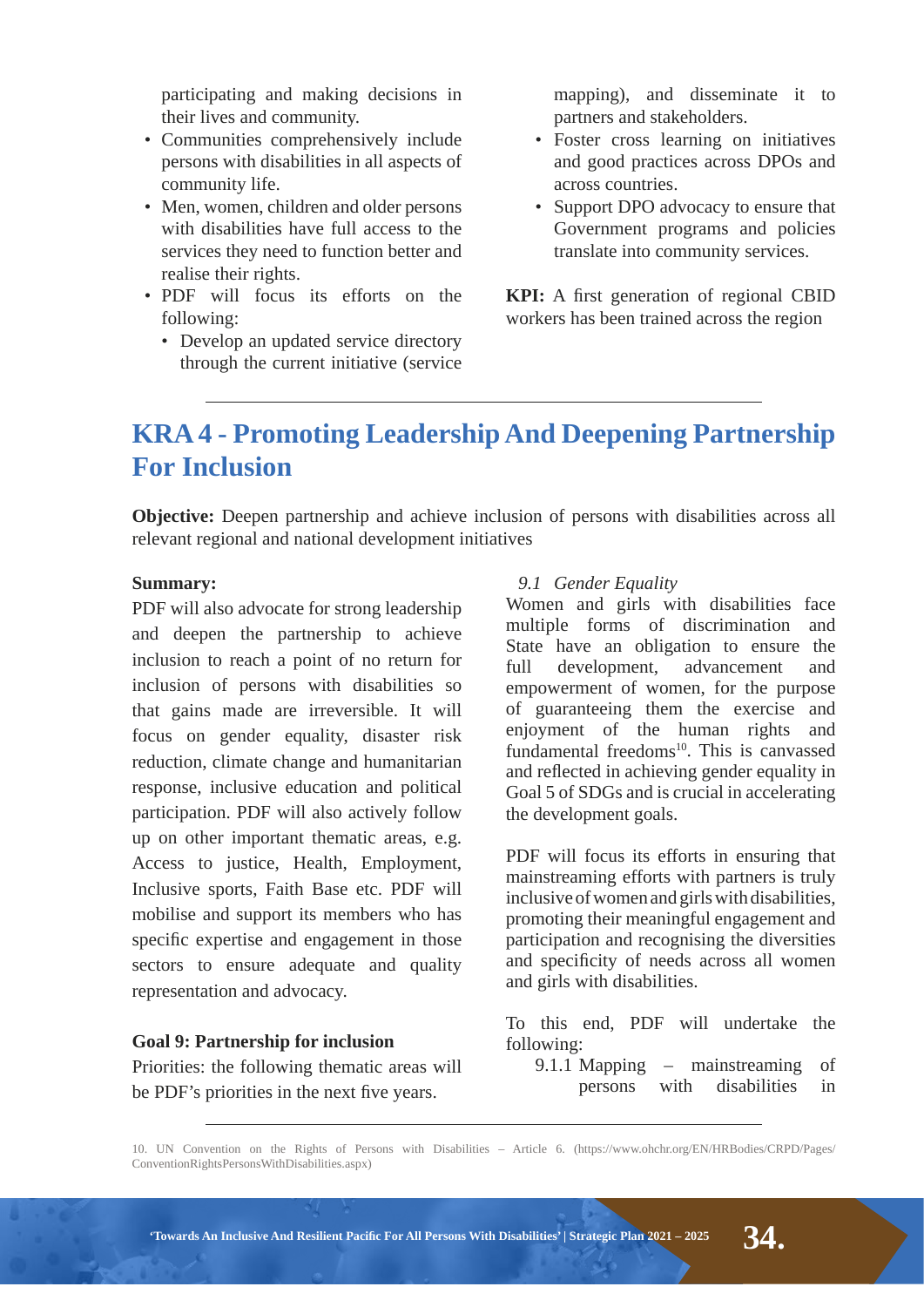partner's work, UN, SPC, PIFS, Pacific Women Shaping Pacific Development, Humanitarian Actors, PIPSO, NGO's, CSO's and faith-based organisation. How much mainstreaming has taken place for women and girls with disabilities in terms of:

- Women economic empowerment.
- Sexual and reproductive health.
- Ending violence against women and girls with disabilities.
- Gender based violence in emergency.
- Humanitarian work, climate change, disaster risk reduction, preparedness and response.
- Supporting leadership and Profiling women with disabilities
- 9.1.2. Monitoring the level of inclusion of women and girls with disabilities across partner's program, Pacific Women Shaping Pacific Development, UN Women, UNFPA and SPC and other regional gender agencies.
- 9.1.3. A focus on sexual reproductive health rights, menstrual hygiene management, livelihood sectors and women and girls with disabilities.
- 9.1.4 Supporting the development of EVAW toolkit in two other countries for the next five years, dependent on partner's support.
- 9.1.5 Supporting the development of an additional module on GBViE in the EVAW toolkit

**KPI:** every gender program has a specific attention for women and girls with disabilities and establish indicators for the inclusion of women and girls with disabilities against which agencies and organisations must report.

**9.2 Disaster Risk Reduction. Climate** *Change and Emergency Response.* 

Situation of risk and humanitarian emergencies is an obligation under the CRPD (Article 11) to ensure that the rights of persons with disabilities are upheld during a crisis. Pacific Island countries are extremely vulnerable to climate change, disasters and situations of risks and in the last five vears, the Pacific have been battered with intense and severe cyclone, king tides, tsunami, and volcanic eruptions. In all these catastrophic events, persons with disabilities face challenging situations to access evacuation centres, timely and accessible information and services pre and post disasters.

**DRR** will catalyse the efforts around DPOs engagement and working with humanitarian partners to ensure that the pre-conditions for inclusion are in place to make preparedness, response and recovery work truly inclusive of all persons with disabilities. DRR is an integral part of realising an inclusive Pacific 2030, considering the increasing risks related to disaster and climate change including emergencies.

PDF will focus its efforts on the following:

- 9.2.1 Review of PDF Pacific Disability Inclusive Preparedness for Response (DIPfR) Strategy humanitarian strategy, inclusive of Climate Change and aligned to PDF overall Strategy.
- 9.2.2 Implementation of the DIPfR Strategy through program and project funding.
- 9.2.3 Supporting DPO Advocacy as well as the regional advocacy – into mainstream organisation and humanitarian actions to ensure the inclusion of all persons with disabilities in humanitarian actions and climate change programs.

**KPI:** at the regional level, humanitarian partners and climate change partners work has a specific attention to persons with disabilities.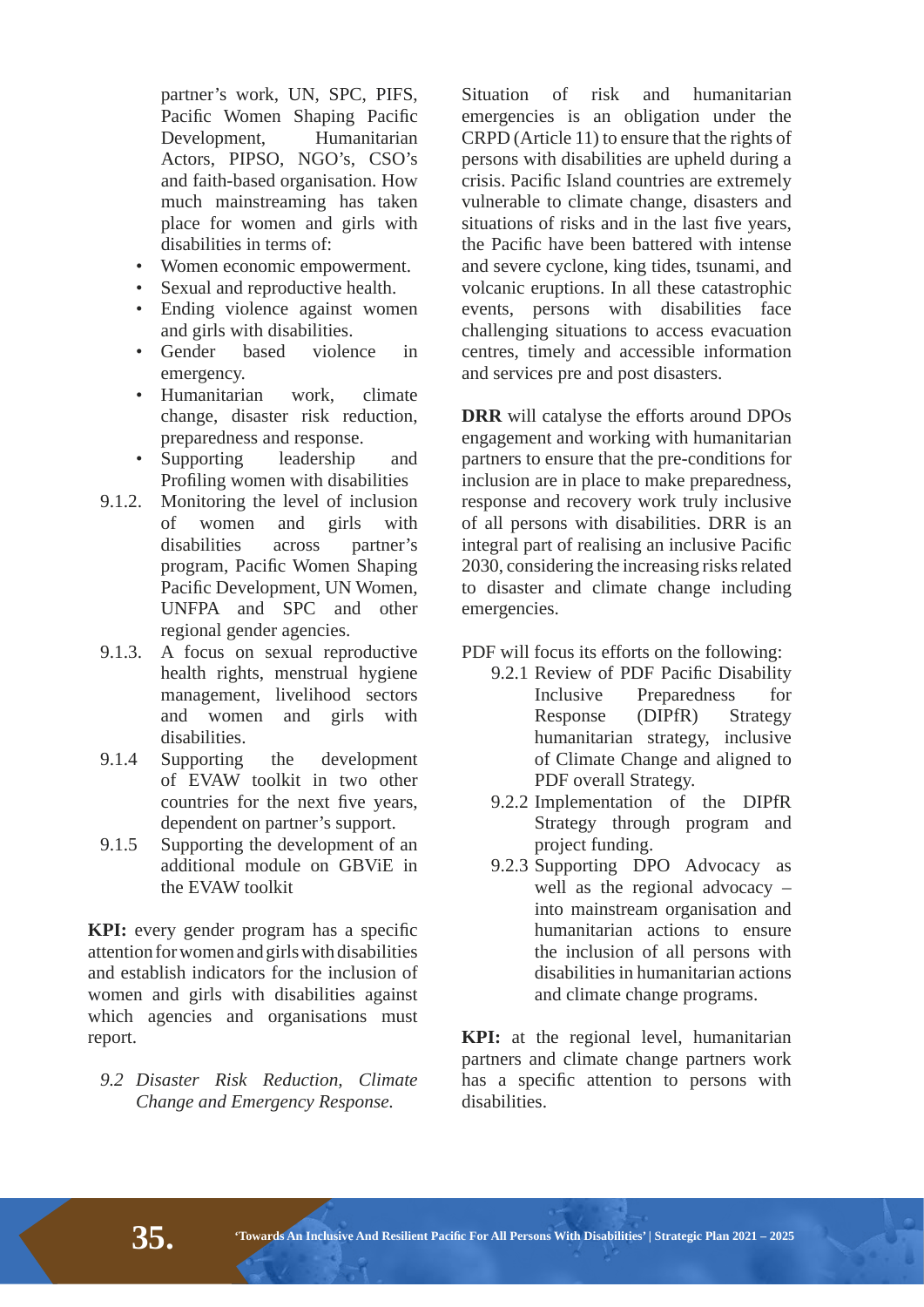#### **9.3** Inclusive Education

SDG Goal 4 sets a clear ambition to ensure inclusive quality and equitable education for all by 2030. In order to meet this goal, more needs to be done to ensure Pacific children, youth and adults with disabilities are enrolled in and benefit from school and post-school education and training<sup>11</sup>.

PDF's effort for an inclusive education will be focussed on the following areas:

- 9.3.1 Supporting the mapping with PacREF partners on inclusion efforts on education for children and persons with disabilities.
- 9.3.2 Support the PacREF partners in shaping/framing the regional educational framework and the advocacy at the regional level.
- 9.3.3 Supporting DPOs advocacy for an inclusive implementation of their National Inclusive Education Policy, including the adoption of the INDIE into policies.

**KPI:** PacREF partners work is inclusive of persons with disabilities, in policy and practice.

#### **9.4 Political Participation**

Article 29 of the CRPD requires State to guarantee political rights to all persons with disabilities, including persons with psychosocial and intellectual disabilities. The CRPD article provides a number of safeguards that need to be implemented by States, i.e.

- To ensure that voting procedures, facilities and materials are appropriate, accessible and easy to understand and use.
- Have the right to vote by secret ballot in elections and public referenda without any sort of intimidation, and to stand for election, to effectively hold office and perform all public functions at all levels

of government, facilitated by access to assistive and new technologies where appropriate.

• To ensure persons with disabilities have the opportunity to exercise their right to freely express their will as electors. If necessary, voting procedures should, at their request, allow for assistance by a person of their own choice.

PDF's effort for an inclusive and accessible elections for all persons with disabilities will be focussed on the following:

- 9.4.1 Mapping of DPO efforts and good practises on elections and foster cross learning.
- 9.4.2 Support DPOs advocacy towards inclusive and accessible elections, in partnerships with relevant stakeholders.

**KPI:** Over the next five vears, concrete steps taken to ensure inclusive and accessible elections for all.12

The overall performance indicator across the four thematic areas above are:

- By 2025 change in programs, i.e. very concrete change in programs and or steps taken to mainstream persons with disabilities into partner's program.
- By 2030 change in outcomes for persons with disabilities.

Focus thematic: PDF will actively follow-up on partner's and ensure that the following thematic areas work as well are inclusive of persons with disabilities.

- Access to justice.
- Health.
- Employment.
- Sports.
- Housing.
- Faith Based.
- Transport.

<sup>11.</sup> Pacific Disability Forum SDG-CRPD Monitoring Report 2018

<sup>12</sup> https://www.pacwip.org/current-elections/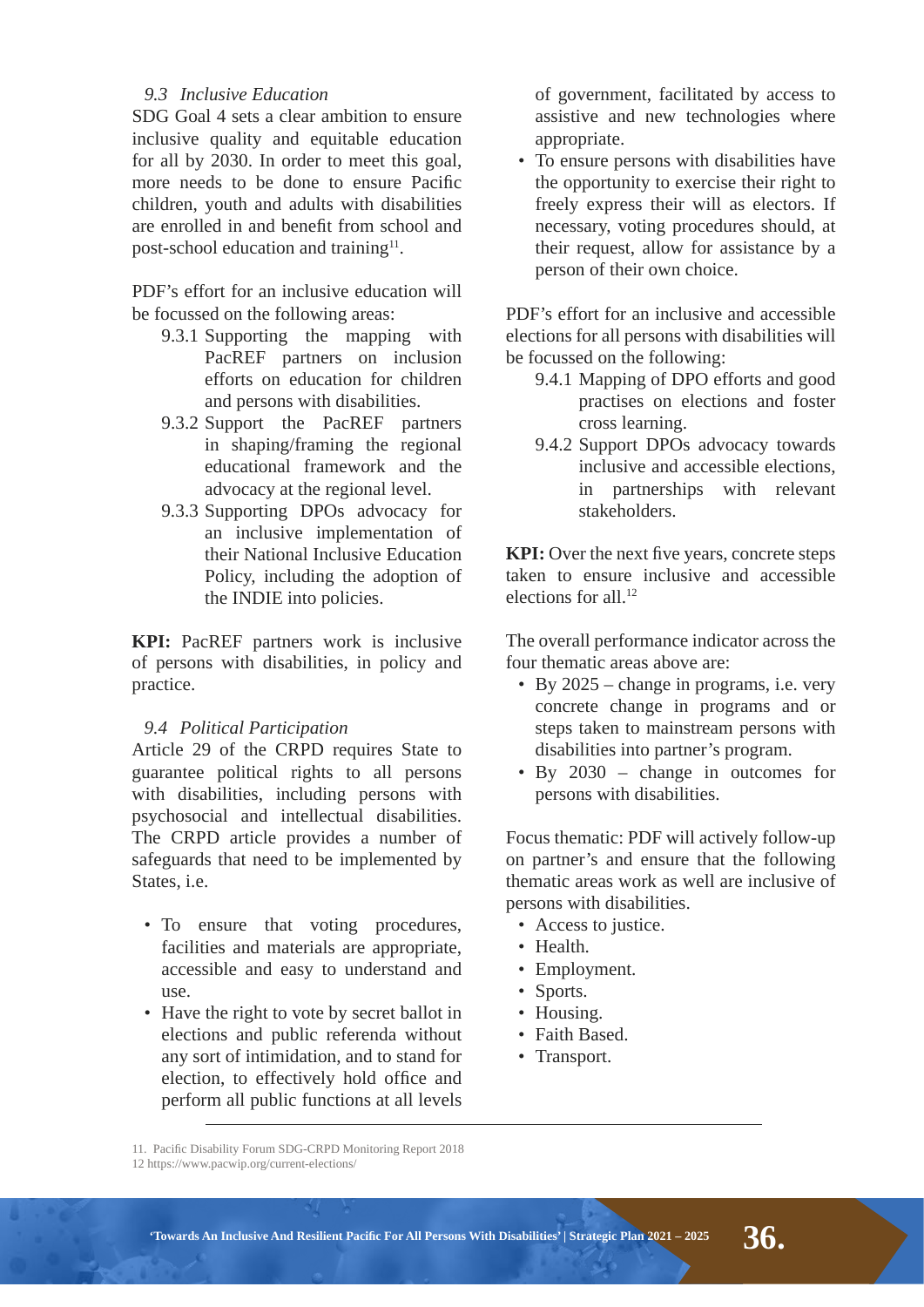## **KRA 5 - Regional Cooperation And Resource Mobilization**

#### **Objective: Resource mobilisation to support national efforts in realisation of rights.**

**Summary:** PDF will work with members of the RRGD to take stock of the human, financial and institutional resource required to achieve an inclusive Pacific by 2030 and to explore the most cost-effective ways to provide required support to national stakeholders. This could take the form of an integrated regional mechanism or facility or enhanced coordination. A key aim is to achieve economy of scale and make the most of available domestic and international financial and human resources.

#### Goal 10: Resourcing national efforts to **realise the rights and achieving economy of scale.**

#### *10.1: Human resource.*

- Mapping of expertise in various thematic areas within the Pacific and outside the region with sound knowledge of the CRPD and disability inclusive development, law reform, data, budget, education, DRR, etc.
- PDF will commit to contribute to multistakeholder training (Government Disability Focal Point and DPOs) are trained on CRPD implementation, in partnership with PIFS, SPC, CBM Australia and others. It is to be noted that PDF will commit to the training at the national level cross sectoral with Government so DPOs are in an enabling environment to do their core role of advocacy.

#### *10.2: Financial support.*

While the cross sectorial and multistakeholder training on the CRPD implementation would support DPO and Government capacity to implement the CRPD, it will need a funding mechanism to enable Government to undertake initiatives to implement the CRPD. For this, PDF will continue to advocate and push for a funding mechanism to support the implementation of the CRPD and SDG at the national level.

• Advocate and develop further with PIFS and CBM Australia a financial mechanism/facility to support the implementation of CRPD and SDG at the national level to achieve an inclusive Pacific 2030.

#### *10.3: Help desk.*

The help desk is envisioned to support countries source financial and human resource to enable them to implement the CRPD. This is on the margin and understanding that the training would equip government to implement the CRPD. Some of the resource developed for DPO in KRA 2 will be used here, should it be relevant also for government stakeholders.

 • PDF will continue to advocate for a help desk to support countries in their efforts to implement the CRPD.

#### **KPI:**

- A cross sectorial Multi-stakeholder training for CRPD implementation at the national level in the next five vears.
- At least 80% of the countries in the region would have benefited from the CRPD implementation training.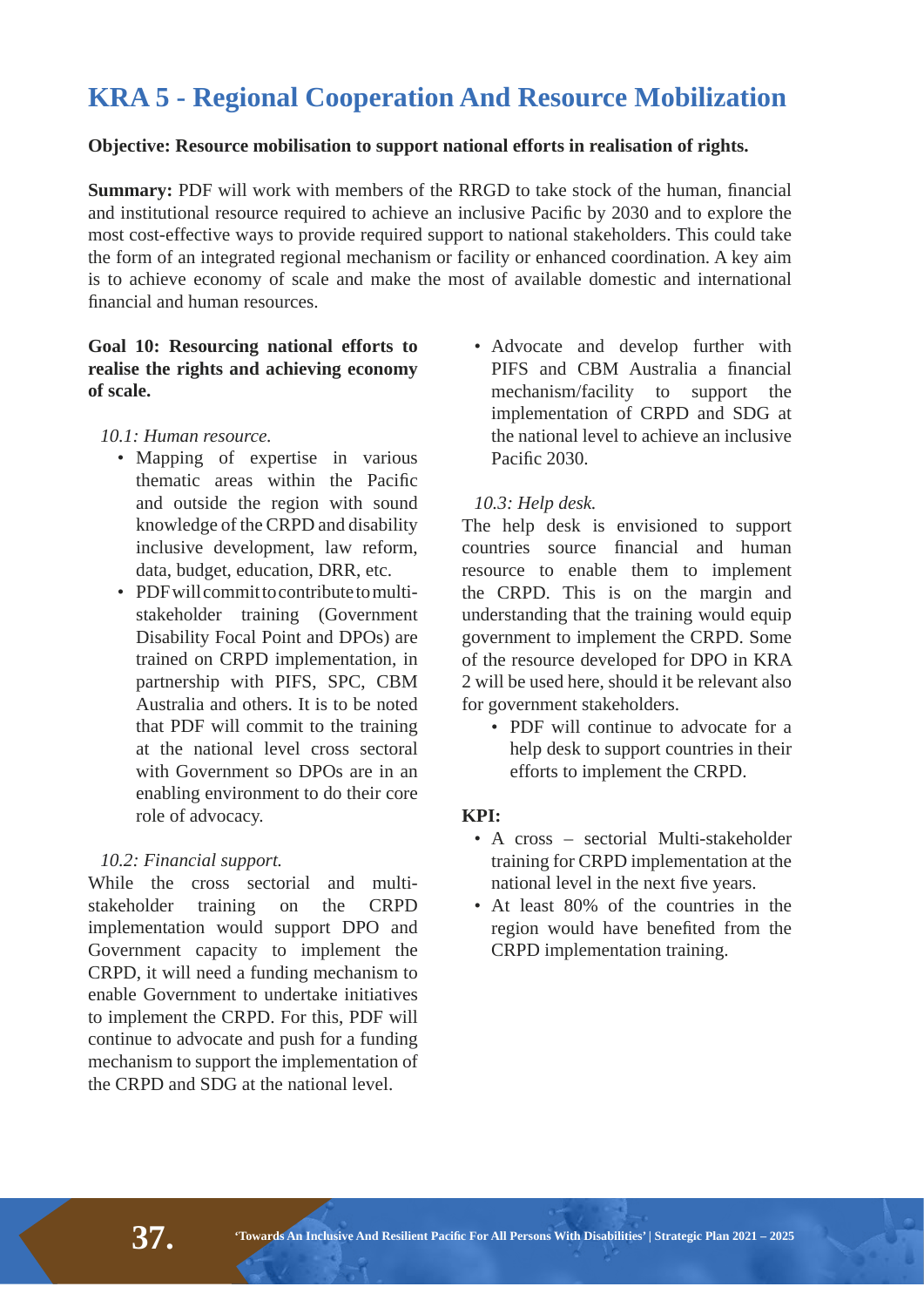## **Eunctions Of PDF - As The Secretariat**

The secretariat will have four core functions to support the implementation of the Strategy, these are:

- i. Voice
	- Global and regional advocacy.
	- Support national DPOs legitimacy.
- ii.Coordination
	- Support regional coordination (secretariat for CBID committee).
	- Stimulate coordination between CROPs and UN and national actors.
	- Facilitate match making between DPOs support request and relevant regional and global actors.
	- Support PIFs coordination efforts.
- iii. Technical
	- Knowledge management.
		- Development of resources.
		- Dissemination in accessible format.
	- Capacity development.
		- Development, facilitation of training and training of trainers.
		- Mentoring and coaching.
	- Trusted advisor.
- iv. Institutional Strengthening
	- Of PDF.
	- Of PDF members, which include financial support as well as on demand intervention related to governance, movement building, administration and finance as well as relation with government among others.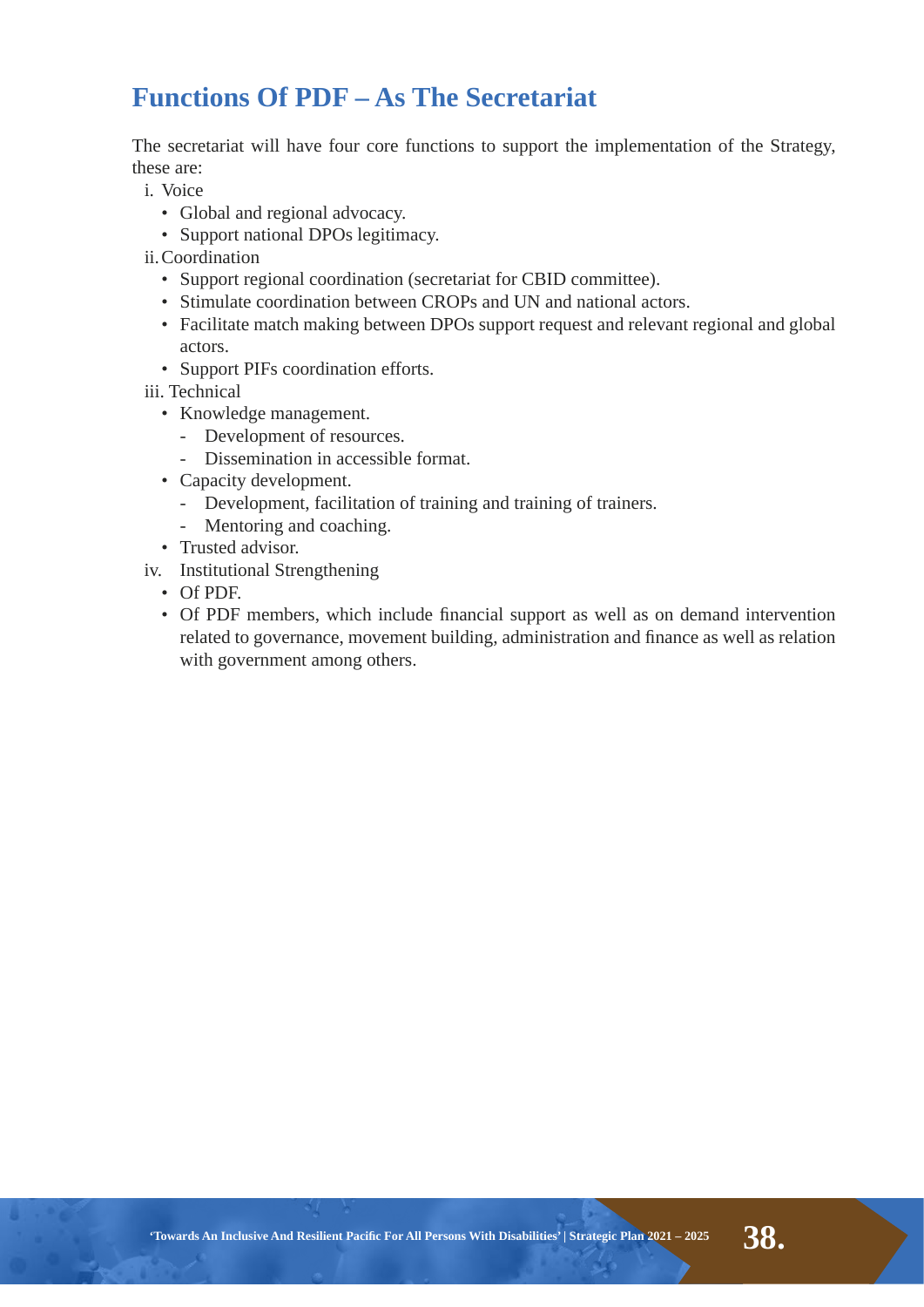## **8. Capability Framework**

The execution of this strategic plan is dependent on PDF having the capability to deliver the core business and to achieve its performance objectives. The PDF strategic direction provides the basis for the Capability Framework.

The Capability Framework is an analysis tool that shows the capabilities PDF requires to deliver on its core business. The organisational Capability Framework reflects the various capabilities required by PDF and the relationship they have with one another.

- **Core Business The core** business was reviewed and confirmed as the main future focus of PDF 2021 and beyond.
- **Support functions to the core business -** The core support areas help drive the core business and as such are measured on how they assist the core business.
- **Developing and growing capabilities** – this looks to the future, with planning support and capability.
- **• Administrative support -** a servicing function to the core business which can be measured but has a cost that is recognised.
- **• Partnerships** (which may have been previously 'Support')



**3') Core Supports Corporate Services**

Core **Business**

Capabilities are what the organisation needs to be able to do to deliver on its goals and provides the high-level functional structure. There is a need to focus on what is needed to deliver the vision, focusing on the core business, meeting the stakeholder expectations, delivering at the performance required and meeting the challenges that have been identified.

As such, some of the capabilities that have been identified currently do not exist in the organisation but this matrix provides management with a guide on the capabilities required to deliver on the strategic priorities over the next five years and it is at Management's discretion to prioritise which capabilities are critical to have in the immediate future, or which key areas to develop in the organisation.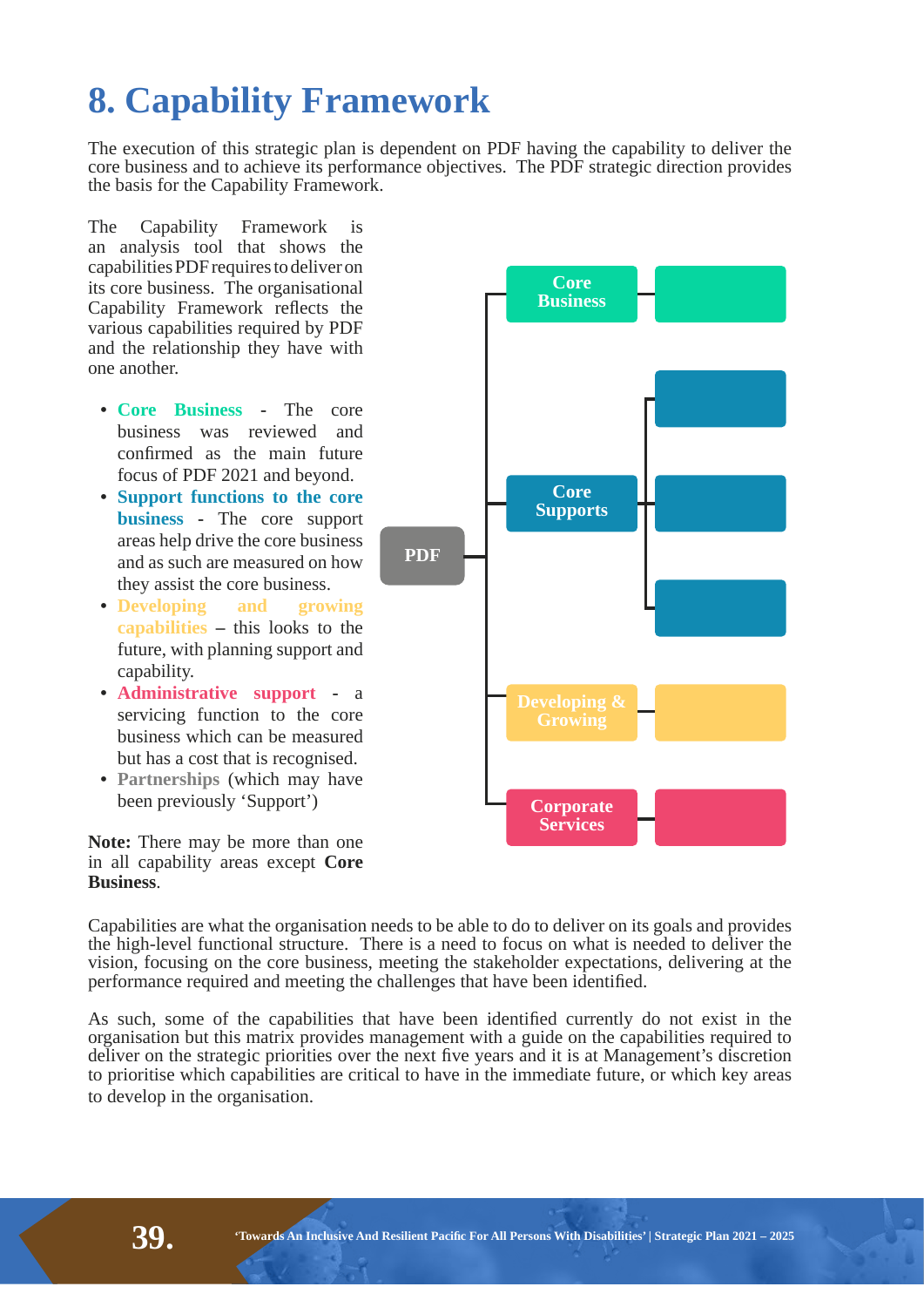### **Key Considerations**

- **1. Financial Sustainability** Advocacy, coordination, technical support and institutional strengthening are delivered through programs coordinated by PDF at both local and regional levels. Around 40% of PDF's financing are from project funding and 60% is core funded. There is a need for PDF to ensure core funding is adequate to meet core operational requirements of the PDF secretariat, and ensure that project funding of programs is sufficient to also cover staffing costs for the duration of the program.
- **2. Inclusivity and Responsiveness** inherent human capital mechanisms to ensure PDF have competent resources for scoping, development of policies that focus on being inclusive and responsive to marginalized groups and the membership as a whole including partners. The internal system of PDF, monitoring and evaluation, DPO governance and leadership, the internal organ and machinery of PDF will be the corner stone of the strategy that we strengthened within and inward to deliver outwards.
- **3. Evidence, Data and Information Accessibility PDF is working towards ensuring that its** regional and national stakeholders have access to evidence, data and information for CRPD compliant and inclusive policies and programs. This would include ensuring PDF has access to technical assistance from expertise in the areas of budget monitoring (public financing and costs in the disability space). Accessibility to data and information means having a robust IT software program with data warehousing capability that is user friendly and meets the requirements of management in terms of online analytical processing (OLAP), data mining (repository of current and historical data), querying, reporting and other decision support applications. As well as a user-friendly platform for information dissemination regionally and to members.
- **4. Pre-Condition to Inclusion KRA 3 the pre-condition is the pre-requisite for inclusion,** the absence of pre-condition, mainstreaming will not take place in KRA 4. Both data **and evidence in KRA 2 and pre-condition will support the efforts for mainstreaming in KRA 4.**
- **5. Leaderships and Partnerships** this alludes to KRA 4 which would entail capabilities in specialist areas such as, gender equality, DRR, Climate change, emergencies, inclusive education, political participation etc., in relation to people living with disabilities. It also needs capabilities in areas of program and policy development that enables inclusion of persons with disabilities across all relevant regional and national development initiatives.
- **6. Regional Coordination and Resource Mobilisation** As a key results area, this entails PDF to work collaboratively and in partnership with PIFS and CBM Australia to deliver on training on CRPD implementation for Pacific Governments and also support the provision for a helpdesk facility.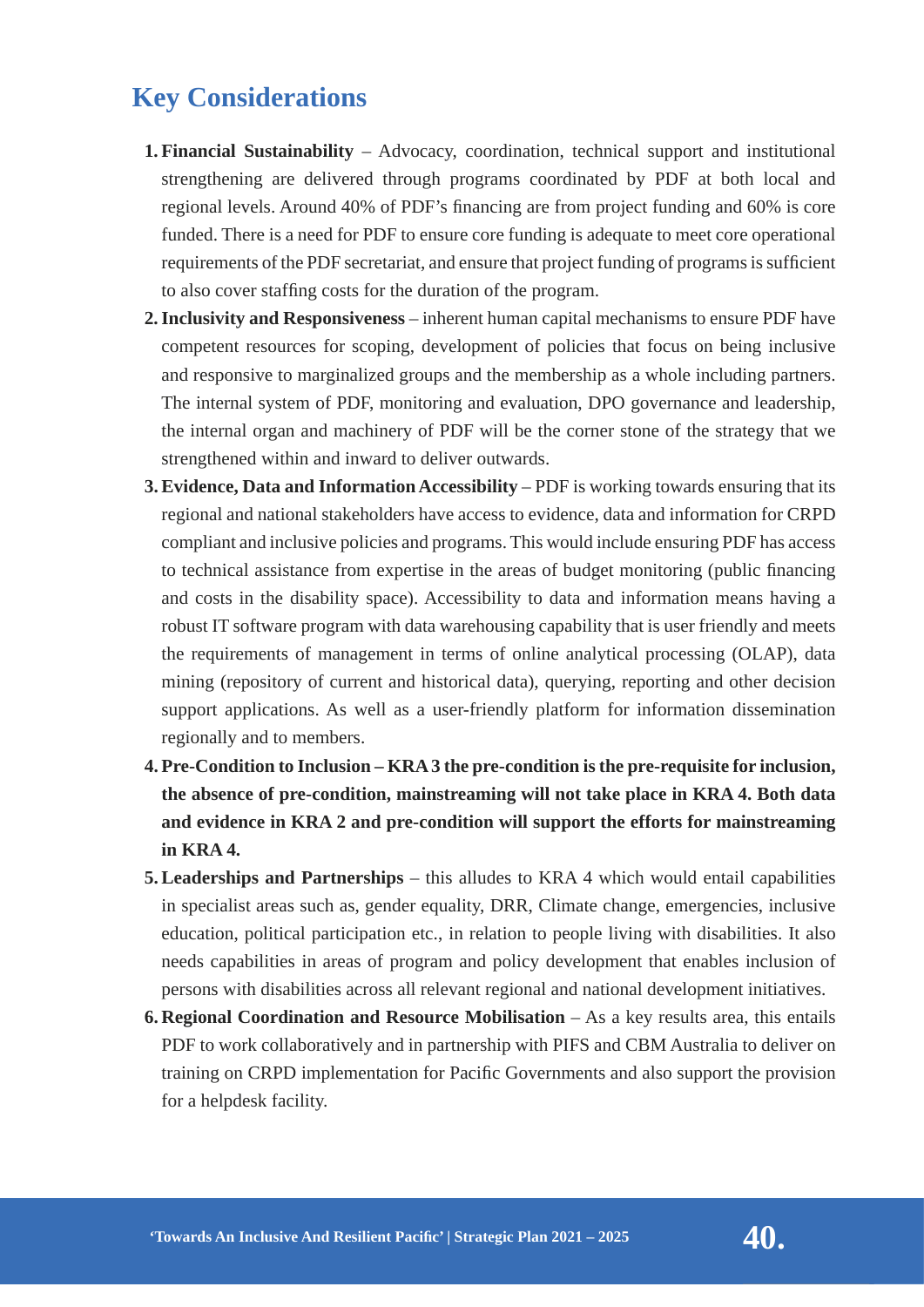### **Organisational Structure**

The proposed organisational structure identifies key areas for consideration. It identifies core programs which are fully project funded such as the PERU program and other core programs which are currently core funded, but could be donor funded, thus are not necessarily dependent on core funding. The organisation structure is also a reflection of the key capabilities required to deliver on the key results areas for the 2021-2025 PDF Strategic Plan. The Key Results Area for PDF in this 2021-2025 Strategic Plan alludes to a wider area of focus for the organisation, from not only being advocacy driven but also to focus on identifying and mobilising resources for its members, have more of a coordination role at the Regional level between PDF its DPO's and stakeholders/partners, as well as provision for technical assistance and institutional strengthening for both PDF and its members.



### **PDF Capability Framework 2021 - 2025**

**Figure 1: Capability Framework table**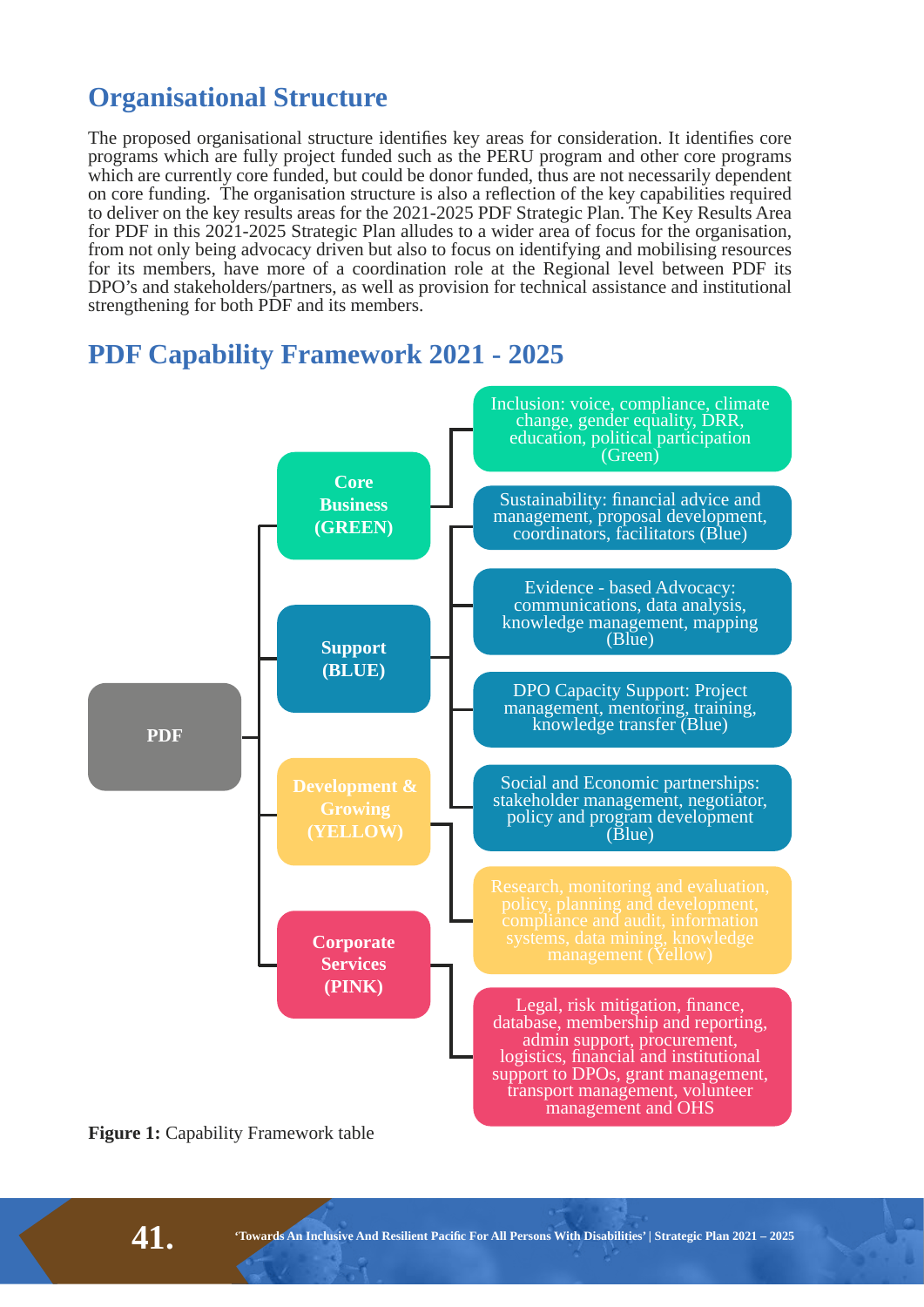

## **Towards An Inclusive And Resilient Pacific For All Persons With Disabilities' | Strategic Plan 2021 – 2025**  $\bf 42$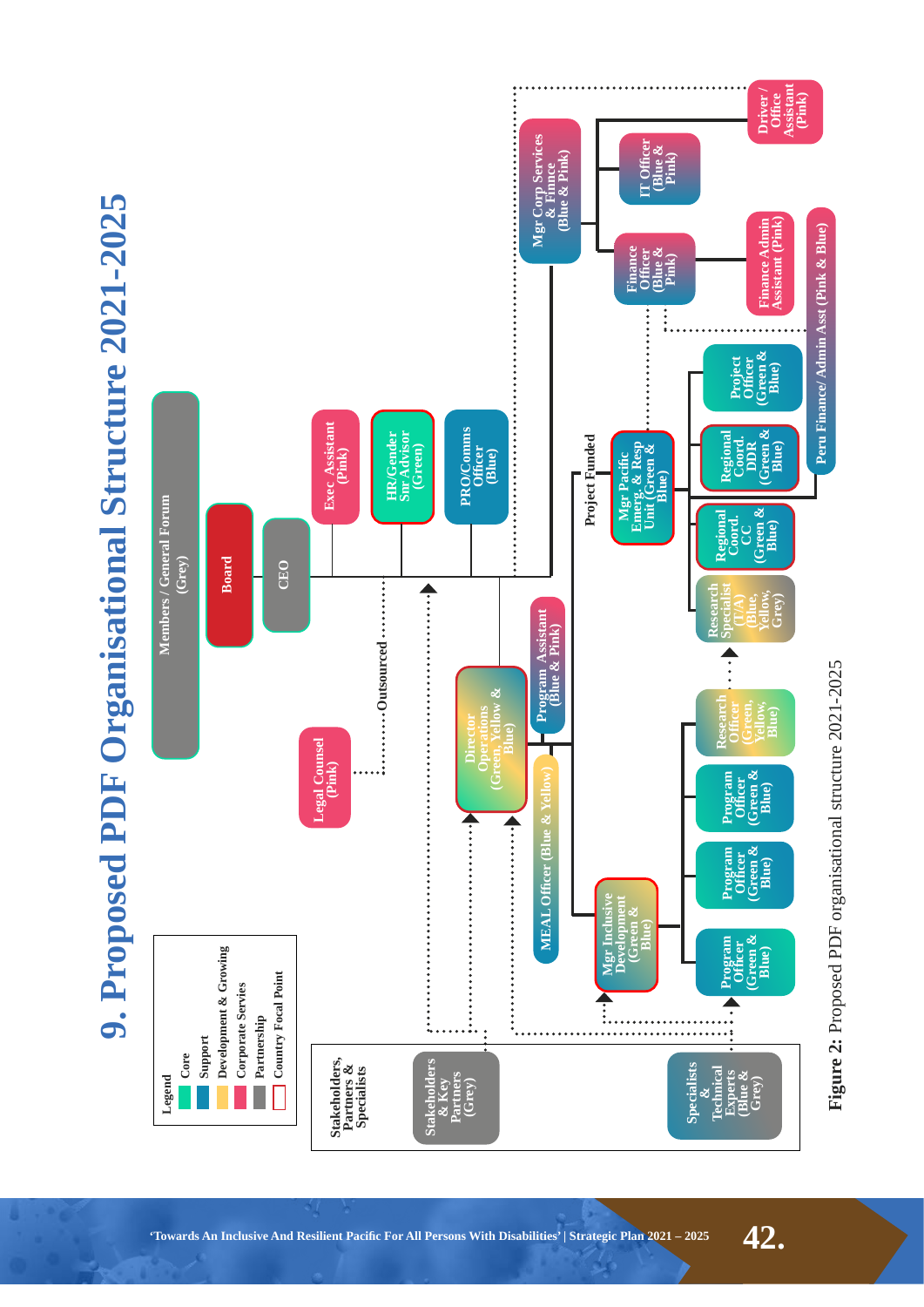

43. *Towards An Inclusive And Resilient Pacific For All Persons With Disabilities' | Strategic Plan 2021 – 2025*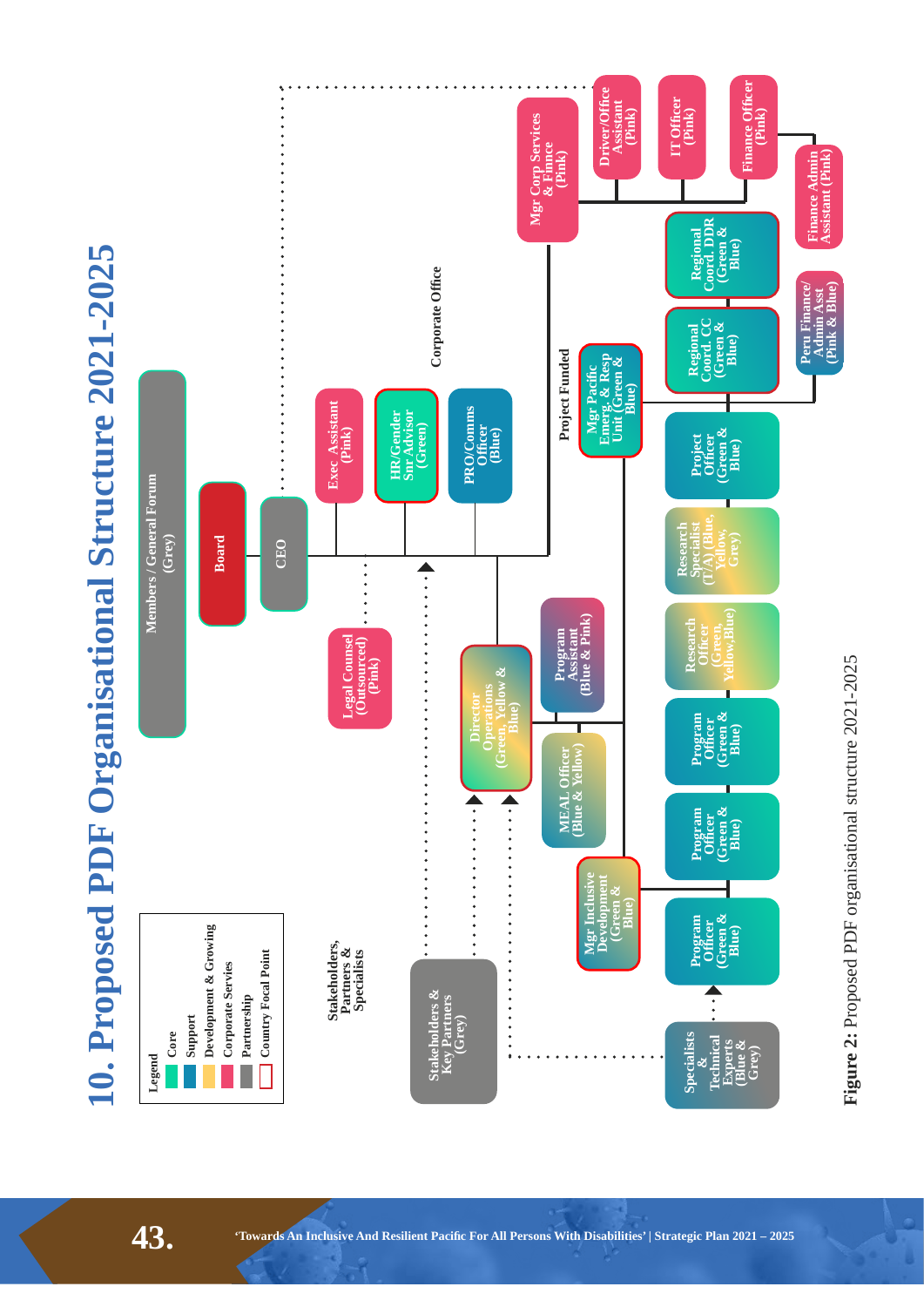The proposed organisational structure identifies key areas for consideration. It identifies core programs which are fully project funded such as the PERU program and other core programs which are currently core funded, but due to competition in terms of core funding accessibility, it may be an option for funding proposals to include funding of project activities as well as human capital resourcing.

The organisational structure also has provisions for more emphasis on stakeholder management and technical assistance so that there is adequate capacity building internally for PDF and training for DPOs on implementation of CRPD. There is also a need for regional cooperation for accessibility to assistive devices through coordinated procurement as well as a robust and user-friendly information system that is aligned to CRPD Article 9.

#### **Capabilities And Roles:**

In the 2021-2025 organisational structure, a corporate unit that reports directly to the Chief Executive Officer which comprises of a communications specialist, an executive assistant and legal counsel which is outsourced. These roles are critical in ensuring internal and external communications are aligned to the strategic plan and activities that require legal advice work closely with the CEO, who is accountable for the final outcomes of these activities.

Also note from the revised organisational plan, the CEO's direct reports now include the new position of Director Operations and Manager Corporate Services and Finance.

#### **Corporate Office Unit (direct reports to CEO):**

- Legal Counsel: There is a need for a legal counsel for PDF to oversee contracts with donor partners, since a substantial funding component for PDF is program funded (in addition to the core funding it currently receives). The work on advocacy also needs legal oversight. This role is outsourced to be financially viable.
- **Public Relations and Communications Officer:** The strategic plan 2021 -2025 places significant emphasis on access to evidence, data and information. This will require not only data mining but also a communications officer who will be able to put together a communications strategy, with assistance from a specialist, for PDF that will ensure greater awareness and data on CRPD

and inclusive strategies for inclusion, not only for DPOs and members but also for stakeholders. This role replaces the PR and Communications Officer role.

**• Human Rights & Gender Senior Advisor:** This is a key role which is core funded and is critical in supporting the CRPD and SDG compliance and Gender Equality supporting advocacy and operations. The role will lead the CRPD and SDG training for DPOs and partners including government (on request) and take lead as well part of the Pre-Condition for inclusion. The role will be supporting a new cadre of trainers and if necessary, because of the specialist nature of both Human Rights and Gender, it may be necessary to have two advisors, one in each area of Human Rights and Gender specialist. The role

"Towards An Inclusive And Resilient Pacific For All Persons With Disabilities' | Strategic Plan 2021 – 2025  $\bf{44}$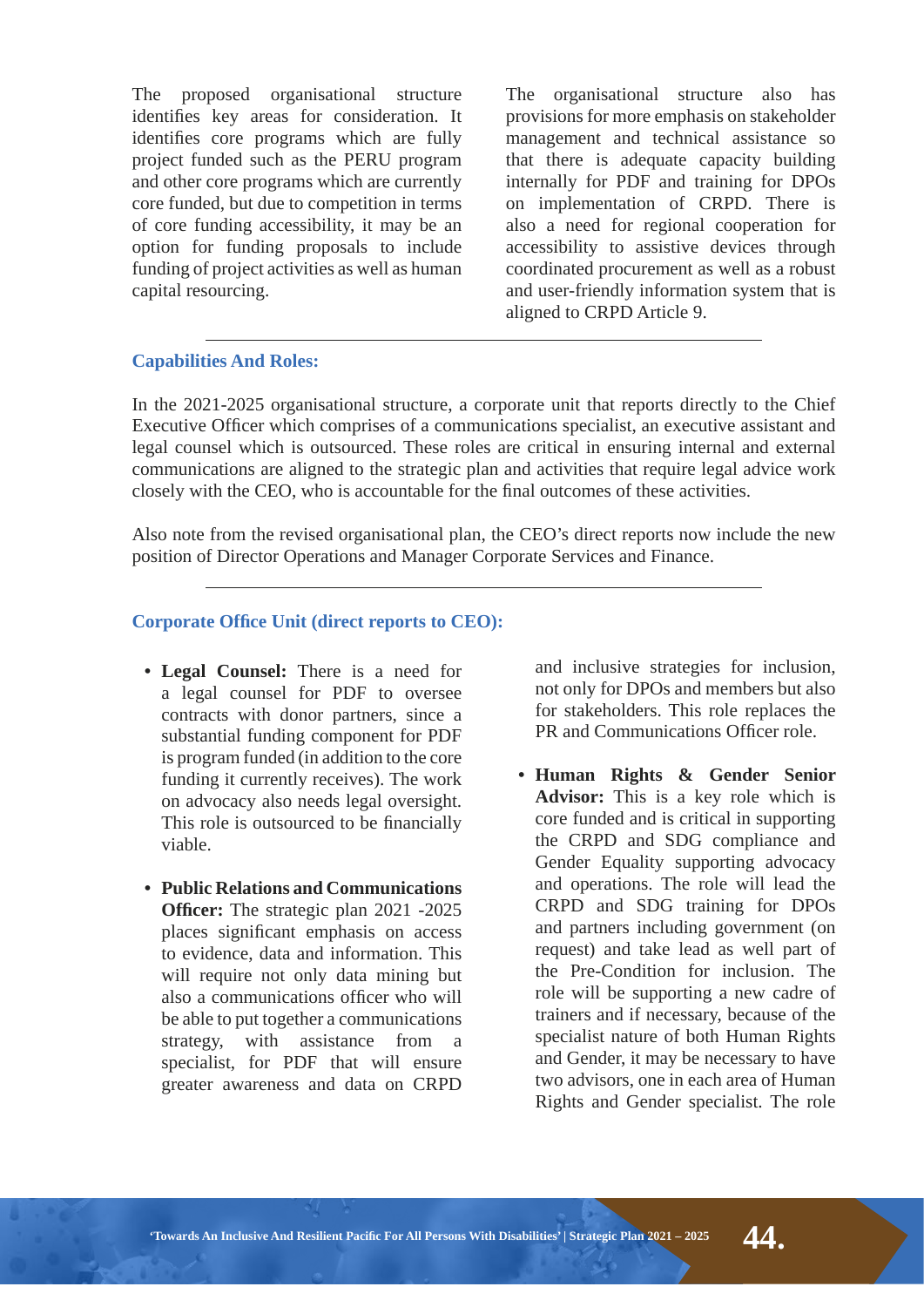will deliver the training on disability and awareness to partners. The role reports directly to the CEO.

**• Executive Assistant:** This role is primarily responsible for providing administrative support to the CEO,

which includes and is not limited to general office management, coordination of meetings, travel and events. The role also plays a pivotal role in being the liaison person between the CEO's office. Board of Directors and senior PDF management.

**Director Operations:** This role is designed to provide oversight of all programmes including emergency response, gender, youth, DPO and inclusive development, policy and research for the Pacific Disability Forum. This role will manage stakeholders and ensure adequate technical assistance is provided to PDF for capacity building and training of DPO staff. This is a core role and will be core funded. The role has a mixture of core, support and growing and development capabilities.

- **\*** Manager Inclusive Development **Programs:** This role has been reassessed from Team Leader Programs to Manager-Inlcuisve Development and is responsible for Program Officers for specific thematic areas as per the strategic plan focus. The Programs section is the core business for PDF but also provides support to the organisation. The capabilities required for this role include both core and support functions. The Manager-Inclusive Development will also work with the supervisor of the role (Director Operations) for the provision of Technical Assistants to ensure PDF resources are upskilled and trained to deliver on the Strategic Plans key results areas. The role reports to the Director Operations. The unit may be replaced by various project funded programs similar to the PERU project.
	- Program Officers: The program officers reporting to the Manager-Inclusive Development are responsible for thematic areas such as inclusive education, gender equality, political participation and other focus thematic as identified in the Strategy. In the future, these roles can be funded by specific programs

and therefore not be dependent on core funding. The capabilities required for these roles includes both core and support functions such as proposal development, coordination, knowledge transfer, mentoring and stakeholder management including indepth knowledge in specific thematic areas. These program officers will get technical assistance from specialists for capacity building and upskilling in critical areas.

• Research Officer: This role will undertake research activities addressing the emerging issues facing persons with disabilities within the Pacific Region. Work collaboratively with disabled peoples organisations (DPO's), NGOs, regional organisations, governments, businesses, universities, research institutions and other key stakeholders. S/he will also contribute to the development of policy frameworks and capacity building programs that will support disability inclusion with the UNCRPD in the region. This role reports to the Manager Inclusive Development and will also support the coordinators in the PERU unit.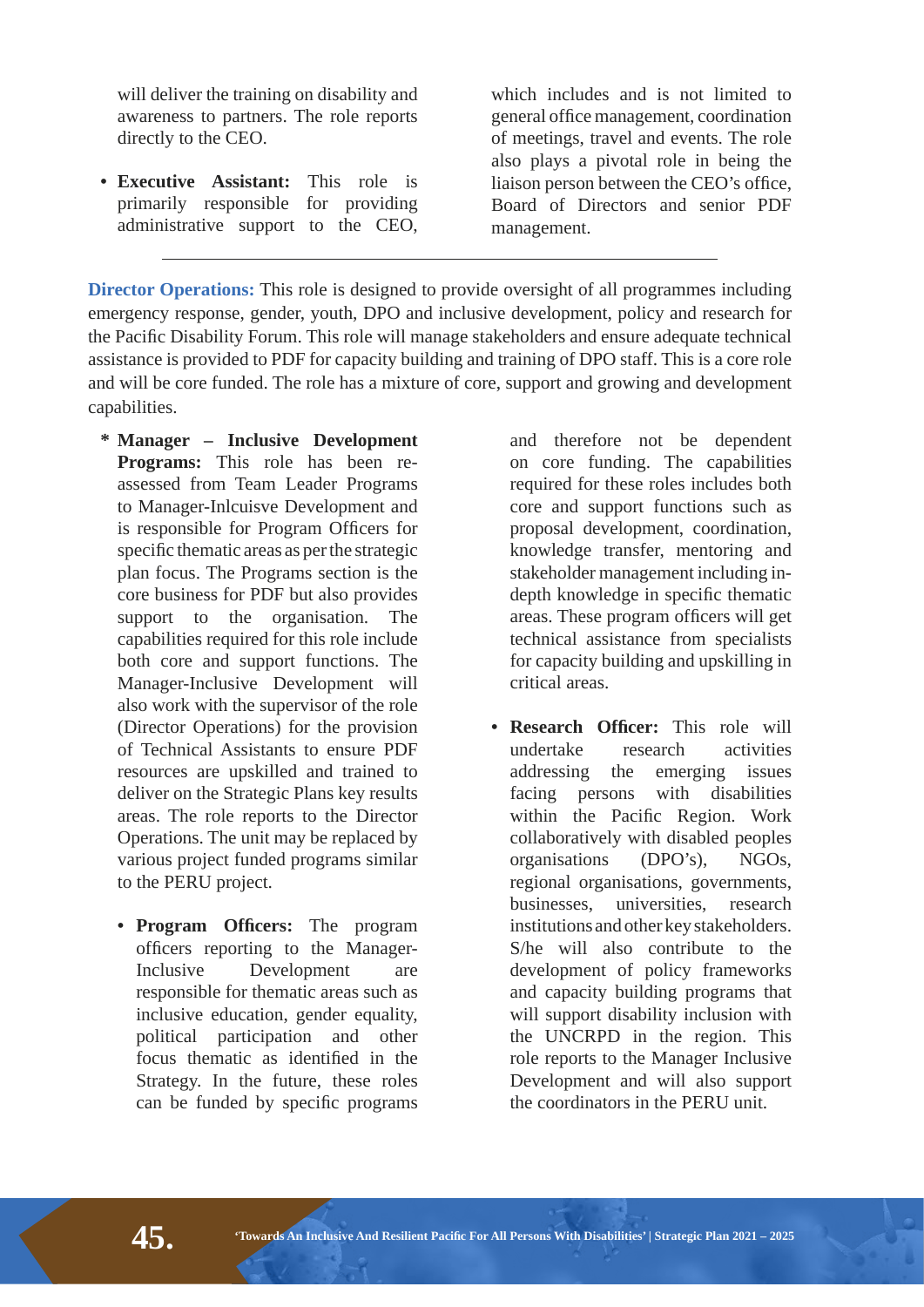**MEAL Officer:** This is a key support role which is core funded and is critical to providing support to PDF's core business as well as awareness on the key deliverables of PDF. The role is responsible for data compilation and analysis, and monitoring and evaluation of programs and finances across PDF core funded and project funded work. It provides the back-bone to PDF's advocacy work and is critical to ensure quality outcomes for PDF. The role reports directly to the Director Operations.

**Manager PERU:** The role heads the Preparedness Emergency and Response Unit, which is fully project funded by multiple partners. This unit is a core function and also provides support. The set-up for this unit can be seen as an example of how PDF may want to structure its programs units in the future. The program has a timeframe which pushes productivity in the aim of delivering on all its outcomes within the contracted term. The direct reports include a Research

Specialist (T/A) and Regional Coordinators. The Finance Officer Under the Manager Finance and Corporate Services also liaises with the Manager PERU on project funding management.

- **Research Specialist:** This role, which is project funded, is responsible for undertaking research that will build evidence about the impact of climate change and disasters on persons with disabilities, their vulnerability and opportunities for building resilience and supporting adaptation to climate change. The role is also responsible for building the capacity of DPO's on climate change issues in the recent case study countries: Solomon Islands, Kiribati and Tuvalu. The role also supports capacity development, engagement and empowerment of the PDF and DPOs.
- **Regional Coordinator: Disaster Risk Management** – The objective of this role is to lead and coordinate

the four-year PDF Regional Capacity Building Program funded by the Australian Humanitarian Partnership (AHP). The role aims to enable meaningful involvement of DPO's in the AHP Disaster Ready program and will engage regional disaster response stakeholders to promote disability inclusion. The role reports to the Manager PERU.

**• Regional Coordinator: Disability Inclusive Climate Change Adaptation** – The objective of the role is to lead and build evidence about the impact of climate change and disasters on persons with disabilities, their vulnerability and opportunities for building resilience and supporting adaptation to climate change. This is a one-year program for three countries renewable for two more years and the role reports directly to the Manager PERU.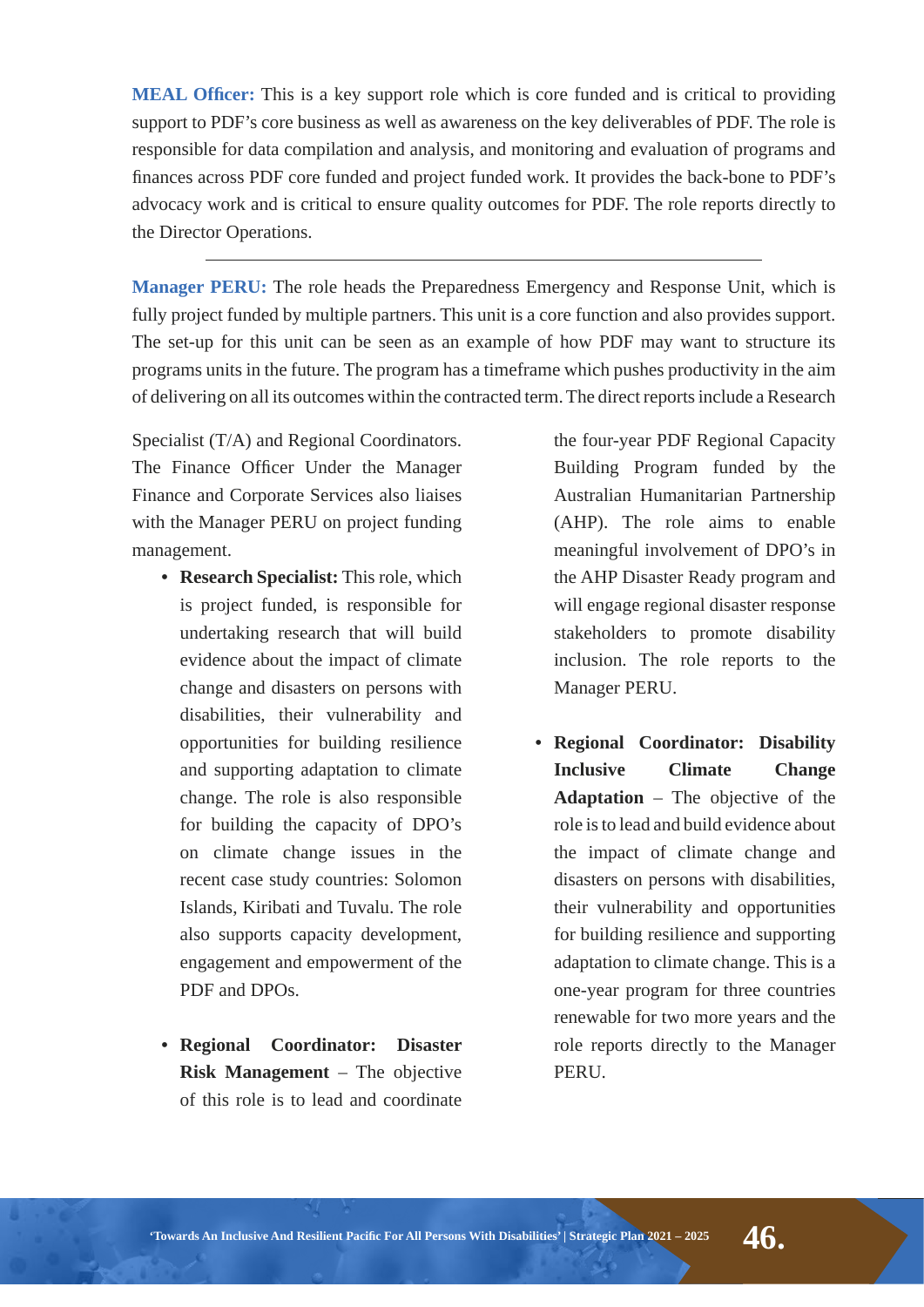**Manager Corporate Services and Finance: This role is responsible for Finance and Human** Resources for PDF and is core funded. All areas of finance, HR, OHS and office administration are managed by this role. The role is also accountable for Financial compliance and audit, including HR compliances. The role advises the CEO on prudent management of finances and provides accurate and timely financial reports for CEO and Board. The role manages all grants (for PDF, DPO core fund and partners grants) as well as support the DPOs, its finance management and institutional strengthening (admin and finance support to members). The role reports to the CEO.

- **Finance Officer:** this role will oversee the Finance Administrative Assistant position and ensure that all checks and balance in terms of recording and reconciling acquittals are transparent and accurate. This role is also responsible for the compilation of financial reports and ensuring compliance and audit requirements are adhered to.
- **Finance Admin Assistant:** this is an administrative role which assists the Finance and Administration Manager with financial management of including general ledger, balance sheet reconciliation, payroll, petty cash and financial reports of the PDF accounts, including facilitating administrative support.
- **IT Officer:** The role will be responsible for spearheading projects

such as a more robust IT program for data mining, responsible for website upgrade and development, online platform for training, mapping and information accessibility. The role will also be instrumental in developing online training and learning platforms for PDF which are accessible to all persons with disabilities and provide similar support to DPOS.

**• Driver / Office Assistant: this role is** responsible for all the driving duties, maintenance of vehicle and provides responsive and prompt administrative services and efficient receptionist support including assisting in procurement services and property/ office management. The role reports to Manager Corporate Services and Finance and also reports directly to the CEO for his responsibilities as a Driver.

#### **Stakeholders, Partners and Specialists:**

• Stakeholders and Key Partners – PDF will need to manage stakeholders and key partners to ensure inclusion for persons with disabilities, implementation of CRPD for countries which have rectified the resolution, and also ensure strong and effective PDF profile regionally and internationally. The key roles that would work on stakeholder and partnership management rests primarily on the CEO and the Director Operations, but also assisted by Manager-Inclusive Development and Manager PERU.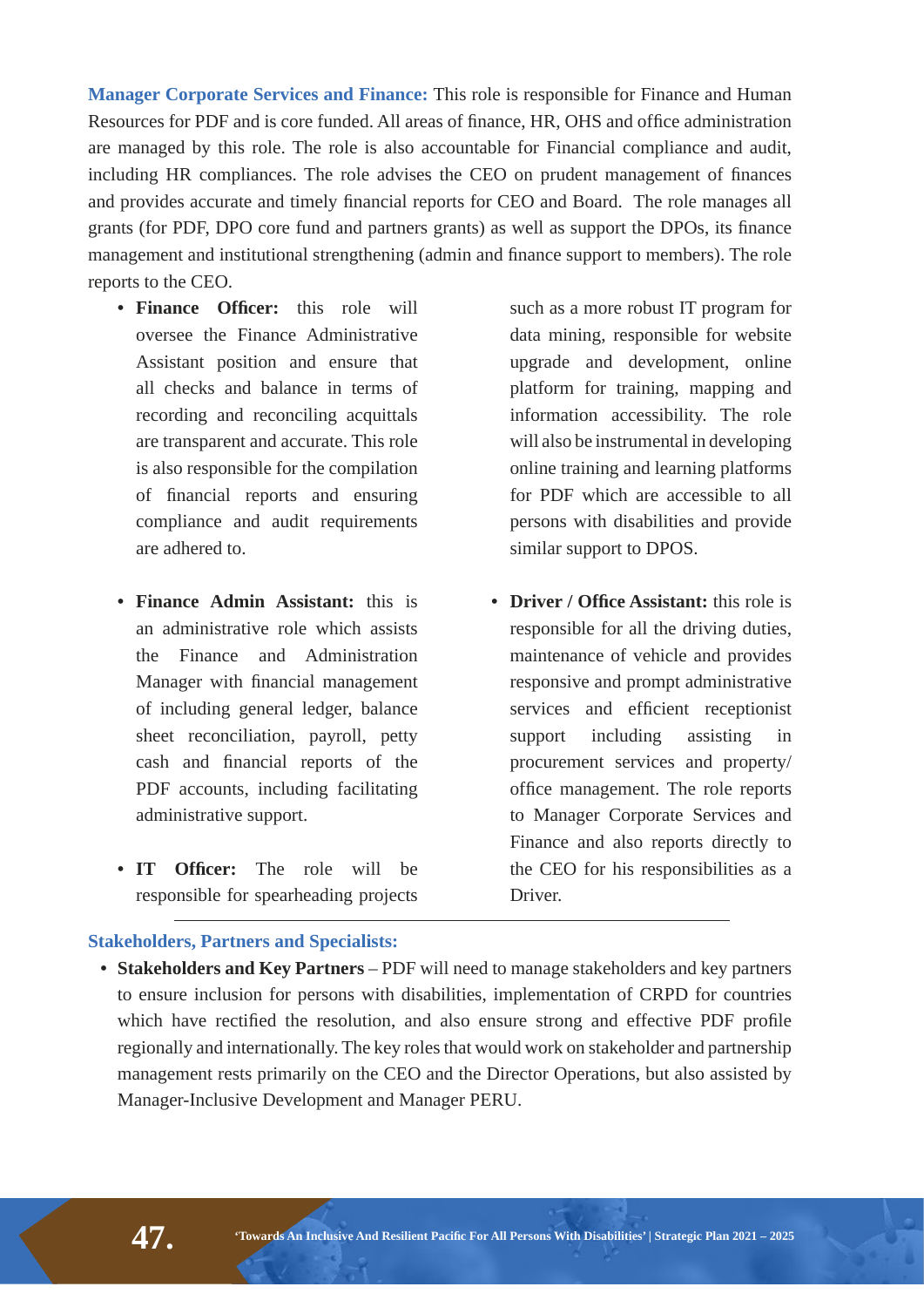**• Technical Assistance /Specialists** – PDF will have to contract technical assistance to help capacity building and upskilling of staff to deliver on the KRA's for the PDF strategic Plan 2021-2025. For example, currently there is a Research Specialist contracted on a short-term to work with the PERU Team. There are other critical areas of focus for PDF which will require similar resourcing of TAs and specialists to help PDF achieve its goals.

The revised organisational structure has identified capabilities required by PDF so that it may play a coordination role at a regional level. At local/national level where the DPOs are approached directly, PDF works in consultation with its members. PDF is also set-up to be a facilitator, expert in knowledge management for persons living with disabilities, ensure capacity development of staff, members and DPOs, is a trusted advisor, delivers institutional strengthening and is an implementer of critical PDF projects.

The revised organisational structure outlines that core funding can finance the following roles and units:

- Chief Executive Officer and the support unit.
- Director Operations.
- Monitoring, Evaluation, Accountability and Learning (MEAL) Officer.
- Corporate Services and Finance.

This will provide PDF with a basis for the value of core funding that it will need to provide the only secretariat services with program funding financing all programs. It may start by charging out Program Officers' time to donors, funding specific programs in which the officers in the programs team are involved.

Consequently, PDF may look at program funding for the following areas without placing too much stress on core funding and to maintain financial stability:

- Preparedness Emergency and Response Unit.
- Inclusive Development Team.
- Specialists and Technical Assistants.
- Advisor roles.

The overall impact the new organisational structure provides is a view of how PDF may structure itself so that it is financially stable and at the same time is able to deliver on its core business:

*'An inclusive and equitable Pacific Society where all human rights of all persons with disabilities are realised as outlined in the UN Convention on the Rights of Persons with Disabilities (UN CRPD)'* 

"Towards An Inclusive And Resilient Pacific For All Persons With Disabilities' | Strategic Plan 2021 – 2025  $\bf 48$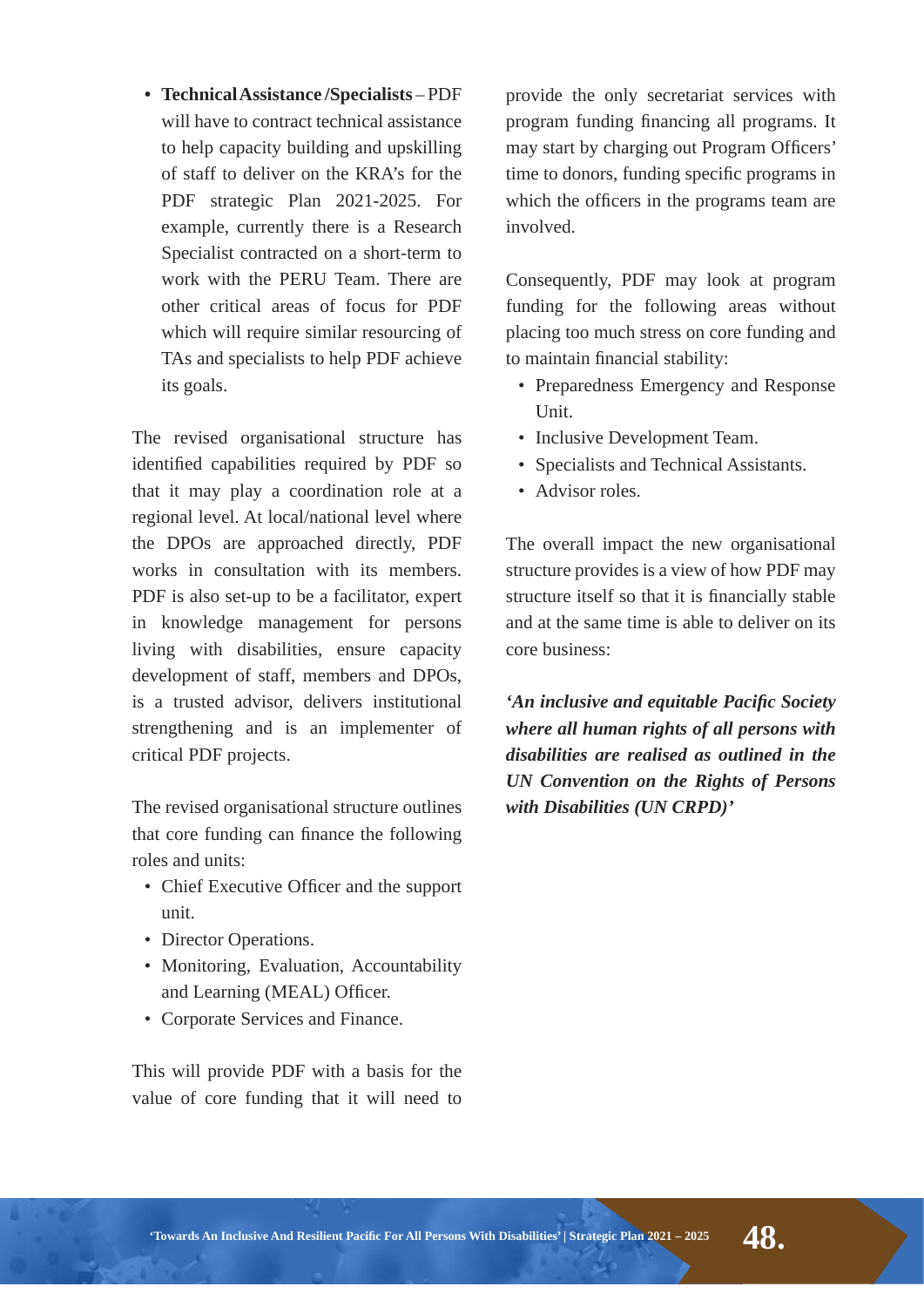# **11. Risk Framework**

The risk management framework is to assist the PDF to consider issues that may affect the successful implementation of this strategic plan. The table below includes key challenges that the organisation may face during the implementation period:

The following potential risks are identified based on PDF's experience on the following:

- Managing multiple projects.
- Engagement and working with partners.
- Diversity of the DPOs.
- Diverse and geographical constraints of the region.
- Technological challenges.
- Advocacy efforts and experiences.
- Natural disasters.
- Ongoing Stigma associated with persons with disabilities.

#### Table 1- Risk Management Framework (to be developed further as a standalone document)

The risk management framework is to assist the PDF to consider issues that may affect the successful implementation of this strategic plan.

| <b>Category of</b><br><b>Risk</b> | <b>Strategic Risk</b>                           | <b>Degree</b><br>of<br><b>Change</b><br>$(1-10)$ | <b>Impact</b><br><b>on</b><br><b>Organisation</b><br>$(1-10)$ | <b>Mitigation</b>                                                                                                                              | <b>Comments</b>                                                                                                                                                                                                                                 |
|-----------------------------------|-------------------------------------------------|--------------------------------------------------|---------------------------------------------------------------|------------------------------------------------------------------------------------------------------------------------------------------------|-------------------------------------------------------------------------------------------------------------------------------------------------------------------------------------------------------------------------------------------------|
| Financial                         | Dependency on<br>a single donor<br>for funding. | 9                                                | 8                                                             | PDF will<br>diversify its<br>funding and<br>seek funding<br>from others apart<br>from DFAT and<br>including multi-<br>year project<br>funding. | The reliance on<br>a single donor<br>placed PDF in a<br>very vulnerable<br>position when<br>such a funding<br>relationship is<br>based on and<br>determined by<br>political leaders of<br>donor countries.<br>Also changing<br>focus of donors. |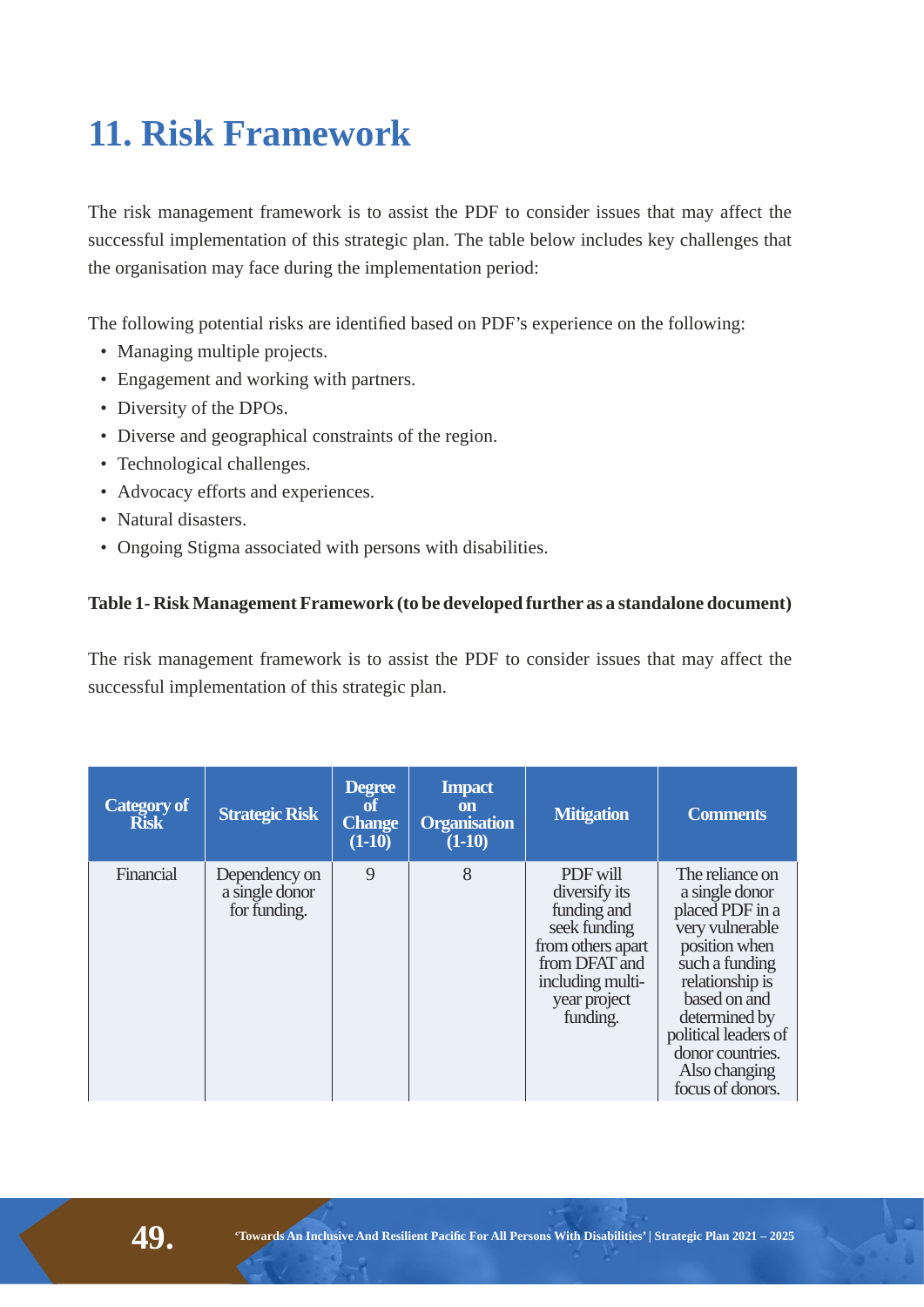| Political.    | Commitment<br>by regional<br>organisation,<br>especially PIFS<br>to implement<br>the PFRPD<br>and others to<br>be disability<br>inclusive, CROP,<br>UN agencies<br>and other<br>development<br>partners. | 9 | 9              | PDF will<br>continue to<br>enhance existing<br>partnerships<br>and hold regular<br>stakeholder<br>meetings.                                                               | The<br>implementation<br>and coordination<br>at PIFS that is<br>responsive and<br>that decision made<br>is supported and<br>implemented.                                               |
|---------------|----------------------------------------------------------------------------------------------------------------------------------------------------------------------------------------------------------|---|----------------|---------------------------------------------------------------------------------------------------------------------------------------------------------------------------|----------------------------------------------------------------------------------------------------------------------------------------------------------------------------------------|
| Social        | <b>Ability of PDF</b><br>to be responsive<br>to all disability<br>sectors.                                                                                                                               | 3 | $\overline{4}$ | PDF will<br>strengthen its<br>partnership with<br><b>IDA</b> members,<br>e.g.<br>. TCI Asia Pacific<br><b>Inclusion</b><br>International<br>.WFDB<br>.WFD<br>.WBU<br>etc. | The strategy has<br>placed emphasis<br>on supporting the<br>emergence and<br>establishment<br>of the most<br>marginalised<br>group,<br>psychosocial<br>and intellectual<br>disability. |
| Environmental | <b>Private Sector</b><br>Engagement                                                                                                                                                                      | 7 | 6              | PDF will<br>work towards<br>establishing<br>an MoU with<br>PIPSO and<br>other regional<br>private sector<br>and corporate<br>organisations.                               | The work with the<br>private sector to<br>ensure inclusion<br>of persons with<br>disabilities.                                                                                         |
| Leadership    | Effective<br>Succession<br>planning over<br>the next five<br>years will<br>determine how<br>successfully<br>PDF can<br>continue for the<br>next decade.<br>(HCM).                                        | 7 | 8              |                                                                                                                                                                           | Management &<br>board, governance.                                                                                                                                                     |
|               | Managing<br>partnerships and<br>relationships.                                                                                                                                                           | 7 | 9              | PDF will<br>continue to build<br>and strengthen<br>relationship<br>with identified<br>partners and hold<br>regular feedback<br>sessions.                                  | The Areas of work<br>in 2, 3, 4 and 5<br>is shared with<br>and dependent<br>on partners<br>responsiveness.                                                                             |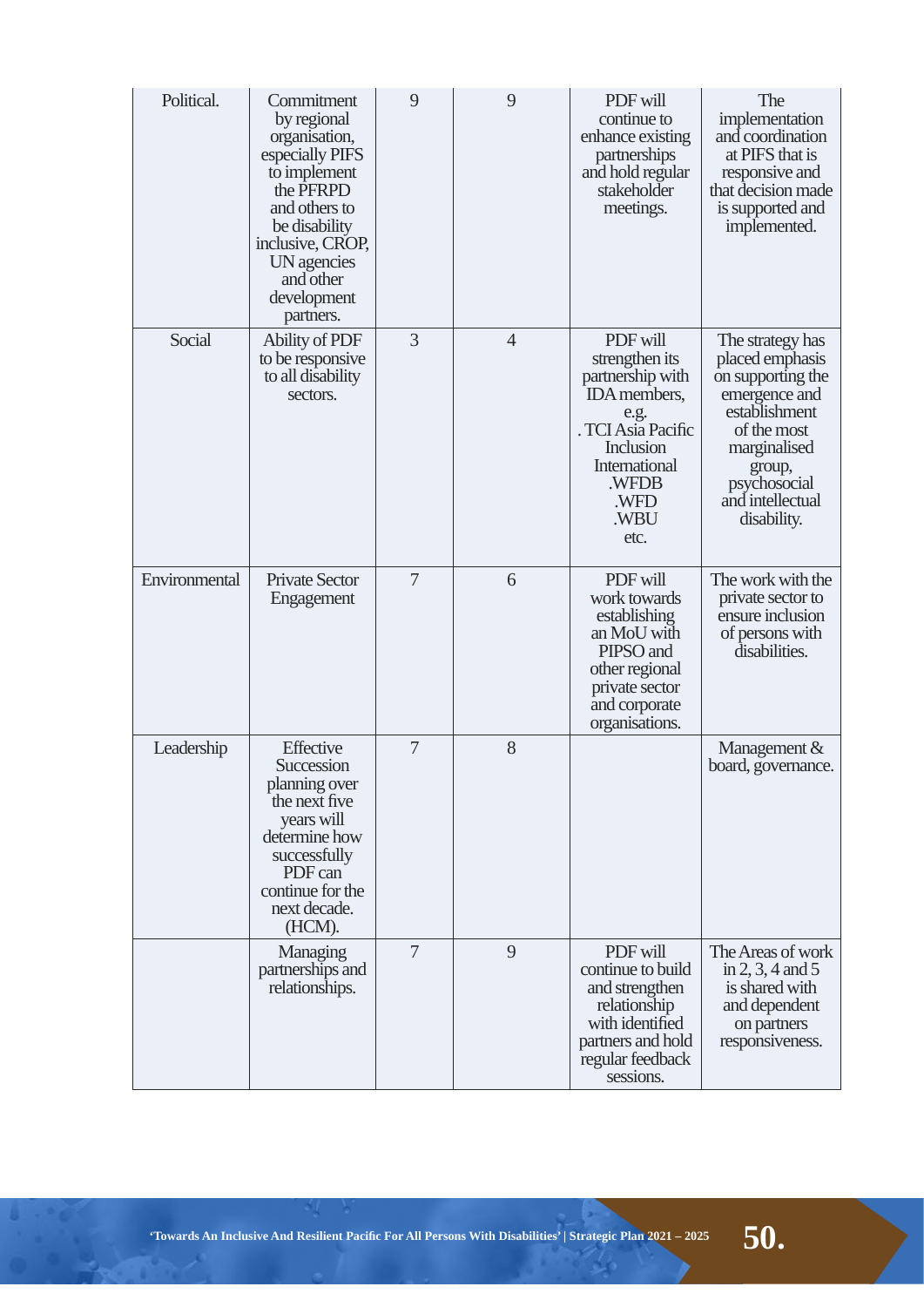|                             | <b>Staff Turnover</b>                                           | 6              | 8 |                                                                                                                                                                                                                                        | Staff retention,<br>satisfaction.                                                                                                                             |
|-----------------------------|-----------------------------------------------------------------|----------------|---|----------------------------------------------------------------------------------------------------------------------------------------------------------------------------------------------------------------------------------------|---------------------------------------------------------------------------------------------------------------------------------------------------------------|
| Technological               | Communication                                                   | 8              | 9 | PDF will invest<br>in an online<br>platform of<br>discussion and<br>meetings noting<br>connectivity etc.<br>hence, it will<br>explore option<br>with UN agencies<br>meeting facilities<br>in country as<br>well as the USP<br>centres. | Board meeting,<br>interactions,<br>input from<br>members, email<br>exchanges, tools<br>and technology,<br>costs related to<br>communication,<br>connectivity. |
|                             | Sustainable PDF<br>as a viable entity.                          | 6              | 9 |                                                                                                                                                                                                                                        |                                                                                                                                                               |
|                             | Staff turnover at<br>the secretariat.                           | 6              | 8 |                                                                                                                                                                                                                                        |                                                                                                                                                               |
|                             | Staff turnover<br>at the disability<br>focal point<br>Ministry. | 6              | 8 | Working closely<br>with PIFS on<br>how capacity<br>and continuity<br>at the focal point<br>level can be<br>strengthened.                                                                                                               | Turnover with<br>institutional<br>and program<br>knowledge lost                                                                                               |
| Humanitarian<br>Emergencies | <b>Natural Disaster</b>                                         | 6              | 9 |                                                                                                                                                                                                                                        | Work set out to<br>be undertaken<br>with the DPO<br>will be affected<br>as the DPO will<br>need to reorganise<br>priorities.                                  |
|                             | Pandemic                                                        | $\overline{2}$ | 9 | Reorganisation<br>at the secretariat<br>to support the<br>emergency work<br>and liaising<br>with partners<br>on delay in<br>implementation<br>of programs and<br>projects including<br>reporting<br>obligation.                        | This will affect<br>the whole of PDF<br>secretariat with<br>implementation<br>delayed and to<br>some extent<br>reporting<br>obligation.                       |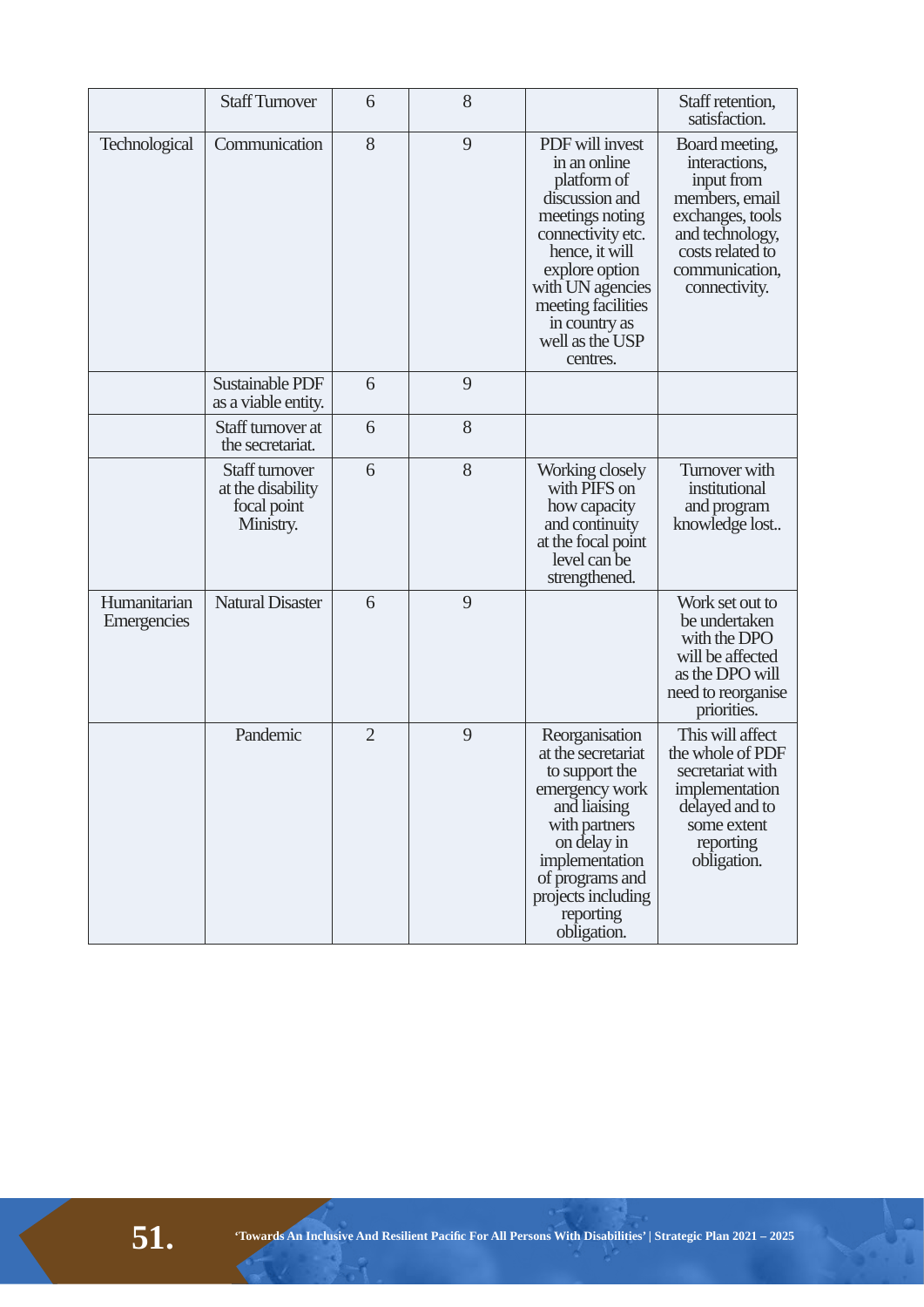## **12. MEAL Framework - Theory of Change** (to be developed)

## **13. Performance Management Framework (To Be Developed)**

Note: These documents will be developed in the second half of 2020 following negotiation with DFAT

- MEAL Framework.
- Performance Framework.
- Risk Framework (expanded).
- Capability Framework Program and Corporate.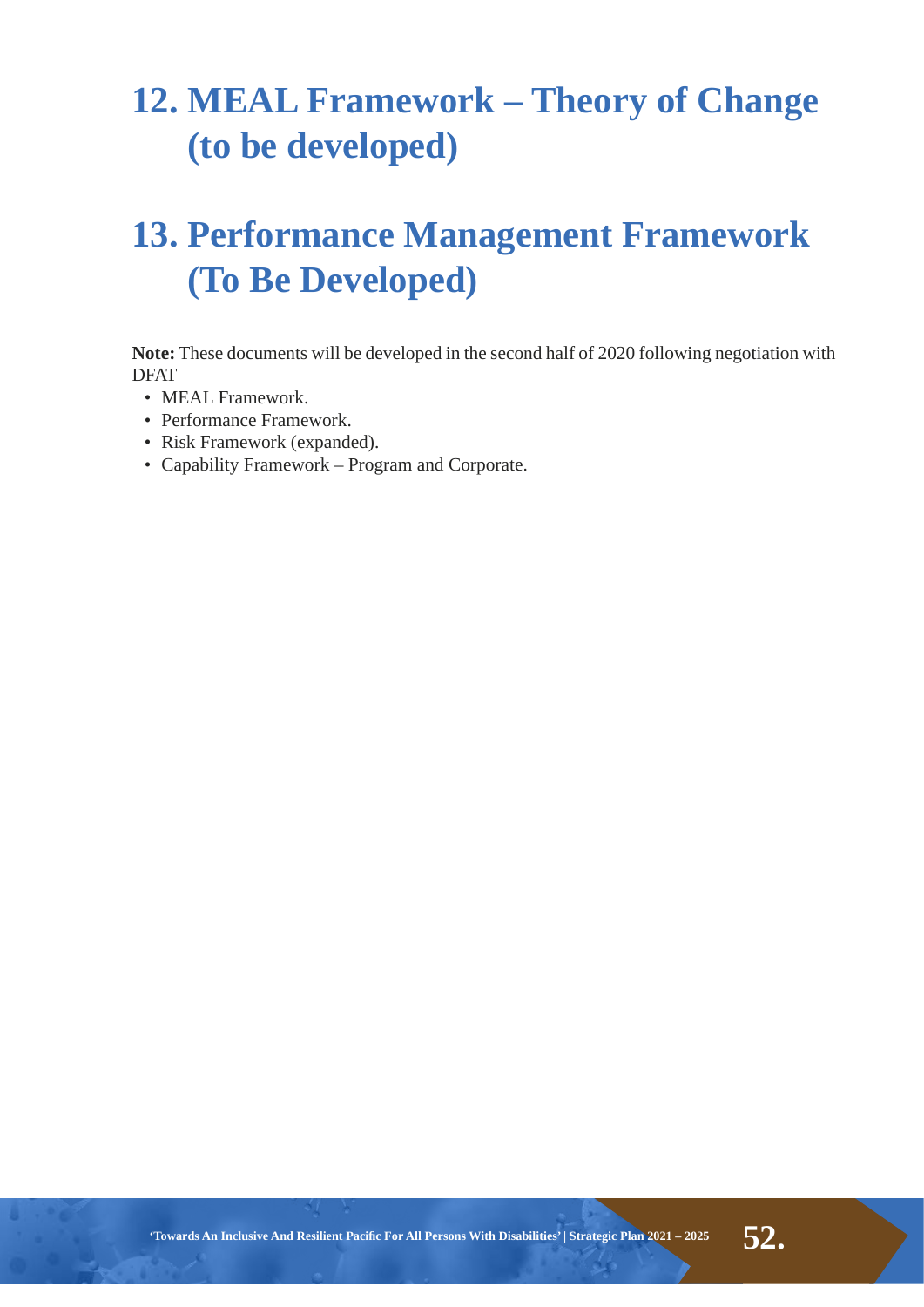## **ANNEXES**

#### **Below is a description of the Organisation Structure.**

Functions that colours represent in relation to the organisational structure:

- $\cdot$  Green core.
- Blue support.
- Yellow development & growing.
- Pink Corporate Services.
- Grey Partnerships.

#### Note:

There are five levels in the Organisation Structure not including the Members and General Forum which sits above the governing Board (Red).

- 1. Board.
- 2. Chief Executive Officer.
- 3. Corporate Support (direct report to CEO).
- 4. Unit Managers (reporting to the Director Operations).
- 5. Officers Program Officers/ Project Officer/ Regional Coordinator.

#### **Board** (Red)

- Innovations such as the Board's annual work plan, communications plan, induction and training plan, committee terms of reference, moving to elect co-chairs by the Board, and having a Board Executive Assistant demonstrates the Board's governance role.
- The Board is generating new policies and updating existing policies.
- It audits, monitors risks and evaluates performance.
- It contributes to the voice of PDF.

**Chief Executive Officer (Grey) – these roles report directly to the CEO making up the corporate** office support, i.e. Executive Assistant (Pink) to the right, Legal Counsel outsourced (Pink) to the left, Human Rights / Gender Senior Advisor (Green) to the right below the EA and PR & Comms Officer (Blue) below HR/Gender Senior Advisor:

- Executive Assistant (Pink).
- Human Rights /Gender Senior Advisor (Green).
- Public Relations & Communications Officer (Blue).
- Legal Counsel (outsourced) (Pink).
- Reporting directly to the CEO are the:
	- Director Operations (Green, yellow and blue).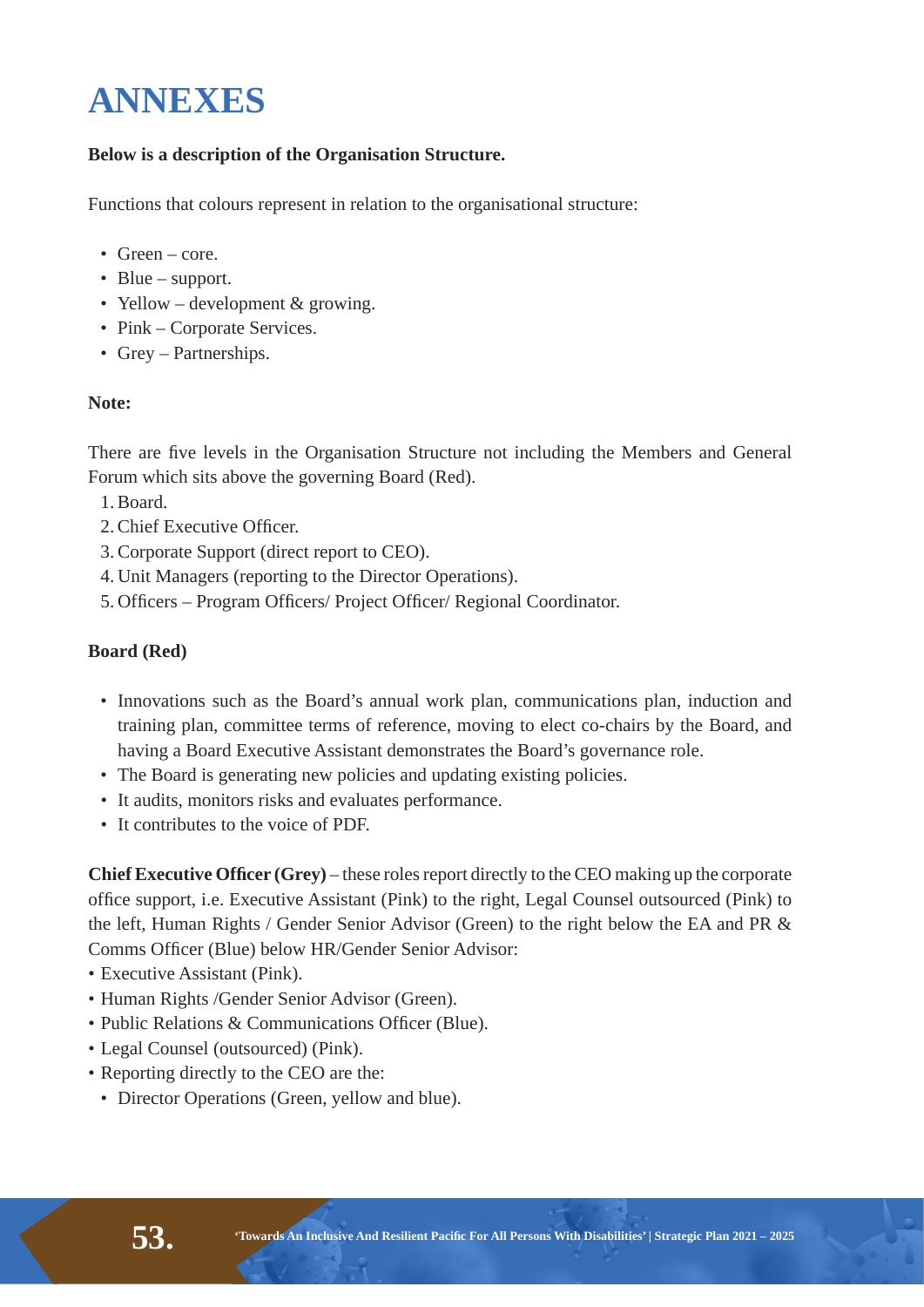• Manager Finance & Corporate (Pink & Blue).

• Reporting directly to the Chief Executive Officer (CEO) are the Manager Finance & Corporate and Director Operations.

- Manager Finance & Corporate (Pink & Blue).
- IT Officer (Pink and Blue) reporting to Manager Finance and Corporate Services.

• Finance Officer (Pink and Blue) reporting to Manager Finance and Corporate Services and a dotted line to Manager PERU.

- Finance & Admin Assistant (Pink and Blue) reporting to Finance Officer.
- Driver/Office Assistant has a direct role to the CEO as driver (Pink).

• Director Operations (Green, Yellow & Blue) reports directly to the CEO. Direct reports to the Director Operations include the Program Assistant which sits below the DO to the right and the MEAL Officer sits below the Director Operations to the left as key support staff to the DO and the rest of the unit. The following also reports directly to the Director Operations – Team Leader Inclusive Development and Manager PERU.

• Team Leader Inclusive Development (Green & Blue) direct reports are featured below the Team Leader Inclusive Development include three Program Officers and a Research Officer.

- Program Officer (Green & Blue).
- Program Officer (Green & Blue).
- Program Officer (Green & Blue).

• Research Officer (Blue, Yellow and Green) – this role also has a dotted line to the PERU coordinators.

- Manager Preparedness Emergency & Response Unit (Green & Blue).
- Regional Coordinator Disaster Risk Management (Green & Blue).
- Regional Coordinator Climate Change (Green & Blue).
- Research Specialist (Grey & Blue).

Along the right side of the organisational structure: Specialists and Technical Experts (Blue & Grey) provide technical support to the Program Officers, Managers, Director Operations and CEO as and when required through specific programme/project funding, and also includes Human Capital Management Support from Maxumise.

Stakeholders & Key Partners (Grey) will liaise and be managed by both the Director Operations and CEO.

END.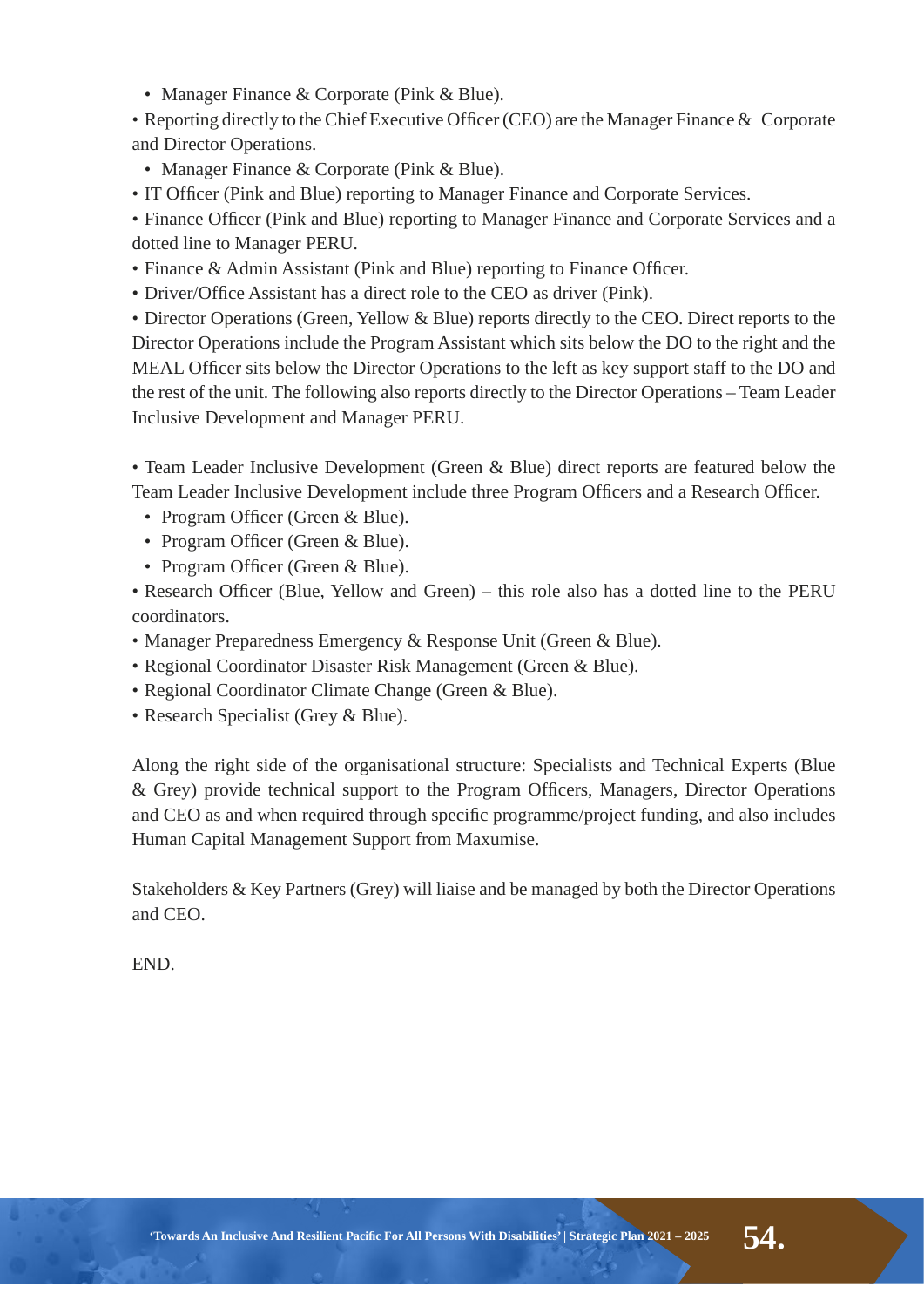## NOTES

| $\overline{\phantom{0}}$ |
|--------------------------|
|                          |
|                          |
|                          |
|                          |
|                          |
|                          |
|                          |
|                          |
|                          |
|                          |
|                          |
|                          |
|                          |
|                          |
|                          |
|                          |
|                          |
|                          |
|                          |
|                          |
|                          |
|                          |
|                          |
|                          |
|                          |
|                          |
|                          |
|                          |
|                          |
|                          |
|                          |
|                          |
|                          |
|                          |
|                          |
|                          |
|                          |
|                          |
|                          |
|                          |
|                          |
|                          |
|                          |
|                          |
|                          |
|                          |
|                          |
|                          |
|                          |
|                          |
|                          |
|                          |
|                          |
|                          |
|                          |
|                          |
|                          |
|                          |
|                          |
|                          |
|                          |
|                          |
|                          |
|                          |
|                          |
|                          |
|                          |
|                          |
|                          |
|                          |
|                          |
|                          |
|                          |
|                          |
|                          |
|                          |
|                          |
|                          |
|                          |
|                          |
|                          |
|                          |
|                          |
|                          |
|                          |
|                          |
|                          |
|                          |
|                          |
|                          |
|                          |
|                          |
|                          |
|                          |
|                          |
|                          |
|                          |
|                          |
|                          |
|                          |
|                          |
|                          |
|                          |
|                          |
|                          |
|                          |
|                          |
|                          |
|                          |
|                          |
|                          |
|                          |
|                          |
| $\sim$                   |
|                          |
|                          |
|                          |
|                          |
|                          |
|                          |
| $\sim$                   |
|                          |
|                          |
|                          |
|                          |
|                          |
|                          |
| $\overline{\phantom{0}}$ |
|                          |
|                          |
|                          |
|                          |
|                          |
|                          |
|                          |
|                          |